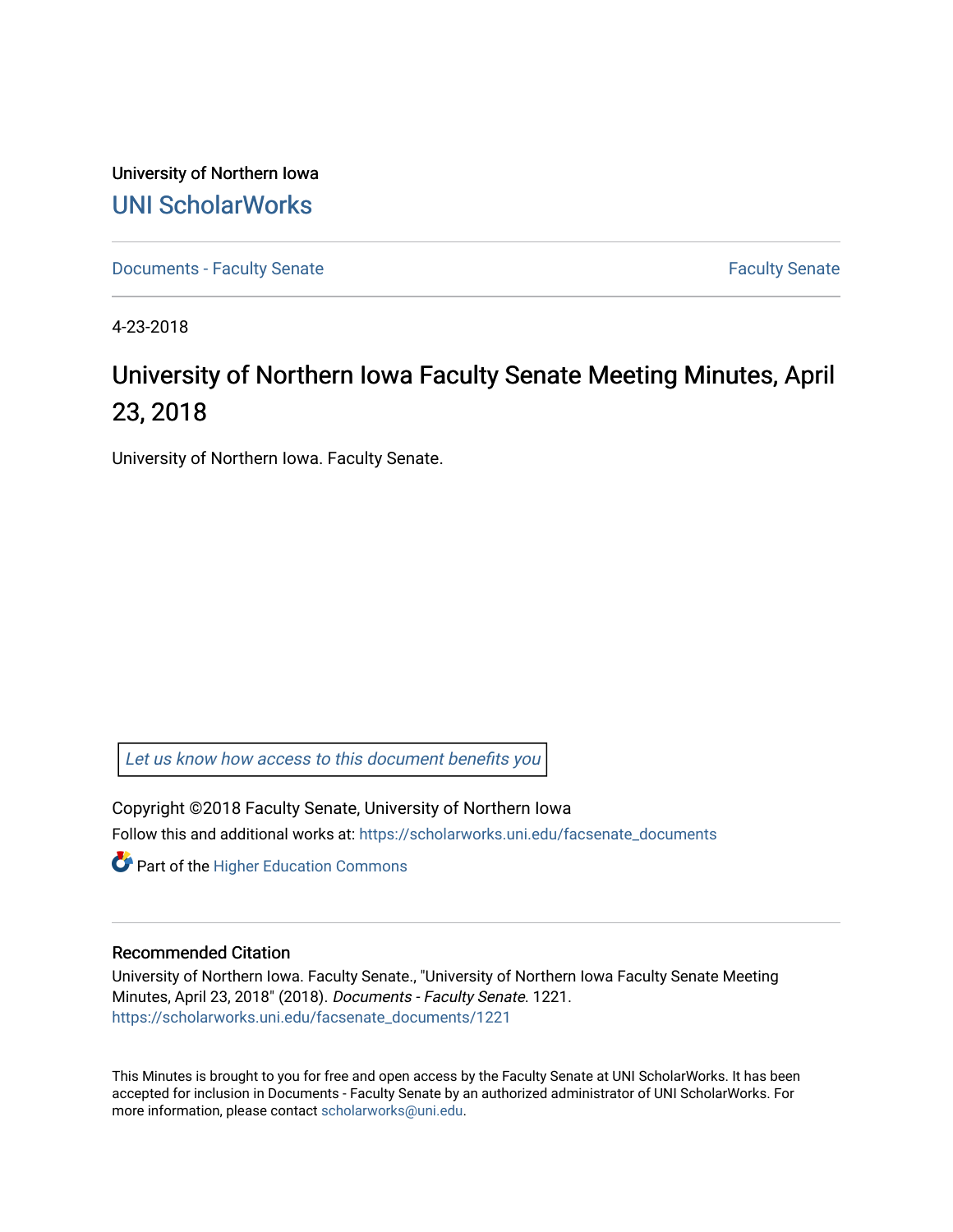## **Regular Meeting UNI FACULTY SENATE MEETING 04/23/18 (3:30 – 5:16) Mtg. #1808 SUMMARY MINUTES**

### **Courtesy Announcements**

.

No members of the Press were present.

President **Nook** expressed appreciation for the positive response to the Tropical Celebration Day, provided an update on State financing, and thanked faculty for their hard work this semester.

Provost **Wohlpart** thanked and praised the work of the Faculty Evaluation and Faculty Handbook Committees which he termed "collaborative, inclusive, and really remarkable."

Associate Provost **Pease** shared preliminary findings from the task force on Academic Probation and Suspension which shows that some groups of students are disproportionately suspended more frequently than others. (See pages 7-9)

Faculty Chair **Kidd** thanked those who have worked with him during the last six years in his role on Faculty Senate and as Faculty Chair and announced that Barbara **Cutter** will serve as Faculty Chair for the 2018-2019 year.

United Faculty Vice-President Becky **Hawbaker** named those who received awards at the recent Faculty Appreciation Dinner, announced that the United Faculty recertification vote will be held the last two weeks in October, mentioned the number of faculty assisted, and is "proud of the collaborative tone of problem solving" used by United Faculty. (**See pages 10-12**)

Conducting his final Faculty Senate meeting of the year, Chair Walter thanked those who supported him and presented certificates of appreciation to Senators whose terms are expiring.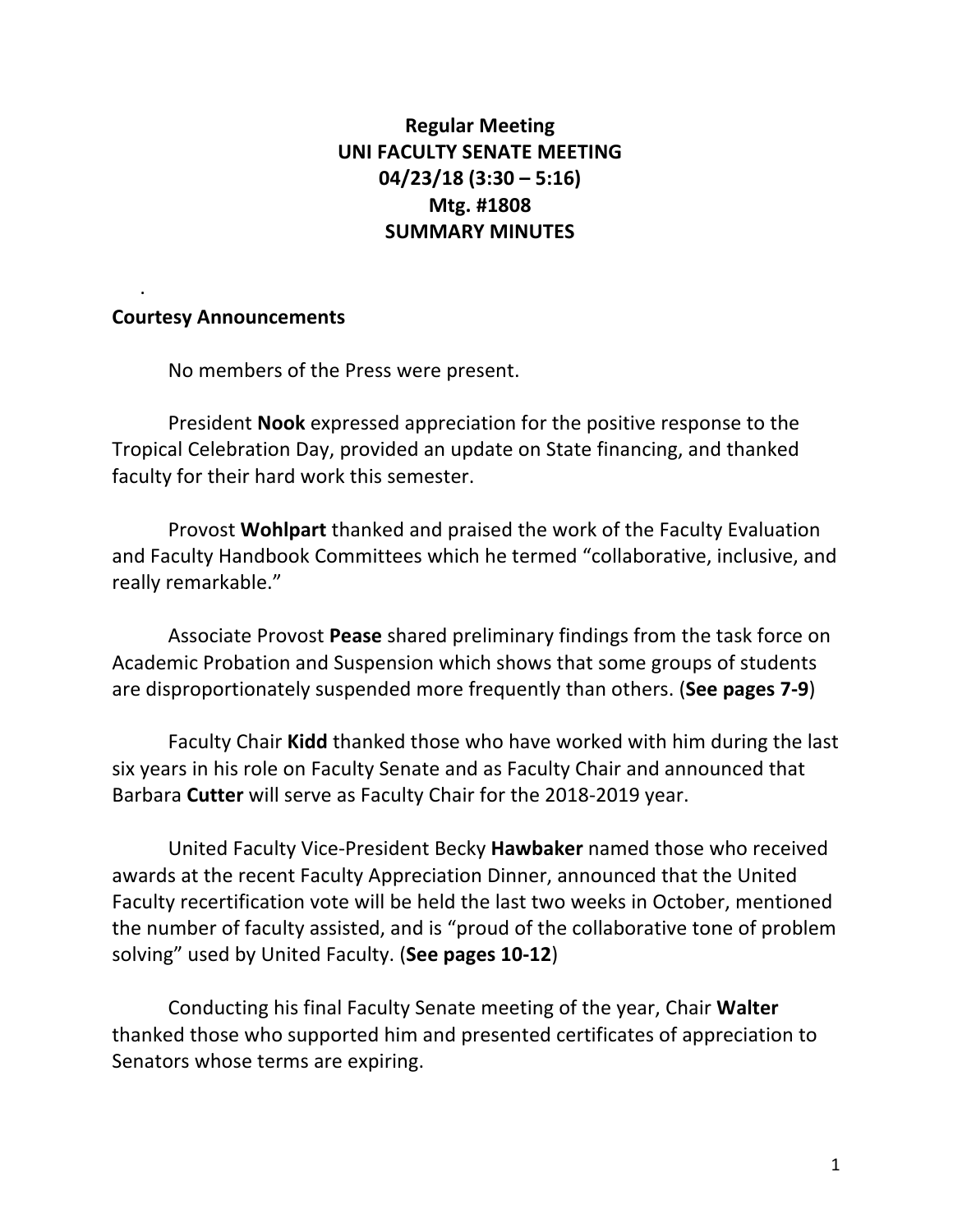# **Minutes for Approval Apr 9, 2018 – Summary Minutes & Transcript** (**Neibert/Mattingly**)

### **Consideration of Calendar Items for Docketing**

\*\* (Strauss/Hakes) Motion to docket for consideration today 1391, 1392, 1393, 1394, 1395 and 1396: 1391 Emeritus Request, Wurtz - M. Susan, Associate Professor – Management https://senate.uni.edu/current-year/current-and-pending-business/emeritus-requestwurtz-m-susan-associate-prof-management 1392 Emeritus Request, Prof Jay Lees - Dept. History https://senate.uni.edu/current-year/current-and-pending-business/emeritus-request-prof-jaylees-dept-history 1393 Merger of departments of Educational Psychology & Foundations and Educational Leadership & Postsecondary Education) https://senate.uni.edu/currentyear/current-and-pending-business/merger-departments-educational-psychology-foundations-and 1394 Emeritus Request for Victoria Robinson, Professor of Education & EdD. Graduate Coordinator https://senate.uni.edu/current-year/current-and-pending-business/emeritus-requestvictoria-robinson-professor-education-edd

1395 Emeritus Request for Leroy Crist, Instructor, Dept. of Accounting https://senate.uni.edu/current-year/current-and-pending-business/emeritus-request-leroy-cristinstructor-dept-accounting

1396 Emeritus Request for Robert Washut, Professor, School of Music https://senate.uni.edu/current-year/current-and-pending-business/emeritus-request-robert-washutprofessor-school-music

\*\* (Zeitz/Skaar) Motion to docket emeritus requests 1390, 1391, 1392, 1394, 1395 and 1396 for consideration today at top of the docket. Passed.

### **New Business: Executive Session: (3:54-4:02)**

Election of Faculty Senate Vice-Chair: James **Mattingly**.

### **Consideration of Docketed Items:**

**1277/1390** Emeritus Request for Melissa L. Beale, Professor, Communication Studies https://senate.uni.edu/current-year/current-and-pending-business/emeritus-request-melissa-l-beale-

### professor-communication **(See page 20)**

\*\* (**Skaar/Stafford**) Passed. 

**Emeritus Requests as follows: Wurtz, Lees, Robinson, Crist, Washut:** \*\* (Smith/Varzavand) Passed.

**1279/ 1391** Emeritus Request, Wurtz - M. Susan, Associate Prof – Management https://senate.uni.edu/current-year/current-and-pending-business/emeritus-request-wurtz-m-susanassociate-prof-management **(See pages 20-21)**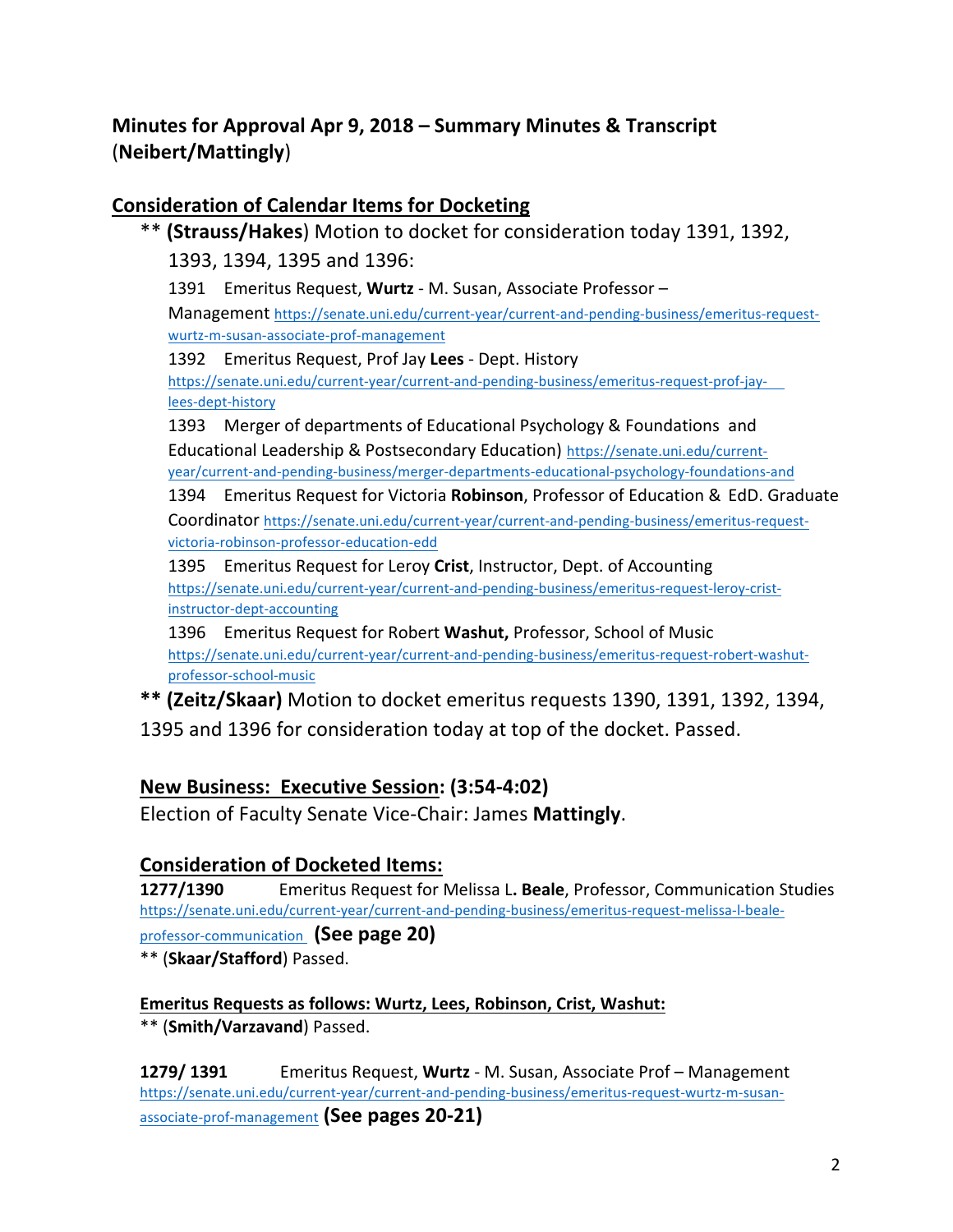**1280/1392** Emeritus Request, Prof Jay Lees - Dept. History (See page 22) https://senate.uni.edu/current-year/current-and-pending-business/emeritus-request-prof-jay-lees-depthistory

**1282/1394** Emeritus Request for Victoria **Robinson**, Professor of Education & EdD. Graduate Coordinator https://senate.uni.edu/current-year/current-and-pending-business/emeritusrequest-victoria-robinson-professor-education-edd (See pages 22-24)

**1283/1395** Emeritus Request for Leroy Crist, Instructor, Dept. of Accounting https://senate.uni.edu/current-year/current-and-pending-business/emeritus-request-leroy-crist-instructordept-accounting (See page 24)

**1284/1396** Emeritus Request for Robert Washut, Professor, School of Music https://senate.uni.edu/current-year/current-and-pending-business/emeritus-request-robert-washutprofessor-school-music **(See pages 24-25)**

**1250/1361 Faculty Handbook Committee Consultation (See pages 32-45)** https://senate.uni.edu/current-year/current-and-pending-business/faculty-handbook-committee-consultation

**1273/1386 Reconsideration of Honor System for University of Northern Iowa** \*\* (Strauss/O'Kane) Motion to suspend discussion for top of docket, first meeting of 2018-

2019 school year. Passed. https://senate.uni.edu/current-year/current-and-pendingbusiness/reconsideration-honor-system-university-northern-iowa

**1274/1387** Suggested Modifications to the Criteria for Regents Award for Faculty **Excellence**

\*\* (**Skaar/Mattingly**) Motion to move discussion to first meeting of 2018-2019 school **year.** Passed. https://senate.uni.edu/current-year/current-and-pending-business/suggestedmodifications-criteria-regents-award-faculty

\*\* (**Stafford/Strauss**) Motion to extend meeting until 5:15 p.m. Passed.

**1275/1388 Modifications to Policy 4.21, Emeritus/a Status (See pages 49-58) \*\*** (**Schraffenberger/Burnight**) Motion to table for Fall 2018 meeting. Passed. https://senate.uni.edu/current-year/current-and-pending-business/modifications-policy-421-emeritusa-status

**Adjournment** (Skaar/Smith) 5:16 p.m. by acclamation.

**Next Meeting**: 3:30 p.m. Monday, August 27, 2018 301 Rod Library (Scholar Space) University of Northern Iowa, Cedar Falls, Iowa

### **Complete transcript of 59 pages and nine addenda follows.**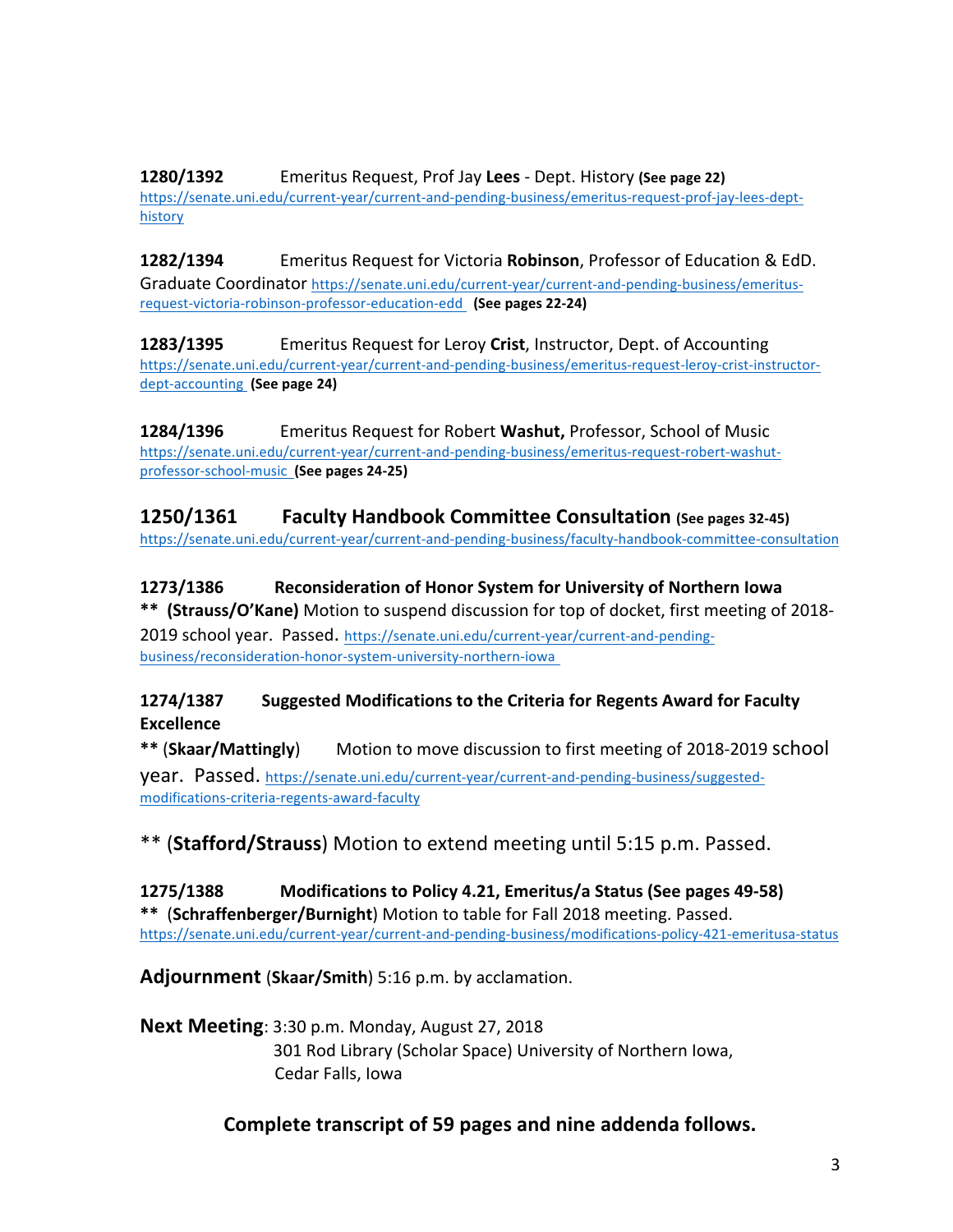### **Regular Meeting**

### **FULL TRANSCRIPT of the**

### **UNI FACULTY SENATE MEETING**

#### **April 9th, 2018**

**Present:** Senators Ann **Bradfield,** John **Burnight**, Seong-in Choi, David Hakes, Tom **Hesse, Bill Koch, James Mattingly, Amanda McCandless, Peter Neibert, Steve O'Kane**, Faculty Senate Vice-Chair Amy Petersen, Senators Angela Pratesi, Jeremy **Schraffenberger**, Nicole Skaar, Sara Smith, Gloria Stafford, Mitchell Strauss, **Shahram Varzavand, Faculty Senate Chair Michael Walter, and Senator Leigh Zeitz**. Also: NISG Representative Kristin **Ahart**, United Faculty Vice-President Becky Hawbaker, Faculty Chair Tim Kidd, U.N.I. President Mark Nook, Associate Provost Patrick Pease, Provost Jim Wohlpart, Associate Provost John Vallentine.

**Not present:** Senator Lou Fenech.

**Guests**: Brenda **Bass**, Lyn **Countryman,** Susan **Etscheidt**, Benjamin **Forsyth**, Carissa **Froyum**, Gaetane **Jean-Marie**, Kate **Martin**, Paul **Shand**.

### **CALL TO ORDER**

**Walter:** I will call this final meeting of the fiscal year 2018 of the UNI Faculty Senate to order, and we will begin as usual by thanking the President for invoking spring with a really silly proclamation. That's why we're dressed like this.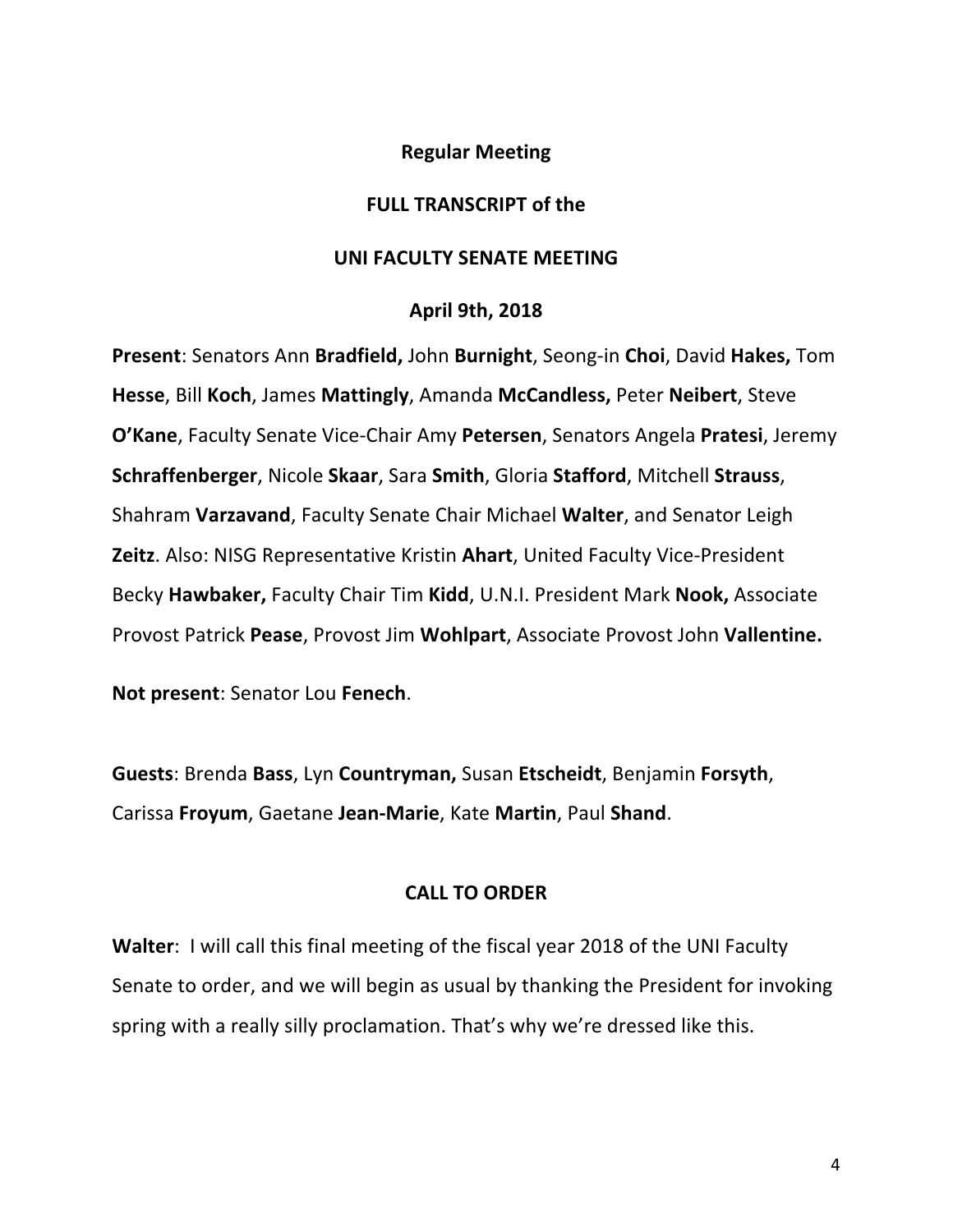**Wohlpart:** I want to point out that not all of us are dressed this way. I want to point out there are some ties in the room.

**Walter:** Gelato. There's no down-side to this really. It's wonderful. President Nook, please.

**Schraffenberger**: I never had to apologize for wearing a tie. [Laughter]

#### **COMMENTS FROM PRESIDENT NOOK**

**Nook:** There is also Italian Ice. If you want some, do not hesitate to get one. I don't even know what flavors are left, but if you want one, hold your hand up and we'll make sure the box comes over to you. They are pretty good. We've gotten rid of about 700 of them over at the office this afternoon, so it's been pretty good. First of all, just thank you. I've been around campus a little bit today. It's been a pretty good day. Attitudes changed a little bit. That has more to do with the weather than any silly proclamation. But it has been kind of fun. As we were handing out treats, we had one impromptu musician set. Doug **Shaw** showed up with his ukulele and sang "5,000 Miles." And then the flute choir showed up. That was not impromptu, but no one planned it, except for them. And what an amazing job. It's such a great pleasure and a great treasure to work at an institution where you've got musicians of that caliber that will just drop by and serenade the office. It was a lot of fun. I tried to convince my wife that I arranged it for her birthday, but that's still two months away. [Laughter] The one sort of real University update: We've been working on the budget. We still don't know where we're at with the State legislature. They are now nearly a week past at least the day when they stop getting payments for per diem and things like that. I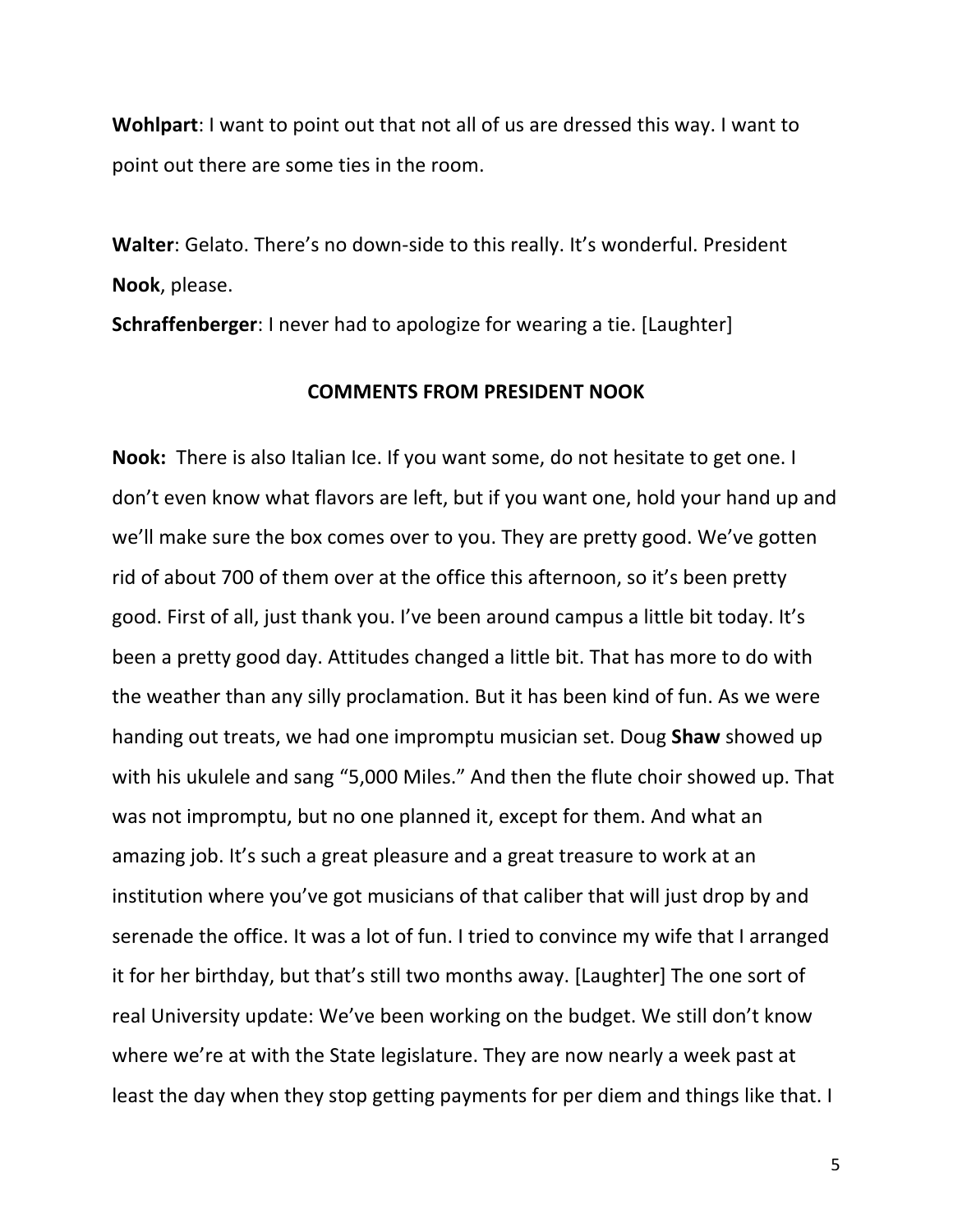am expecting that they'll finish up—come to an agreement—between the House and the Senate on their budget targets probably this week. We don't really know yet. There's a real philosophical divide. They are within \$5 million, which to you and me sounds like a lot. But we're talking about a \$7 billion-plus budget, so it's not all that much. That's just on the total number, and then there's some details under that. The House has started to move things anyway and the Senate I think is going to start to move some things as well. So, we'll keep you tuned in to that as much as possible. We do know that both the House and the Senate, as well as the Governor, the budget is bigger next year than it is this year in total for the State. There's going to be some expanded spending, whether or not we get any of that isn't known. Higher Ed's always been under a little bit of a target, at least in the last couple of sessions, so we don't know where that's going. We've heard friendly news that we might get something. We heard other news that Higher Ed isn't going to get much. So right now, we really don't know anything until the final bills start to come out. Even the House bill that came out didn't say how they were going to divide it up—just what the total number was. What we would get wasn't in there. So we're just sort of sitting back and relaxing. I've heard it's been a big day at the Capitol. Mary **Braun**, our legislative liaison has been running around the Capitol throwing leis on people and taking their pictures, so UNI's Tropical Celebration Day has even hit Des Moines. She said it's been kind of fun and they're reacting and responding well. I haven't seen her with the Governor yet, or the Speaker of the House or Senate yet, but we're keying in on those three as well. As we get near the end here, again thank you for this semester. It has seemed longer than most because the winter dragged on quite a little bit. That always makes attitudes a little harder to keep in line. It makes it a little easier for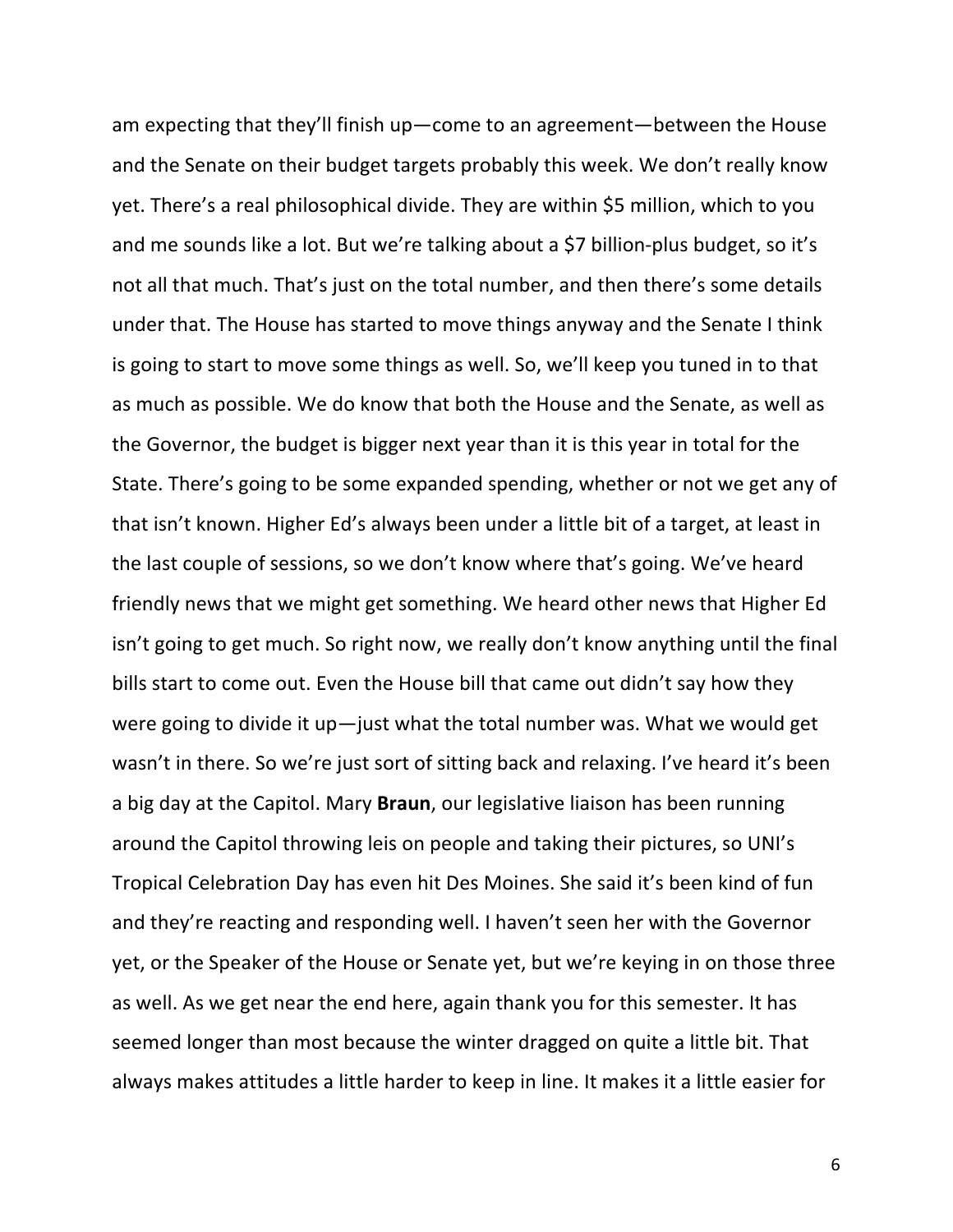students to continue to study, but not when they get as down as what we saw with some of this weather. The work that you do helps us get those students the education that they really need to go out and do wonderful things, and more than anything else, it helps them keep their heads on straight as we work through the end of the semester. So thank you for everything you've done for these students and for this University and continue to do. It's greatly appreciated. Thank you.

#### **COMMENTS FROM PROVOST WOHLPART**

**Wohlpart**: I want to keep my comments brief. I want to thank the Faculty Evaluation Committee and Faculty Handbook Committee. They've done an enormous amount of work this year that I think is really remarkable and phenomenal. As I've read final drafts that have been approved by the Evaluation Committee, the Handbook Committee, I've had no changes at all. I find this work to be collaborative, inclusive, and really remarkable. So we need to find ways to thank them down the road as this unfolds. I do want to turn this over to Patrick (Pease) for a couple of comments if I might, on some of the work he's doing that faculty should be aware of.

#### **COMMENTS FROM ASSOCIATE PROVOST PEASE**

**Pease**: Thanks a lot. I mentioned to this body a few weeks ago that I put together a task force on Academic Probation and Suspension and Peter (**Neibert**) had agreed to be on that. I just wanted to give you a really quick update. The task force put together to look at a couple of things: One was how long our suspensions are, and the other is as to whether there's some alternative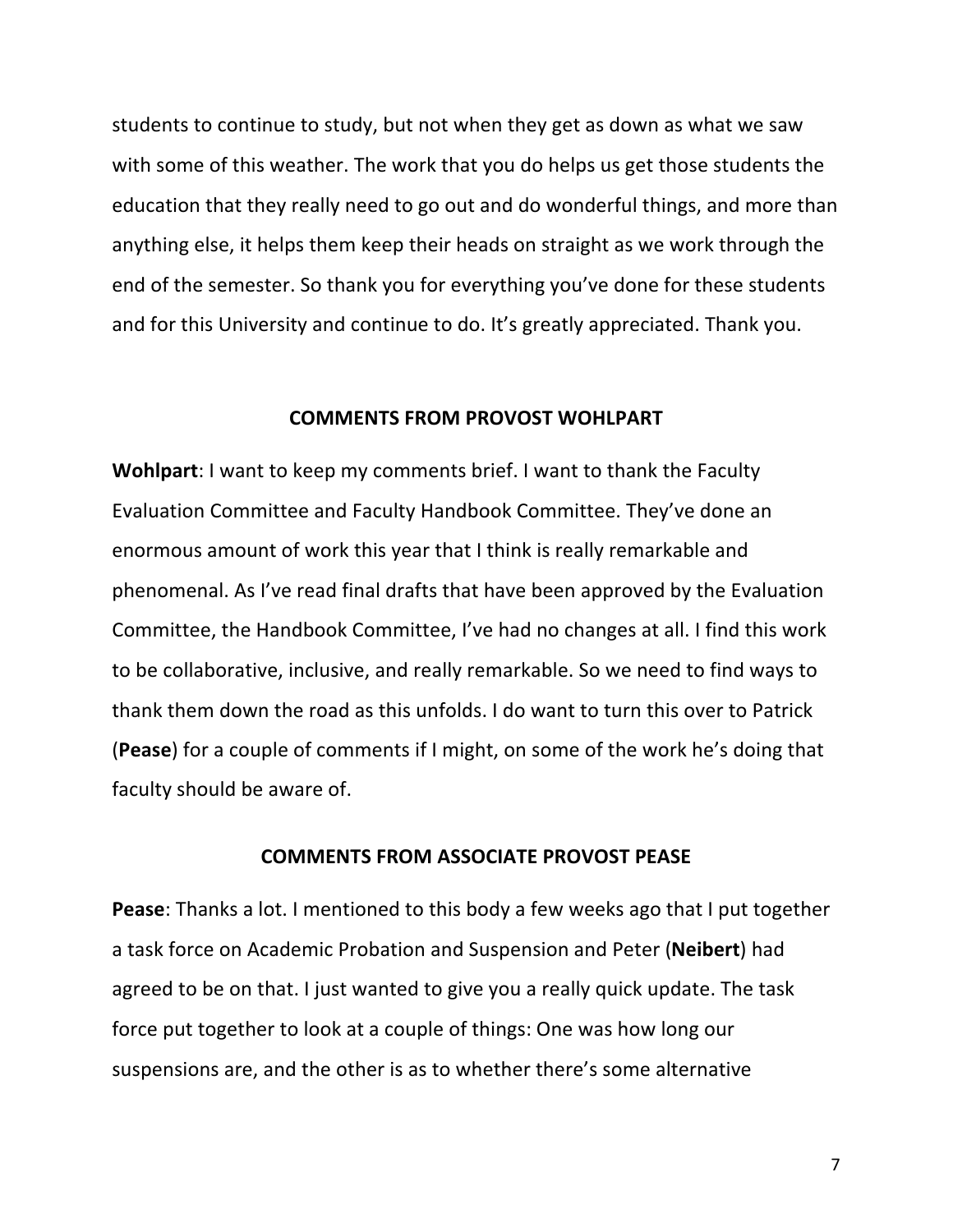pathways to suspension that might support student success a little bit better. We've met a couple of times, and where we left it as a committee the last time was for me to get together with institutional research, and begin to look at some data, and really try to determine first if suspensions are doing the kinds of things we want them to do, or whether they're creating their own issues. And I thought I'd just share really quickly without giving you a lot of details—I'll eventually have a report together and I'll share this with you, but not surprisingly, suspensions are disproportionately hitting certain types of students. For example, minority students are ten percentage points higher than they should be for suspensions. Males are 25% above their proportion for the total population in terms of suspensions. So they are dramatically over-represented. There are some variances in colleges, but maybe more interesting there is strong correlations between things like U-bills, Pell-eligible, and expected family contributions, which are all indicators of need, and across the board in every one of those, we're finding our students with higher amounts of needs are dramatically overrepresented in the suspension-population. Perhaps the most significant one is that for students who go on suspension, we looked at the amount of time it takes for them to come back in terms of one semester, two semesters. And there are data in there, but the striking numbers: 77% of students never return to UNI. So, suspension is—seems to be driving students away. They're not coming back. They're not leaving, getting their act together, solving the problems and coming back. They're simply not coming back. And so I think that those numbers help to justify what we're going to be doing with this task force. So, in the fall we'll be coming back with some actual recommendations. So what we're going to do is set ourselves up the end of this semester to know where we're going forward. That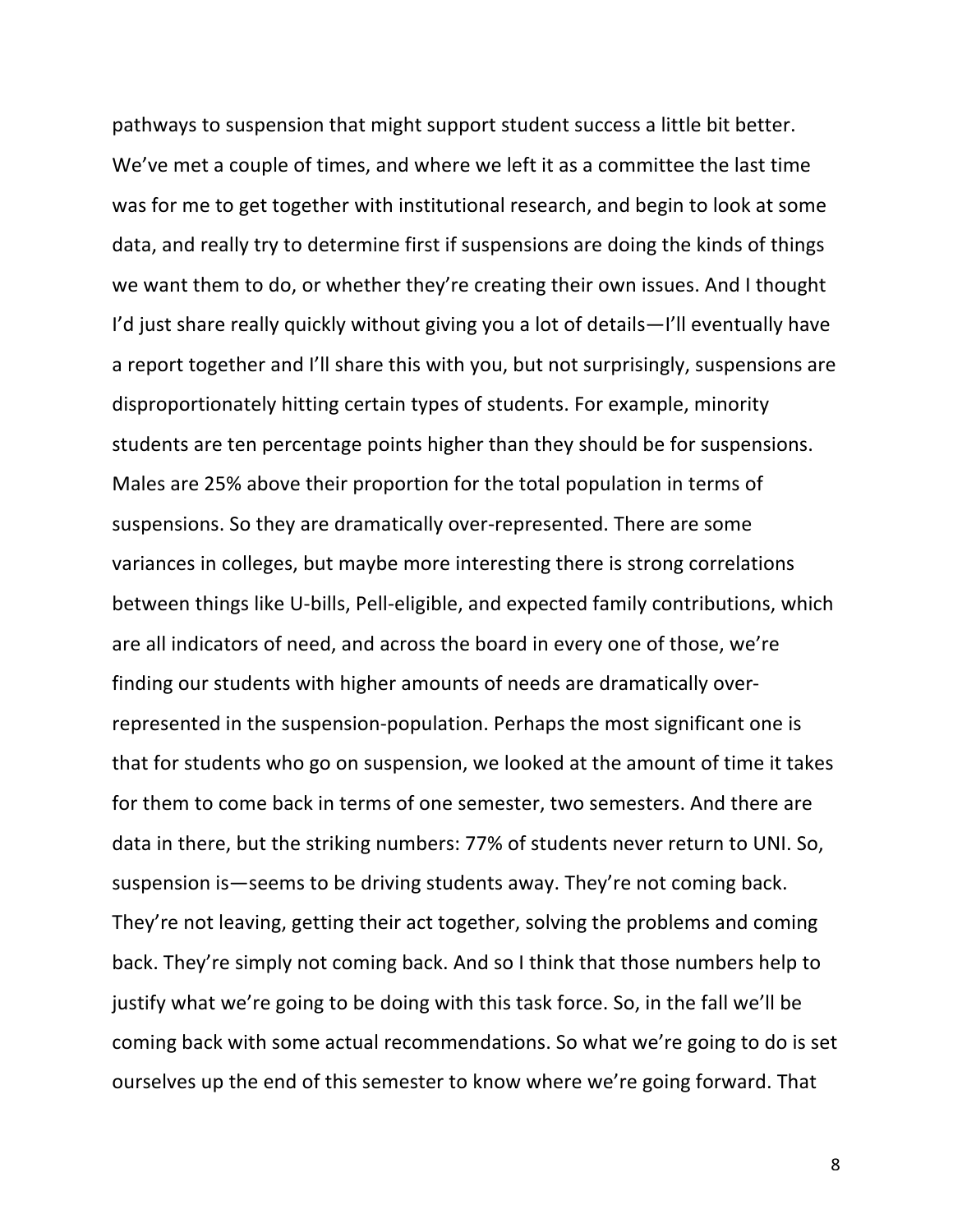we'll have some actual recommendations in the fall. So, I thought those number were stark enough that I would share them with you.

**Walter:** I'm glad you did. 77%!

**Zeitz**: Is that the way it usually is? Is it usually 77%?

**Pease:** That is the...

**Zeitz:** ...at other schools?

**Pease**: I don't know about other schools. So that time frame is from 2012-2017. So it's not just a one-year blip, but I don't know and to be honest I don't know how we'd get at how other...what the rates are at other schools.

**Zeitz**: It seems if you're at a school and they rejected you, the chances are good that you wouldn't want to go back. I can see bringing support and things like that to help them succeed, how that could bring them back.

**Pease**: For lack of what we might call it, to have a "suspension in place," might be a better way. One of the things that we are going to do is bounce these numbers off the clearinghouse though, and see if the students are enrolling in other campuses. We just know they're not coming back but we don't know what happens to them after that. So that's the data piece we still need to put together.

**Nook**: We can get that information. They're asking about whether the 77% is unique here, or whether it's normal across other institutions like us. It's possible especially through AASC&U through their Provost of Provosts, to have him put out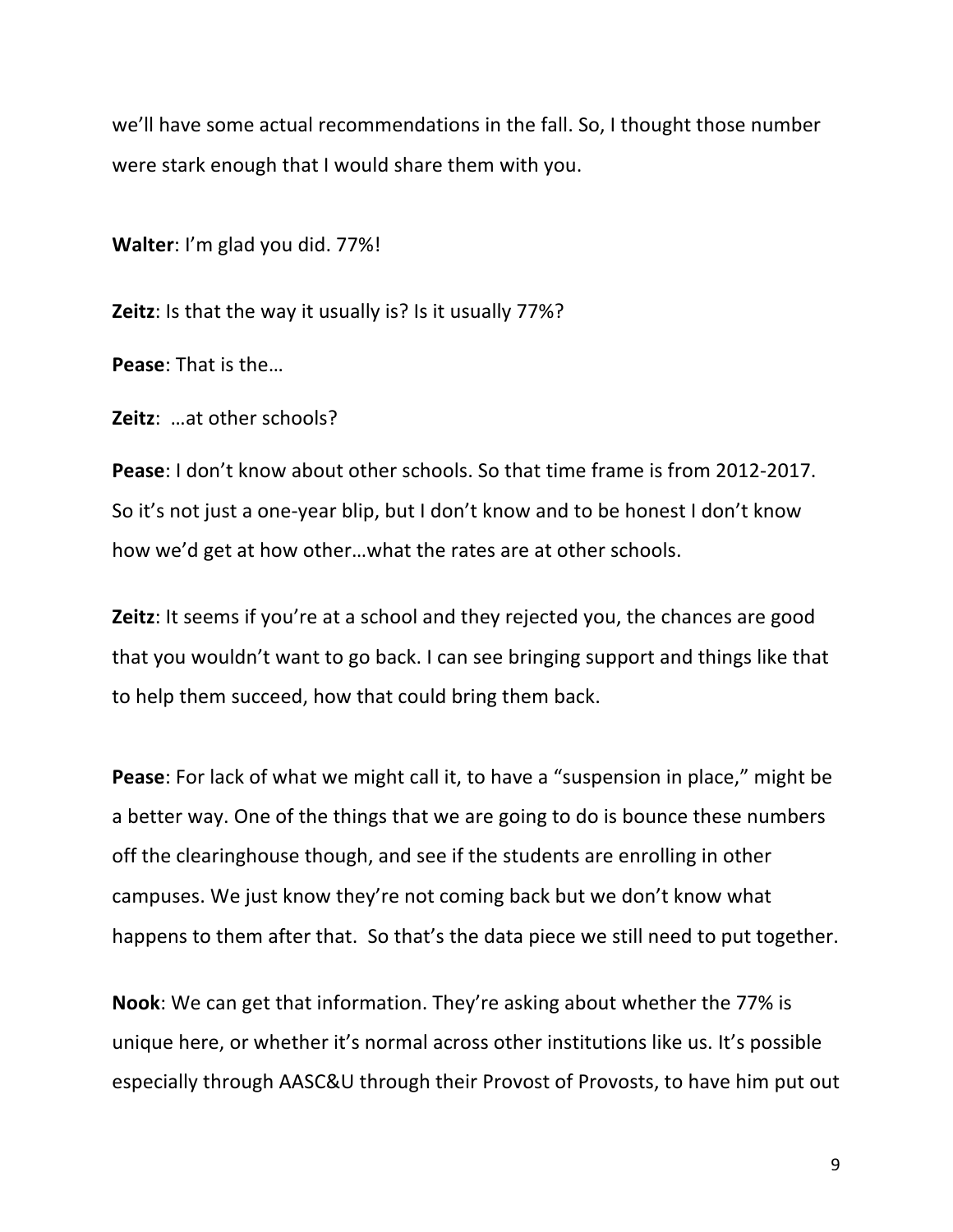a blip to the other institutions like us, and they can send back that information if they have it. It's not a scientific survey, but we don't really need that here. We need to know if we're in the right ballpark, right? So we can get some of that kind of information at the point we pull things together and decide if it would be really helpful for us to look at how we're doing.

**Pease:** That's great. We'll try to take a look at that.

**Walter:** Thanks. Chair **Kidd**, what do you have to say for yourself?

### **COMMENTS FROM FACULTY CHAIR KIDD**

**Kidd**: I'm almost done. How many of you were here six years ago? Was anybody here? So like six years ago Betty **DeBerg** invited me to come to the Senate for a little protest and that was fun. I got to sit down and look a couple of people in the eye--a President and the Provost who were trying to shut down my program, and I got to feed them numbers, and luckily it all worked out at the end. So, that's been six years, so I'm kind of looking forward to getting back into my research and worrying about my department, and letting you guys take over in the business of life. And we have an announcement of who is going to replace me?

**Petersen**: Yes, are we making it? [Laughter]

**Kidd**: I'm excited. Go forward!

**Petersen:** Barbara **Cutter** will be our next [Faculty Chair]. [Applause]

**Walter:** It doesn't require a Senate nod or anything.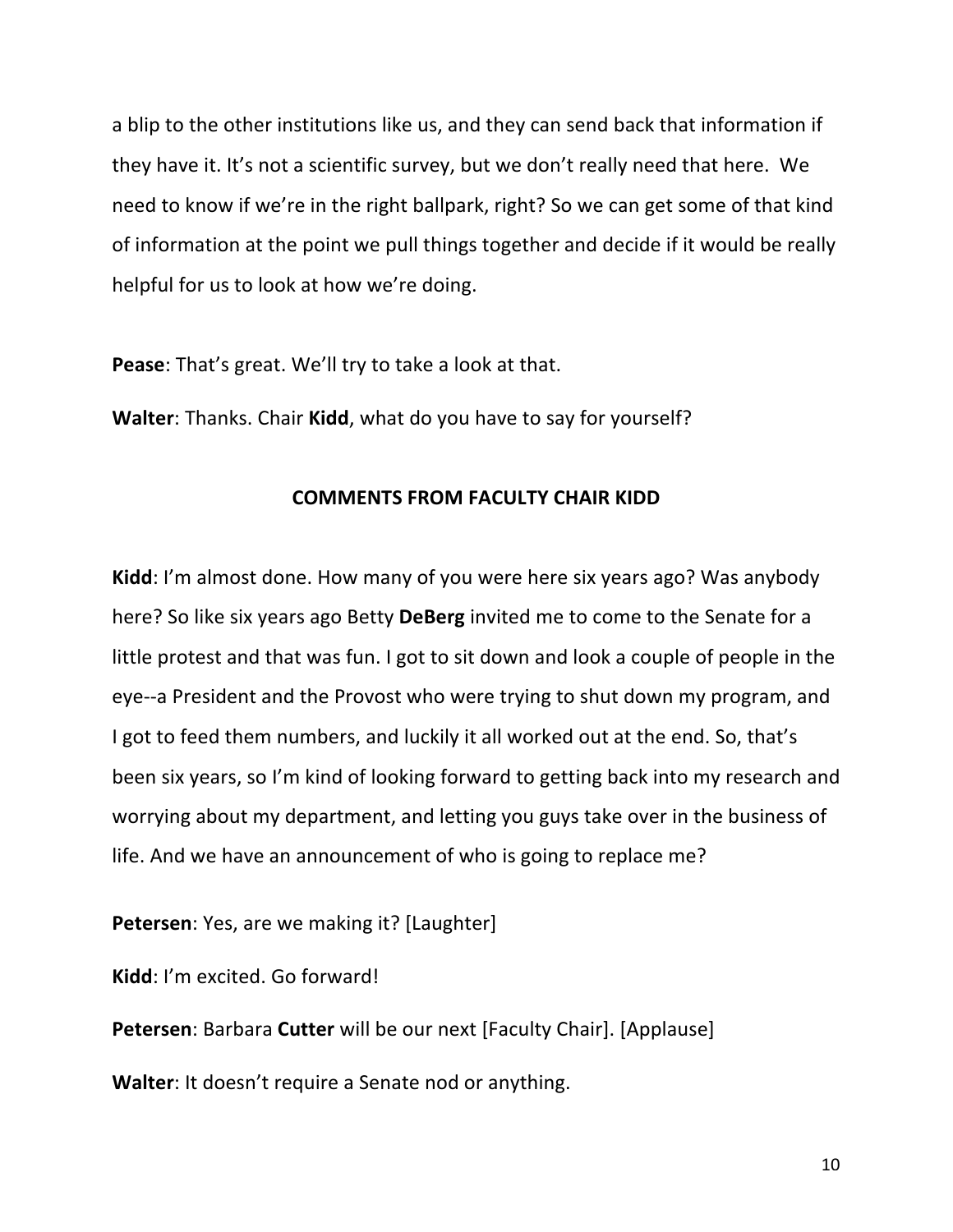Petersen: She won the election that closed last week. It was an at-large election. Kidd: That's going to be great. She's wonderful and thank you all for putting up with me, and I hope I haven't been too much of a problem—just a little bit every once in a while.

**Walter**: It depends on who you ask. [Laughter]

**Kidd**: That's it, thanks.

**Walter:** Becky [Hawbaker] would you like to say a little something from United Faculty?

Hawbaker: I want to echo the thanks to the Faculty Evaluation Committee and Faculty Handbook Committee. I want to thank everyone who came to the United Faculty Appreciation Dinner and to let you know some of the awards we gave out that night. Our United Faculty Members of the Year included Jim **Mattingly** who is here today and Francis Degnin from Philosophy & World Religions. Our Department Liaison of the Year was Elizabeth **Sutton** from Art. Our Emerging Leader of the Year was Amandajean Freking Nolte from Communications. Our Administrator of the Year was Paul **Shand**. Legislator of the Year was Bill Dotzler and the Friend of United Faculty—we had two awards, one to the lowa Labor Center, Jennifer **Sherer**, and the other to Kira **Schuman** from AAUP, who's been really instrumental in helping us with recertification and other efforts. Speaking of that, we've been doing some office visits and listening tours to meet with faculty. We're trying to get to everyone—we probably won't by the end of the year we've hit about 200, and so we're just trying to spread the word about the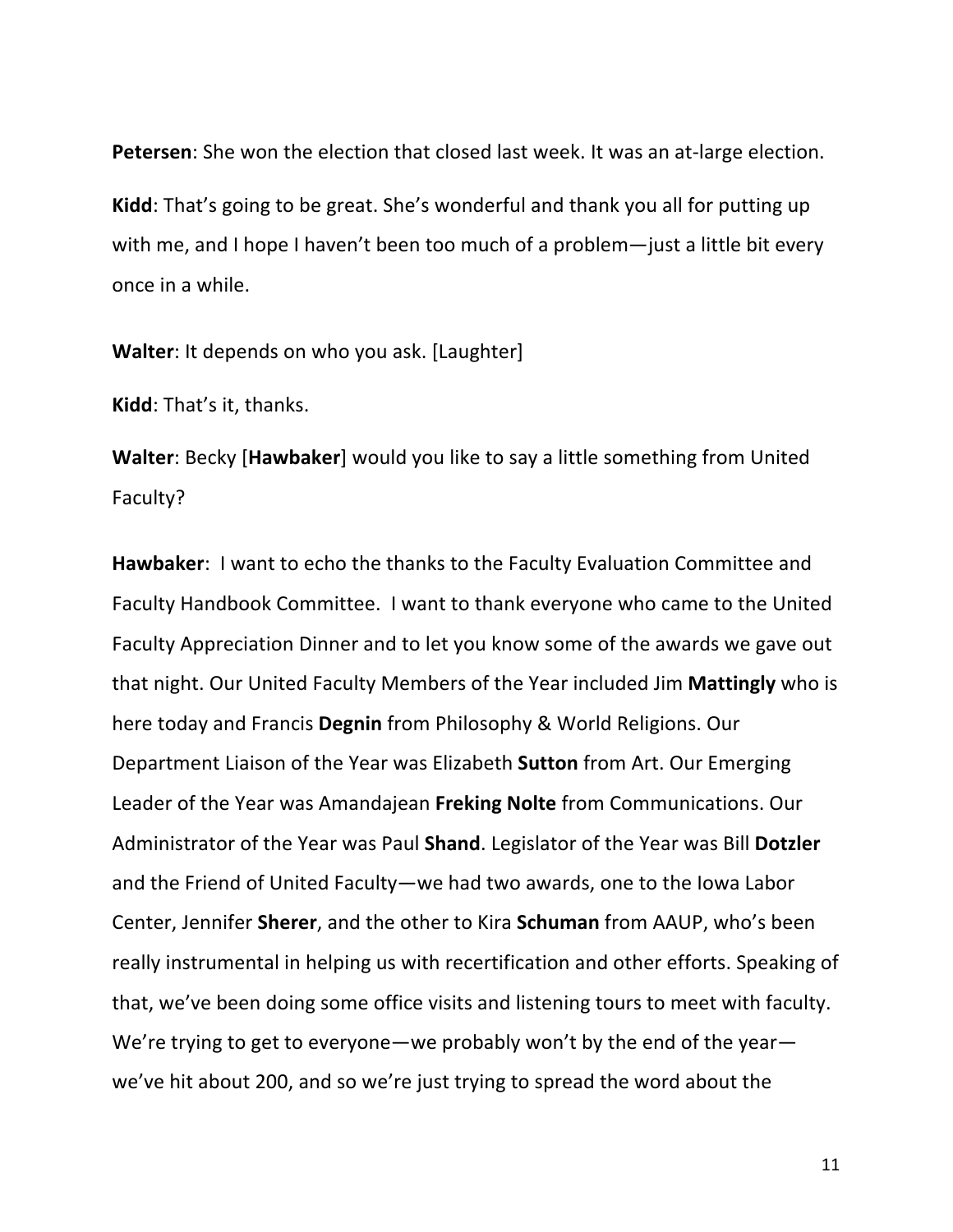recertification vote and asking for you to commit to voting 'yes,' so here is one of the cards you might be seeing soon, and hopefully you're seeing these cards around campus on people's doors. Last time I was here I gave you some details about the recertification vote. It will be the last two weeks in October, but it won't include the onerous pre-registration or four-part voting system, so it will be online, but it will be a little bit more streamlined than we had feared. Finally, as Carissa (**Froyum**) and I have wrapped up the end of the year, we were sort of comparing our notes about just how many faculty the two of us have worked with or helped throughout the year. And just between the two of us, this isn't even including Joe (Gorton) we've assisted more than 50 faculty members with issues large and small, and what I guess I'm most proud of is that we only had to bring 15 to 20 of those forward for assistance with administration, and that when we did that we haven't had to file a grievance or a formal petition since June, and so I'm really proud of that collaborative tone that we've been able to work together to solve problems and hopefully, that will continue. So, we're looking forward to the start of the Benefits Committee and the Retirement Committee and the Budget Committee, and so that's our UF update.

**Walter:** Thanks Becky (**Hawbaker)**. From me personally, I want to thank you for the work that you've done with the Handbook Committee, and I think I got the impression from Tom (**Hesse**) that we actually have to button everything up in terms of the Handbook today—that's not going to happen. We're kind of rolling along, so even though the Handbook Committee Consultation is on the docket, it's not completely finished. Would you venture a wild guess as to when this is going to be all done maybe? The wilder the better.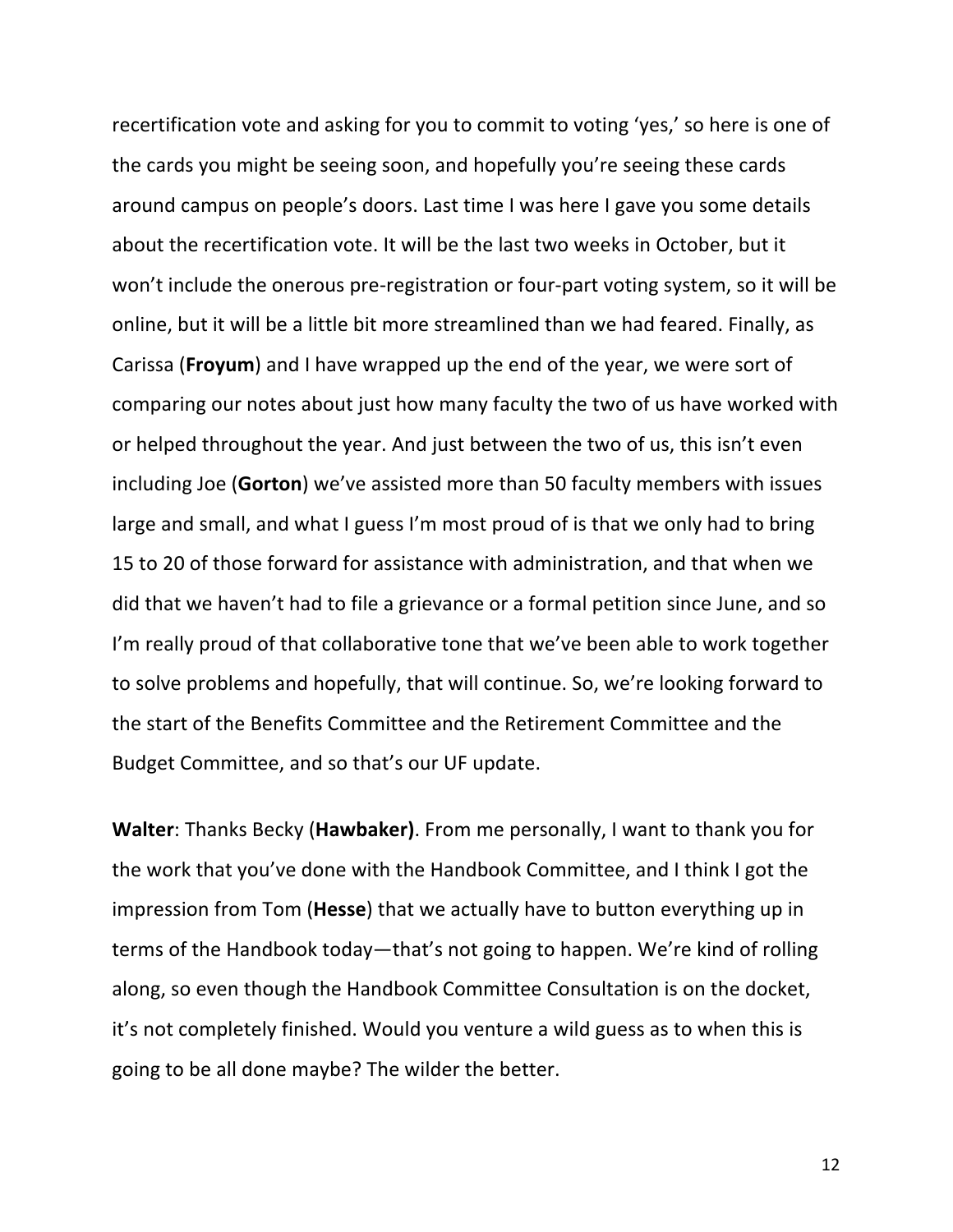**Vallentine:** We're actually ready.

**Walter:** Are you? Okay. Alright. I was under the impression this was still a work in progress, but okay. Tom (**Hesse**) you were right. We're going to get to this at the top of the docket, but I may end up asking for a little adjustment. There's two things I don't want to do is run late, but that may happen, and I don't want to call another meeting. So as long as everybody knows.

### **COMMENTS FROM FACULTY SENATE CHAIR WALTER**

**Walter**: So, my comments: I thank all of you for being so nice and friendly and informative and upfront with helping me run this sometimes a bit of a circus. This last week has been a little trying because a lot of stuff came in really late, so we kind of had to squiggle some things in under the calendar docket categories and we'll just do the best we can with those. We have a bunch of emeritus—four five different emeritus requests, and a matter of some urgency that has to do with mergers of departments, and we'll try to pull a fast one and get that one on the docket. As I said to you in a couple of different notes I posted those way early, so I think you probably have had time to read all of these ahead of time. So, one thing, Jim (**Wohlpart**) would you like to—your signature's the last one on here, so why don't you just go ahead and do this right now?

### **Wohlpart:** You want me to hand these out?

**Walter:** Do you mind? These are certificates of thanks for any and all of you and certain people in particular for serving on Faculty Senate. Can you announce the names?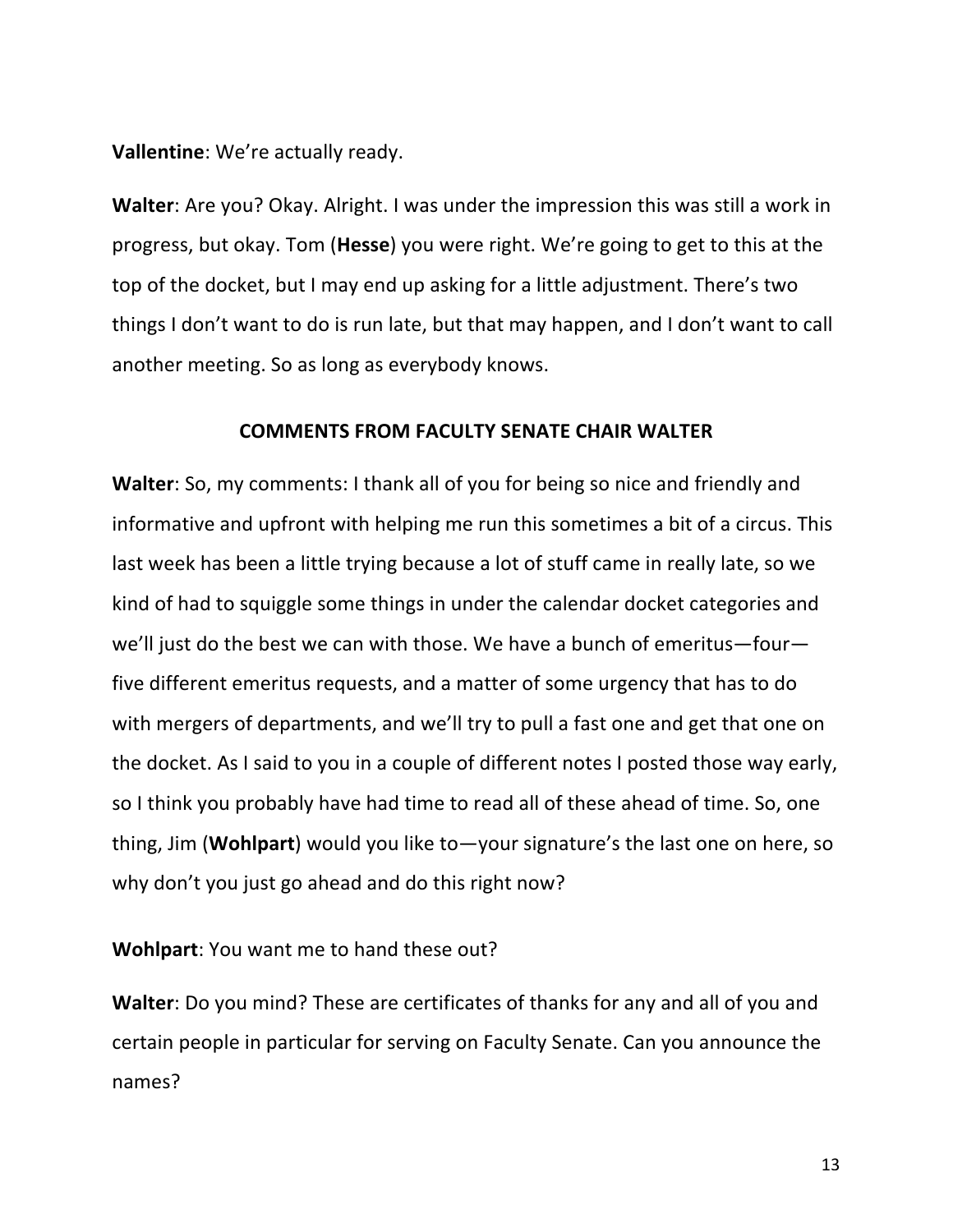**Petersen**: We have some individuals who sought re-election for a second term, and so there's a few individuals who will return.

**Wohlpart**: Do we know those names or if those elections have happened? **Petersen:** They have happened.

**Wohlpart:** David Hakes. Dave is coming back whether he got re-elected or not he's coming back.

**Walter**: Jeremy **Schraffenberger**.

**Petersen:** Not all of the college elections are complete. Two-thirds.

**Walter: Bill Koch. Nikki Skaar.** Lou (Fenech) is not here today.

**Wohlpart:** And then Michael **Walter**—did you get re-elected?

**Walter**: I can't be re-elected. This is the end of my second three-year term. I'm a free man. So, as usual, I'd like our guests to please stand and introduce yourselves briefly, and then tell us what you came here to attend to; if there's a particular item on the docket or the calendar that people are paying attention to, let us know what that is.

### **INTRODUCTION OF GUESTS**

**Shand**: My name is Paul **Shand** and I'm from the Department of Physics; Head of the Department of Physics. I'm a member of the Faculty Evaluation Committee.

**Countryman:** Lyn **Countryman**. I'm here to answer any questions on the merger.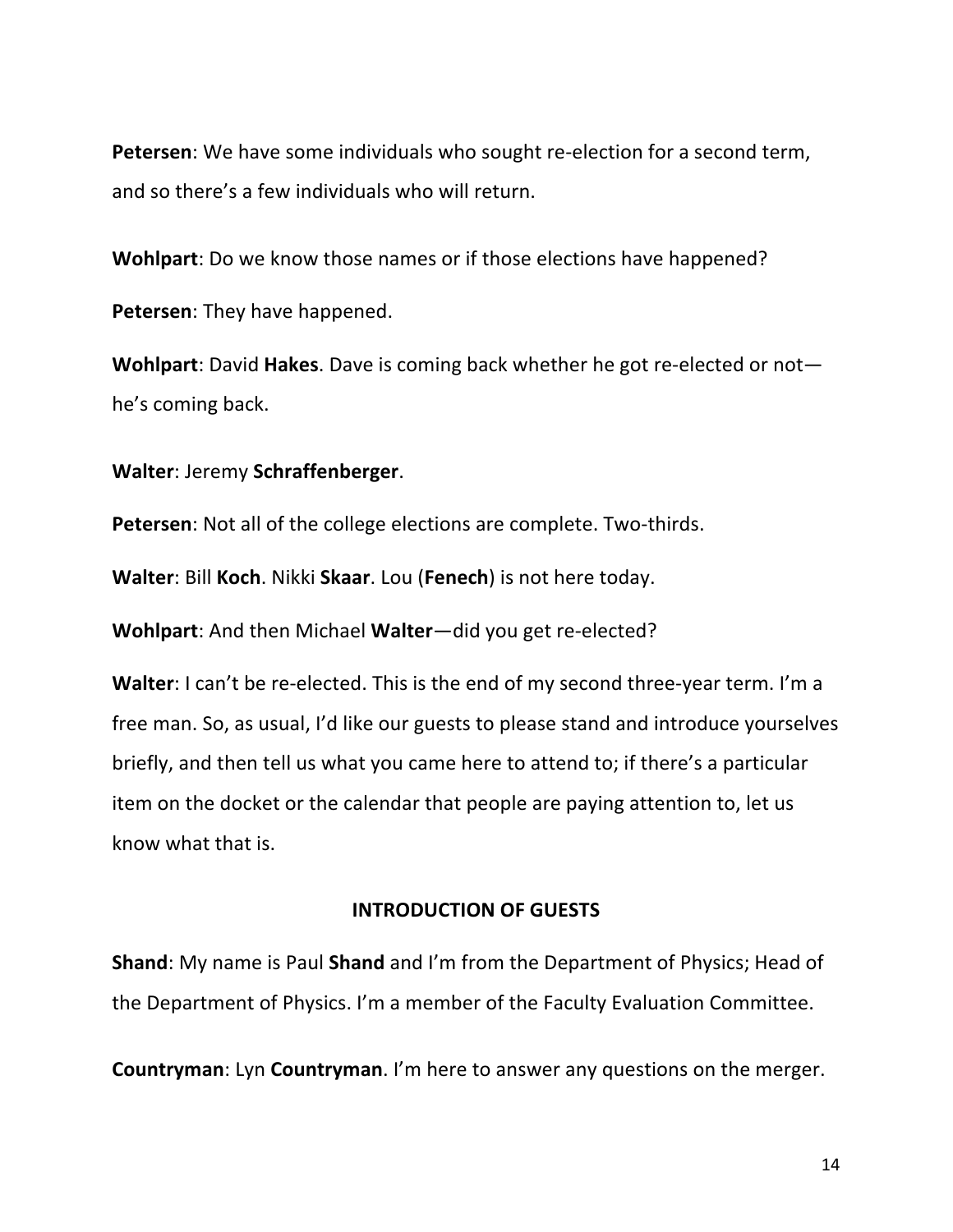**Etscheidt:** Susan Etscheidt, Department Head for Special Education, also here on the COE restructuring.

**Forsyth:** Department Head, Educational Psychology and Foundations. I'm here for Restructuring as well.

**Bass**: Brenda Bass. I'm Dean of the College of Social and Behavioral Sciences and I'm here as a member of the Faculty Evaluation Committee.

**Froyum:** Carissa Froyum. I am the Co-Chair of the Faculty Evaluation Committee and I'm also on the Handbook Committee.

**Martin:** I'm Kate **Martin** from the Rod Library. I'm a member of the Faculty Handbook Committee.

**Jean-Marie:** Gaetane Jean-Marie, Dean of College of Education, and I may have to slip out at 4:00, but my colleagues are here.

**Walter:** Okay. Thank you for showing up and showing some concern for these topics. The next item up would be the approval of the minutes for April  $9<sup>th</sup>$  over which Amy (**Petersen**) bravely shepherded this group. Thank you very much. I was in Chicago at the HLC meeting. You did a great job. Do I have a motion for approval of the minutes from April 9<sup>th</sup>? Moved by Senator **Neibert**, seconded by James Mattingly. All in favor of approving these minutes as written or discussing them—are there any discussion points we need to cover here first? All in favor of approving these minutes, please indicate by saying 'aye.' Opposed, same sign. Abstentions? The motion passes.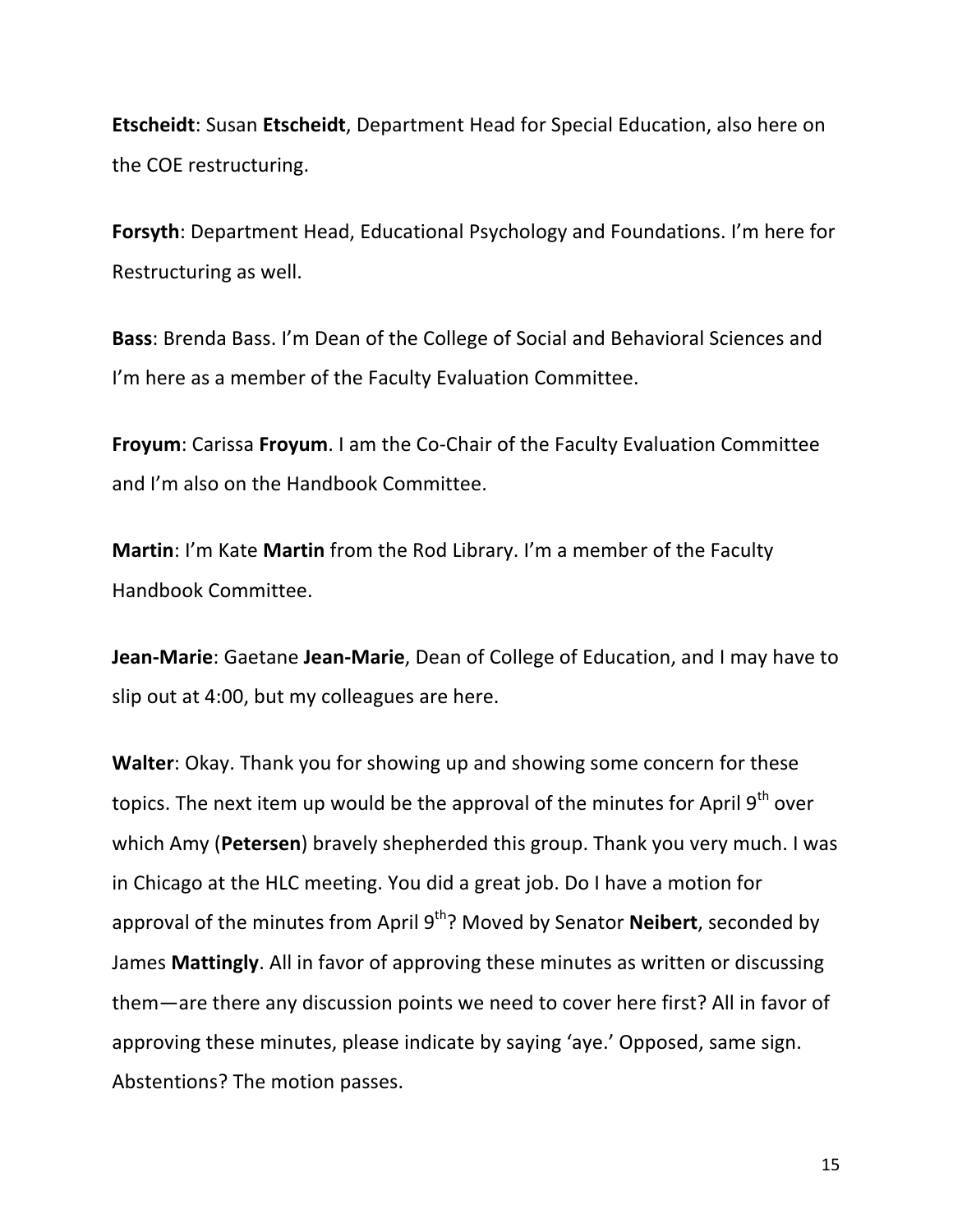#### **Considerations of Calendar Items for Docketing**

**Walter:** Okay, so now what I referred to as "pulling a fast one," we have a list of items here, items A-F, five of which are emeritus requests. Those in particular I want to move to the docket for discussion and voting. It's going to be up to you. This is irregular because normally, two weeks pass between moving these from calendar to docket. We have a chance to examine the documents that support them, et cetera. So, I want to move those to the docket for quick execution today. We also have Calendar Item 1393, the Merger of Departments of Educational Psychology & Foundations and Educational Leadership & Postsecondary Education. That is a consultation, so we can move that to the docket and consult on that. So, I would like to hear a motion to move Items 1391, 1392, 1393, 1394 and 1395 and 1396 to the docket for discussion and vote. So moved by Senator **Zeitz**. Seconded by Senator **Skaar**. All in favor of moving those items to docket, please indicate by saying, 'aye.'

**Strauss:** Could we have discussion first? What's the purpose of bending these long-standing rules? Why are we doing this?

**Walter:** I think amongst the emeritus requests, all these people in terms of the documentation have served honorably and they deserve the recognition. One's own personal opinion about the value of emeritus varies in this room quite a little bit, but from my standpoint, recognizing them as they retire is very important.

**Strauss:** But were these last-minute decisions on their part to seek emeritus?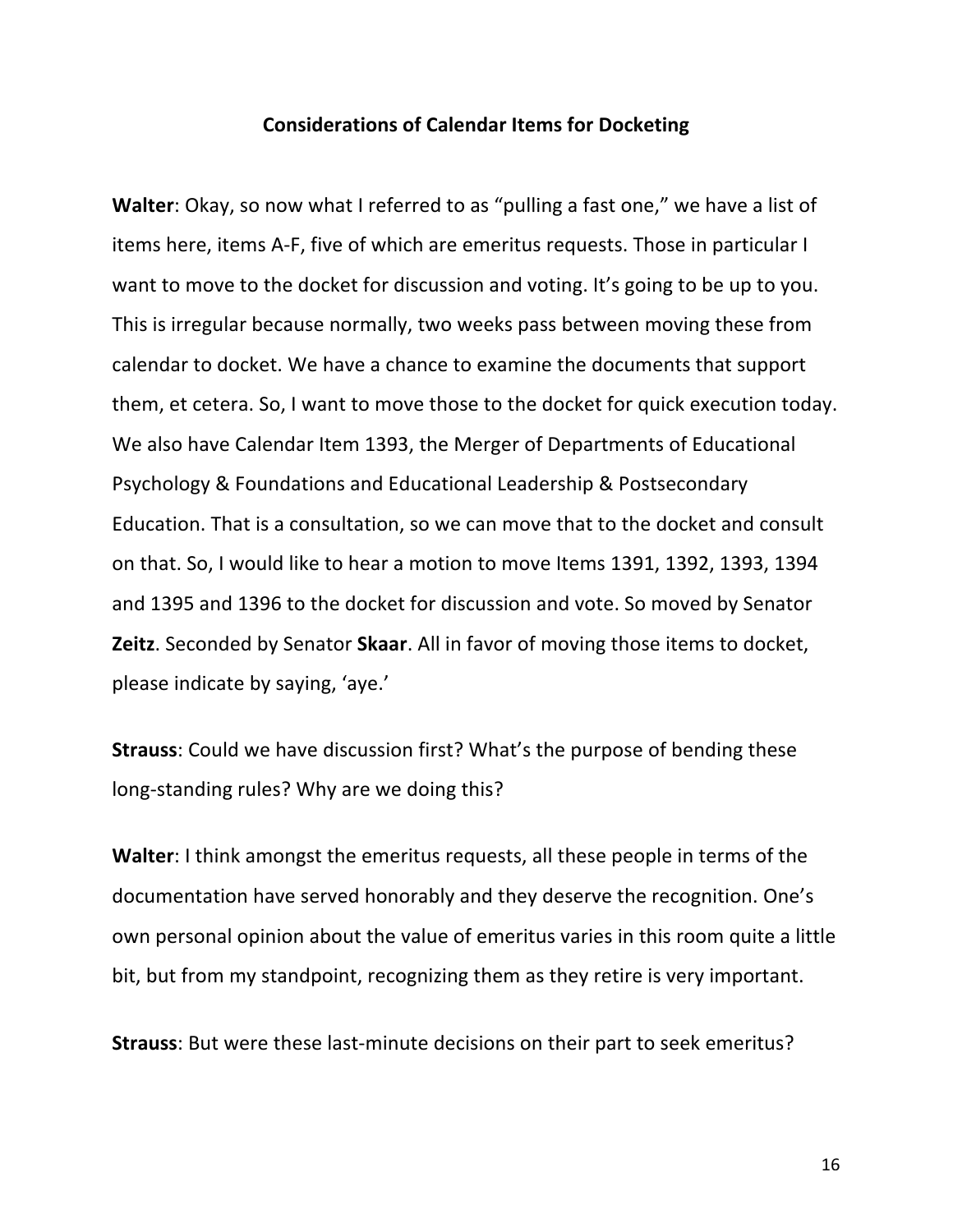**Walter:** You know, they kind of were. Some of them had them turned in on time, but some of them did not, and we have... I won't make a big fuss about it right now, but...

**Strauss:** No, I'm the one making a big fuss about it right now.

**Wohlpart:** It is a process and it goes through dean, department head and sometimes it takes a while to bubble up. Not always on the part of the faculty.

**Strauss:** Understood. Thank you.

**Walter:** I feel like we would be justified in bending our own habits a little bit to get this done. Further discussion?

**Mattingly:** 1393, the Merger of Departments, we're not going to vote on that today, right?

**Walter**: It's not a voteable matter. It's a consultation. We can still move it to the docket, and it will be up to you to decide whether you want to talk about it. It is a matter of some urgency, and some people have shown up to talk about that today, so I'd like to be able to discuss that today, if it's okay with everyone. Is everyone okay with that?

**Wohlpart:** If I could say, it also must go through the Board of Regents, and so it can't go to the Board of Regents until it comes here.

**Walter:** Yeah. There's a deadline on this that has to do with the June Board of Regents meeting.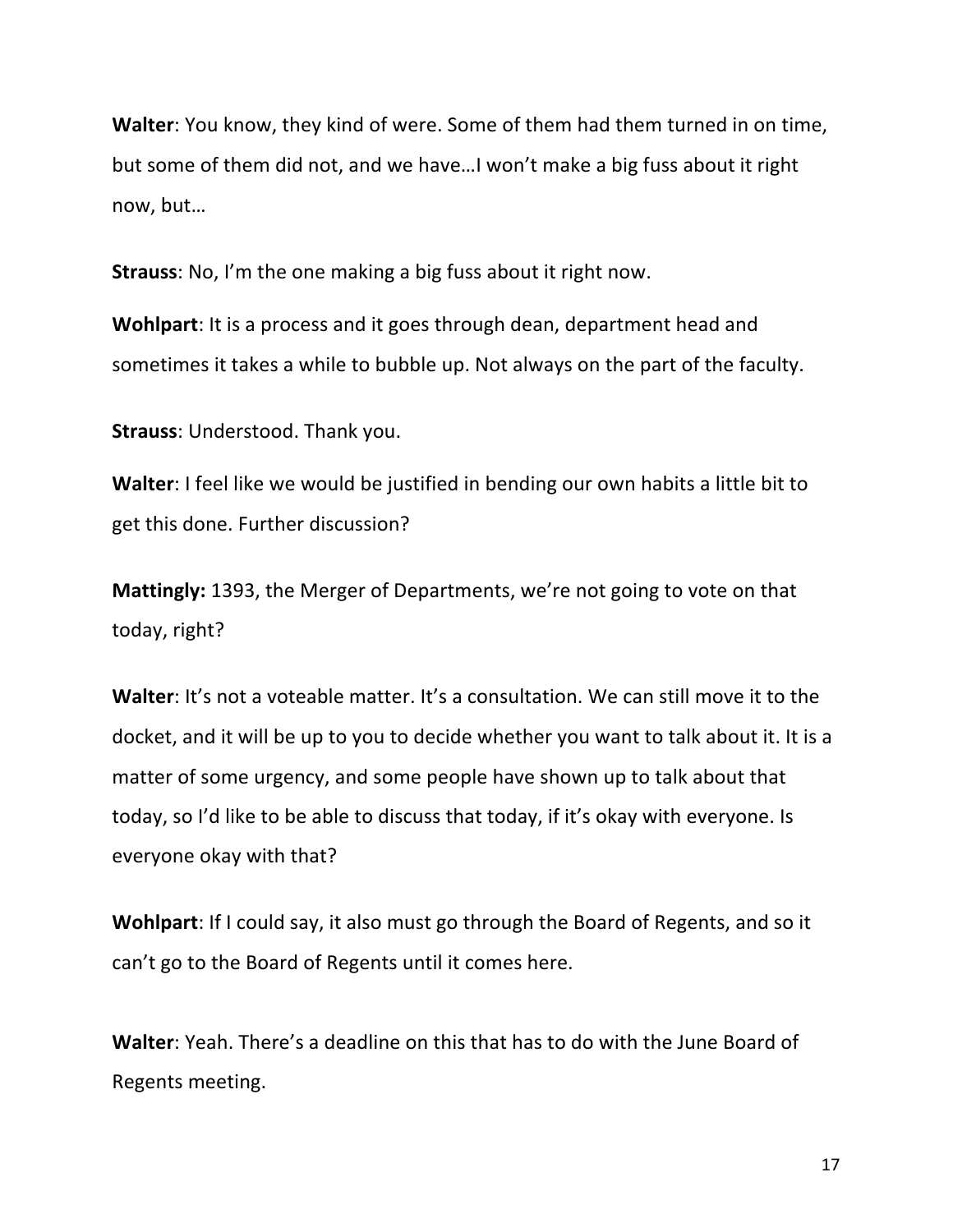**Pease**: We're hoping to get it in June. Otherwise, it's going to be fall before it's on the agenda and that delays the whole process and the programs.

**Strauss:** Is it my imagination, or is this the second time we've had a consultation with a major department decision? I think it was Technology that was dropping the Ph.D.

**Walter:** About three meetings ago.

**Strauss:** ... that got railroaded through at the last moment. Is that a trend that's going on in the Senate?

**Skaar:** This is not a change of major. It's just a merger of departments. No programs are being dropped at this moment.

**Strauss: Okay.** 

**Schraffenberger**: And the technology, I think was part of the larger curriculum package.

**Strauss: Fine. Thank you.** 

**Walter:** Further discussion points on this? So, all in favor of moving the five emeritus and the other item, 1393, to the docket for discussion and potentially for voting, please indicate by saying, 'aye.' Opposed, same sign. Abstentions? The motion passes. Done. So, we've got the certificates passed out. Thank you, Provost **Wohlpart**, so now we have to elect the next Vice-Chair. This calls for an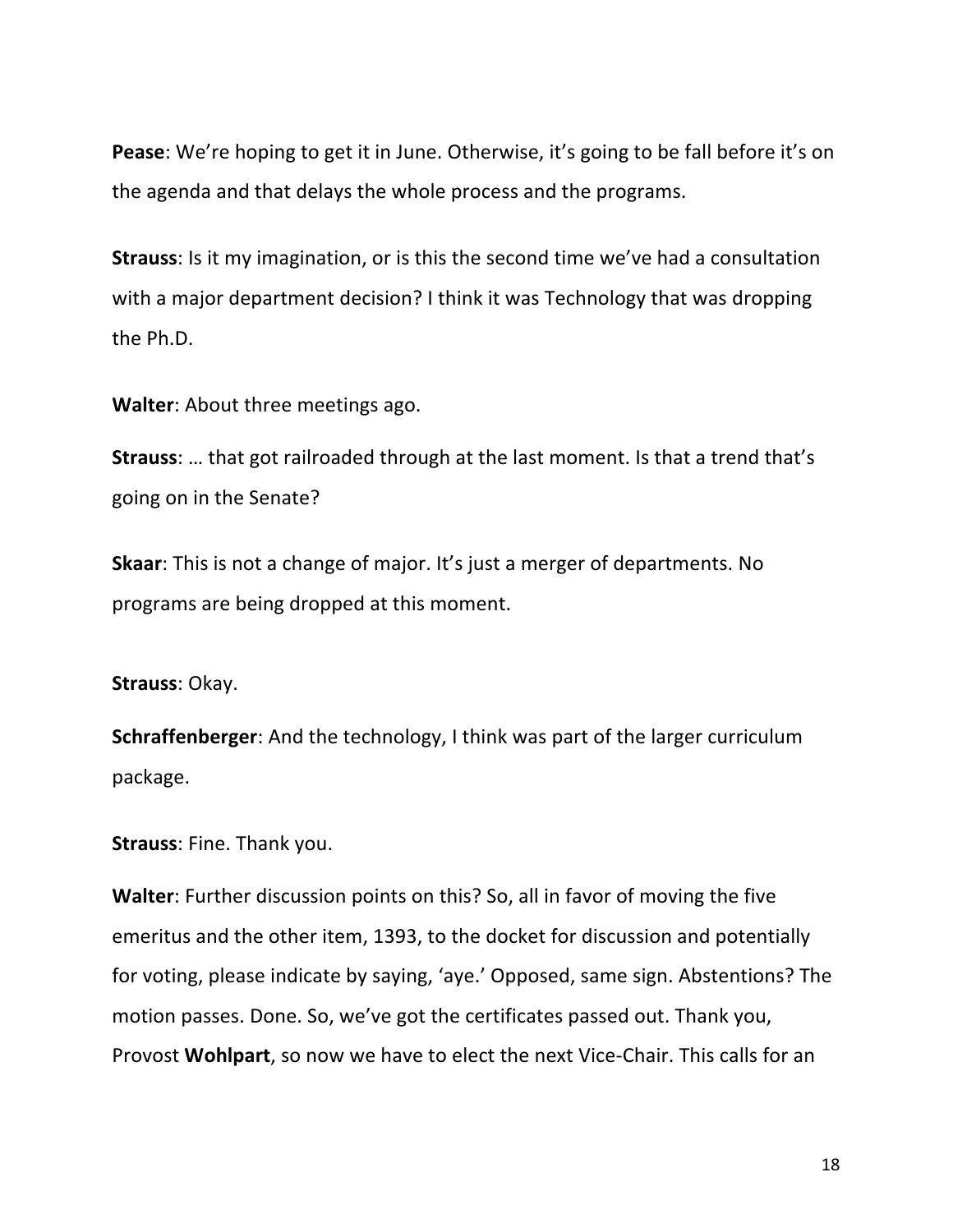Executive Session. So if our administrators would be so kind as to vacate for a couple of minutes...

### **4:02: Senate Rises from Executive Session**

**Walter:** Congratulations Senator **Mattingly**. You're our new Vice-Chair [Applause] Thanks to both of you for stepping up. That's excellent. So now, on to the Consideration of Docketed Items. I didn't stipulate necessarily when we voted about these calendar items whether they should be at the top of the docket or not. Were we to put them there, that would certainly help us get to things very quickly. I hope that's convincing, and that's actually what I would like to hear a motion about. Can I get a motion to move those items that we have just freshly moved from Calendar into Docket to the top of the Docket? Moved by Senator **Zeitz**. Seconded by Senator **Mattingly**. Any discussion on the point?

#### **Considerations of Docketed Items**

**Burnight**: As we do emeritus and emerita requests, should we move the item that is already on the docket up, too?

**Walter:** Right. Very good point. The emeritus request for Melissa **Beale** will also be bundled, so to speak, with the rest of those. So we'll have a chance to say what we like about these people, and there are some comments to be made about some of them obviously. So, I heard a motion. We had a second. Is there any further discussion on this? So, all in favor of moving those items, along with Melissa **Beale**'s emeritus request all together to the top of the docket to be dealt with first, please indicate by saying 'aye.' Opposed, 'nay.' Abstentions? The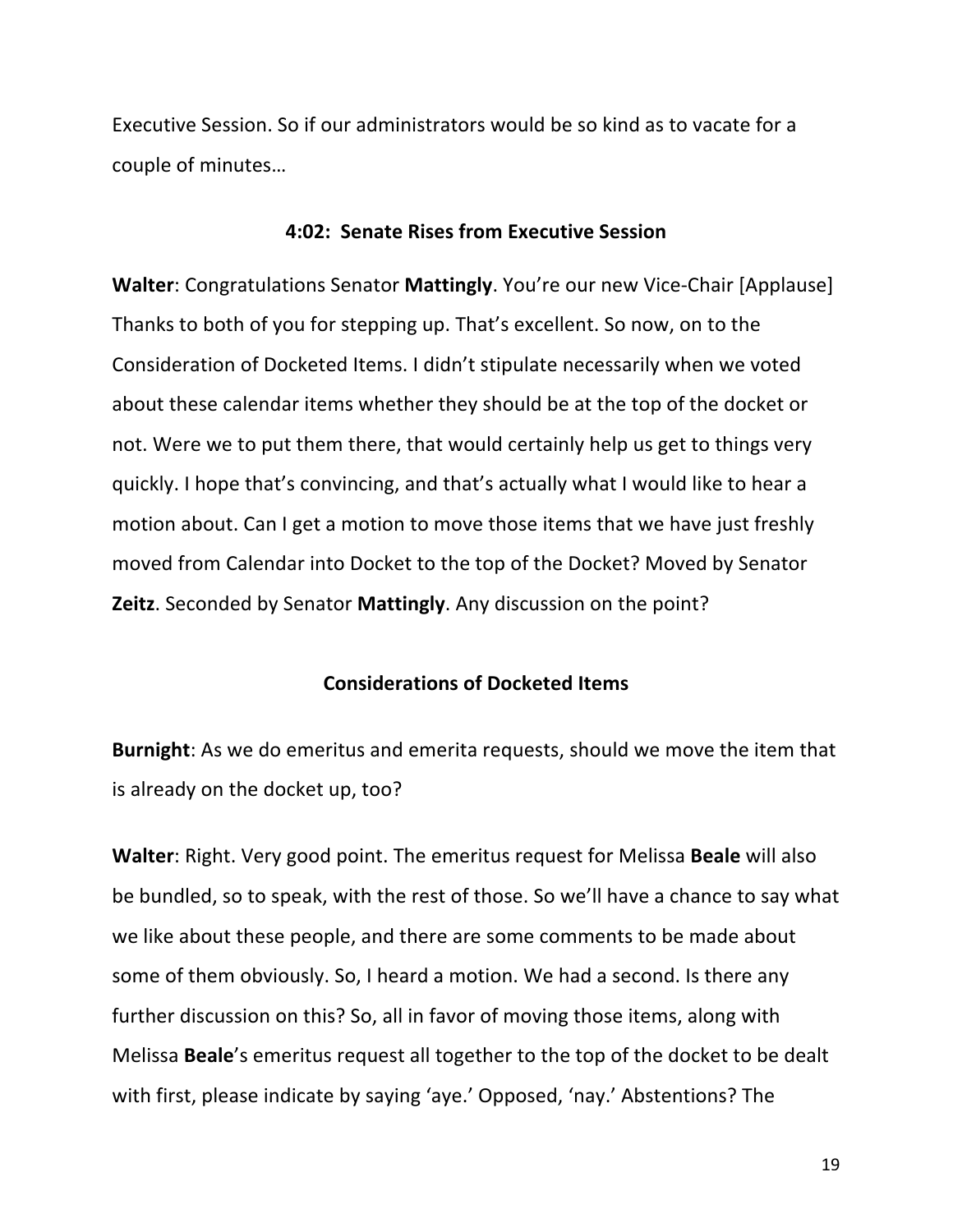motion passes. Let us dive right into this. I think we should probably deal with Professor Melissa **Beale**'s emeritus request first. Does anyone have any particular comments on this? Comments on the emeritus request by Professor **Beale**?

**Wohlpart**: She's a great faculty member and has done a lot of hard work.

**Walter:** And she gets to retire. Okay. So are there any further discussion points on the emeritus request by Professor Melissa **Beale**? So I would like to entertain a motion to vote on this emeritus request. Moved by Senator **Skaar**, seconded by Senator **Stafford**. All in favor of approving the emeritus request for Melissa **Beale**, please indicate by saying 'aye.' Opposed, 'nay.' Abstentions? The motion passes.

**Walter:** I would bundle the rest, but some of them have generated some really interesting comments. Let's start off in order. Calendar Item 1391, the five emeritus requests that we just moved to the docket and then to the head of the docket, I would like to seek a motion to approve all of those. Moved by Senator **Strauss**, seconded by Senator Hakes. Discussion points? Shall we start off with Susan Wurtz, Associate Professor of Management.

Zeitz: I have something I'd like to contribute. I'd like to thank Dr. Susan Wurtz for her hard work in research involving Second Life Online Virtual World. She's done it from 2008 until present. She actually had a virtual island that was a UNI island, and I started working with her early on. I showed interest in it, so she built a building for me and we called it Dr. Z's. We felt that Dr. Z's Bar and Grill wasn't going to be appropriate. I taught classes in this virtual classroom and I engaged my students to explore the opportunities of Second Life in a virtual world. Beyond her assisting me, Susan worked with a number of UNI educators to create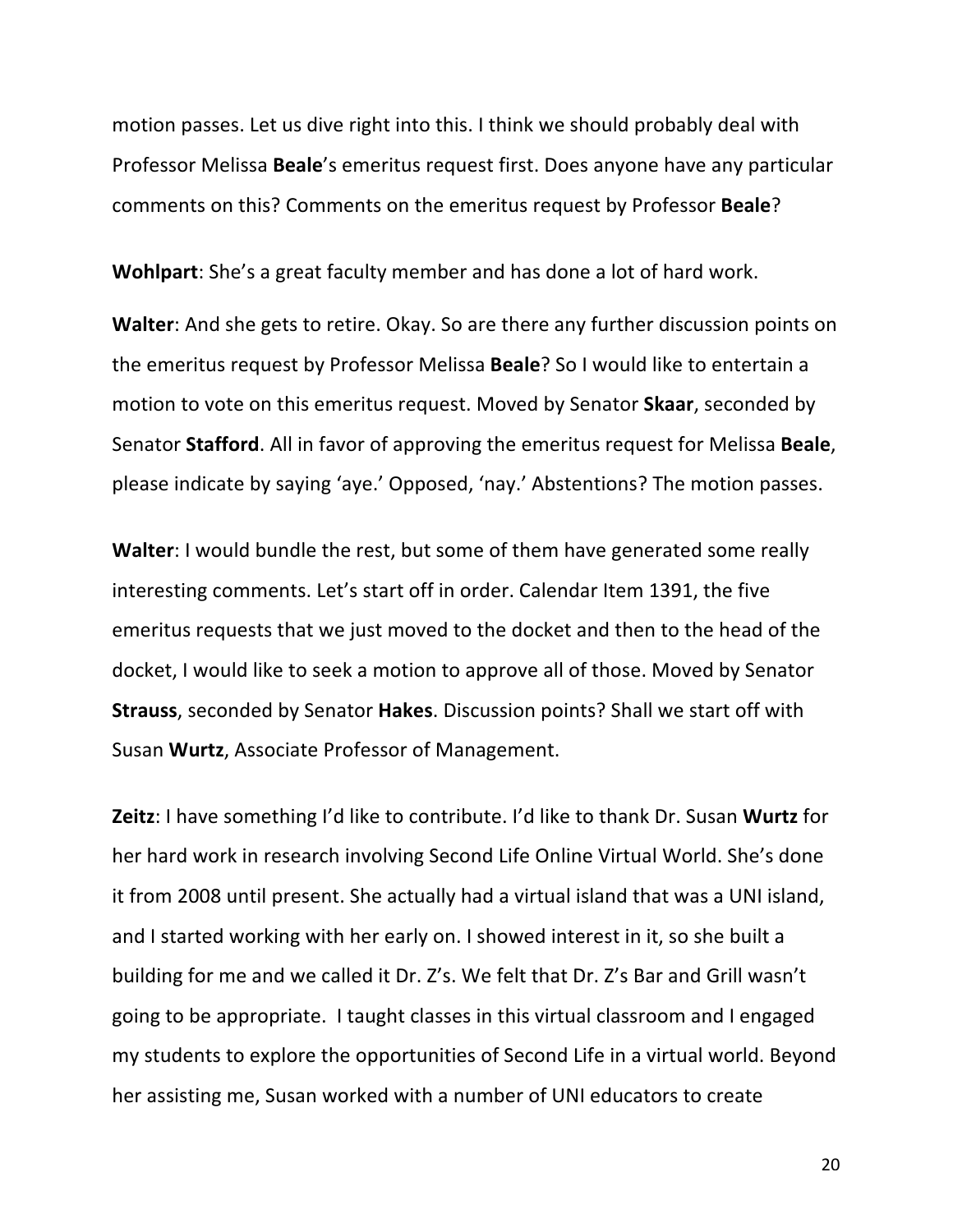interactive learning environments, where learning was not limited by the physical world, but rather enhanced through vision and opportunity. She did a lot.

**Walter:** I also have a short comment from Dr. Iyer in Marketing: Dr. Susan Wurtz in the Department of Management, College of Business has provided over 30 years of meritorious service. I highly recommend that she be given faculty emeritus status." And then there's several complimentary remarks. "Dr. Wurtz has provided important service roles most recently in the area of assessment and assurance of learning. Dr. Wurtz has also published in the areas of curricular implications of virtual worlds, and designing and delivering training." Further?

**Mattingly**: I would like to add about Dr. **Wurtz**. She was in my department, just a couple of doors down from me. I served with her on some committees, several committees over the years. I knew her to be conscientious and engaged. She did a number of things around campus and in the community. She was Chair of this body as I understand it, and she also served on the Board of Directors with Exceptional Persons, Inc. in the local community. So I certainly believe that she deserves meritorious status.

**Walter:** Thank you. Other comments on Dr. **Wurtz**? Okay. Let's move on to Professor Jay Lees, from the Department of History. I think there are a couple of people here that may have something to say about Professor Lees. From our guests, perhaps? I have a letter from Dr. Robert **Martin**. He says he is "delighted to support Jay Lees' request for emeritus status after teaching for several years on a temporary basis at Tulane and Louisiana State University, Jay joined the Department of History and the University of Northern Iowa in August of '87.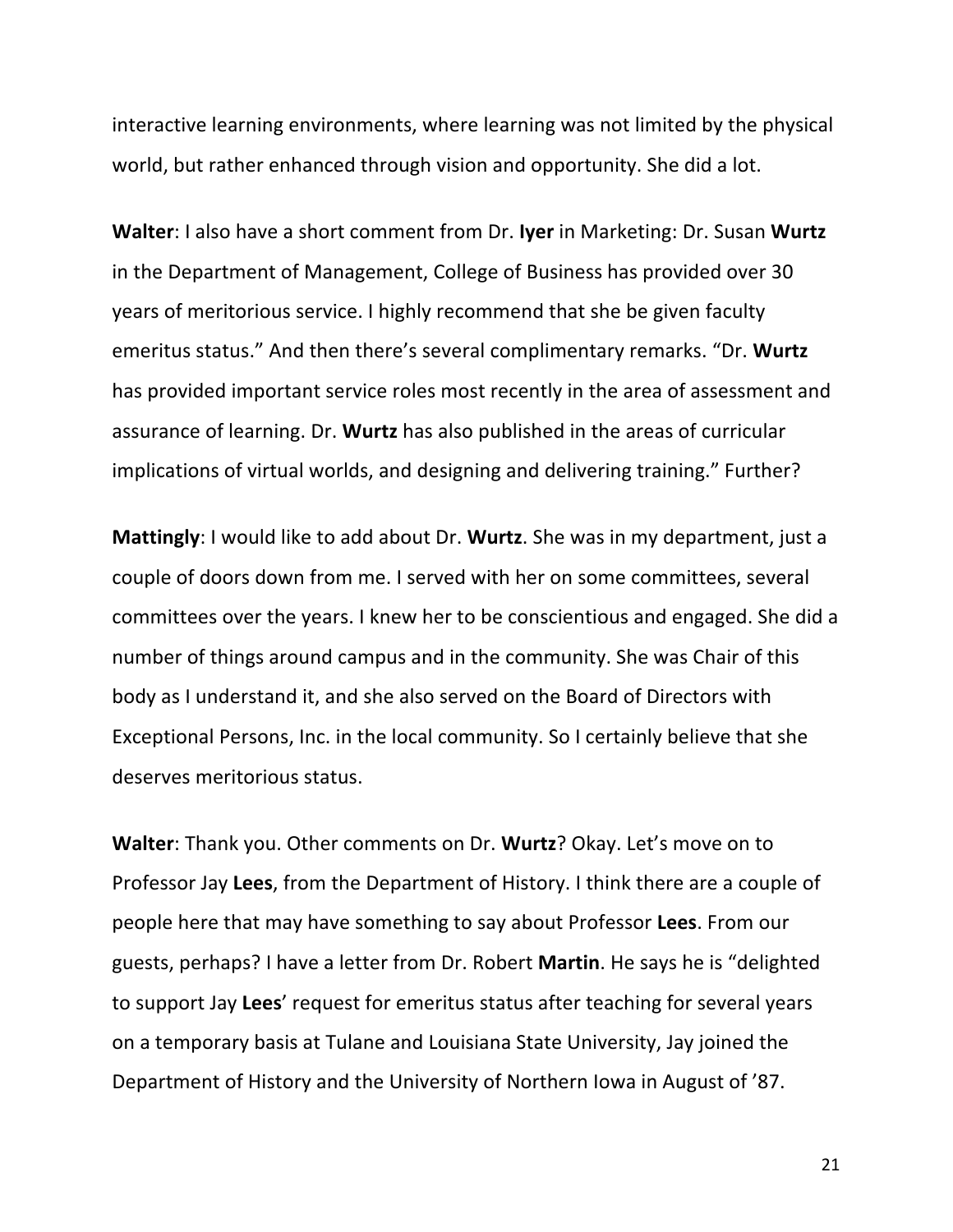During his years at UNI, Professor Lees' career has demonstrated a commendable balance of scholarship, service, and teaching, which led in 2005 to his receipt of the Regents Award for Faculty Excellence. The breadth of his knowledge, his flair for the dramatic, and his commitment to students and to his ability to engage with them, has made him an exceptionally able and very popular teacher among those in his history courses, humanities classes, and honors seminars. His skill in the classroom was recognized in 2004 when he received the Class of 1943 award for Faculty Excellence in Teaching. He will be retired the end of June, 2018. He has admirably served the University of Northern lowa for the last 31 years, and I trust you will honor his request for emeritus status." I only hope somebody writes something that nice for me when I decide to retire. Other comments on Dr. Lees? We have up next, an emeritus request for Victoria **Robinson**, Professor of Education and an E.D. coordinator. Comments about Dr. **Robinson**?

**Skaar:** Vickie (**Robinson**) is an excellent colleague in the College of Education. She was a faculty in Ed. Leadership, and when we lost our dean, she became Interim Dean, and did an amazing job of bringing back some morale in the College of Education after some less than ideal things had occurred in the College of Ed. And then when were able to have an Educator Prep Chair and VP in the Provost's Office for Educator Prep, she took on that role as Gaetane (**Jean-Marie**) came on as dean and did excellent things in that role too. She is definitely UNI through and through and has been an amazing colleague.

**Walter: Thank you.**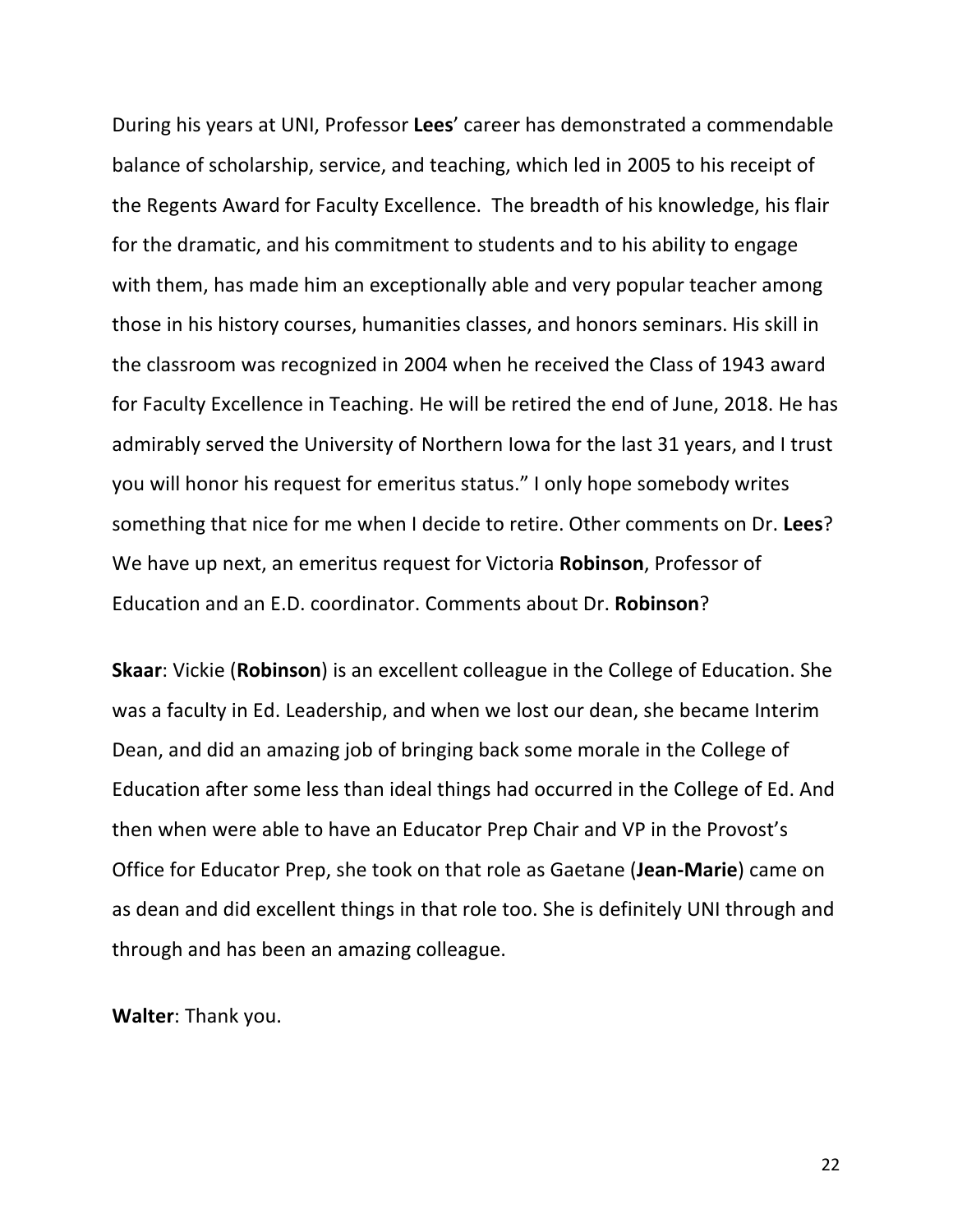**Neibert:** My first experience with Victoria (**Robinson**) was my first semester on campus. She reached out to me because she understood that I had some background in qualitative research and I served on my first Doc committee here on campus, and I was so impressed from that point because she was so kind. She did not know me that well, but she turned to me for all the qualitative stuff and it was really kind of cool. I also kind of echo that she did a phenomenal job as Interim Dean. She really did help with morale within the College of Ed, and she is very deserving of this.

**Walter:** Thank you very much.

**Zeitz**: I worked with Victoria **Robinson** since she was a social studies teacher and principal at Price Laboratory School. She has been a leader in preparing educational leaders who have made a significant difference in Iowa. She has been dedicated to the UNI Teacher Education Program throughout her career, and has made a significant impact on the program and on the educators of lowa.

**Walter:** Other comments about Victoria **Robinson**'s request for emeritus status?

**Wohlpart:** Come join her celebration Monday at 2:30 in the Great Reading Room.

**Walter:** Great Reading Room Monday at 2:30. Excellent. No other comments? Shall we move to Leroy Crist, Instructor Department of Accounting. I have a short statement written by Professor Iyer in the Department of Marketing, "Leroy Crist has more than 20 years of meritorious service, including 11 years at UNI. During his time at UNI he taught courses in tax law and financing and accounting. He has published in numerous journals, including the top academic tax journal, *The Journal of American Taxation Association,"* and several other nice comments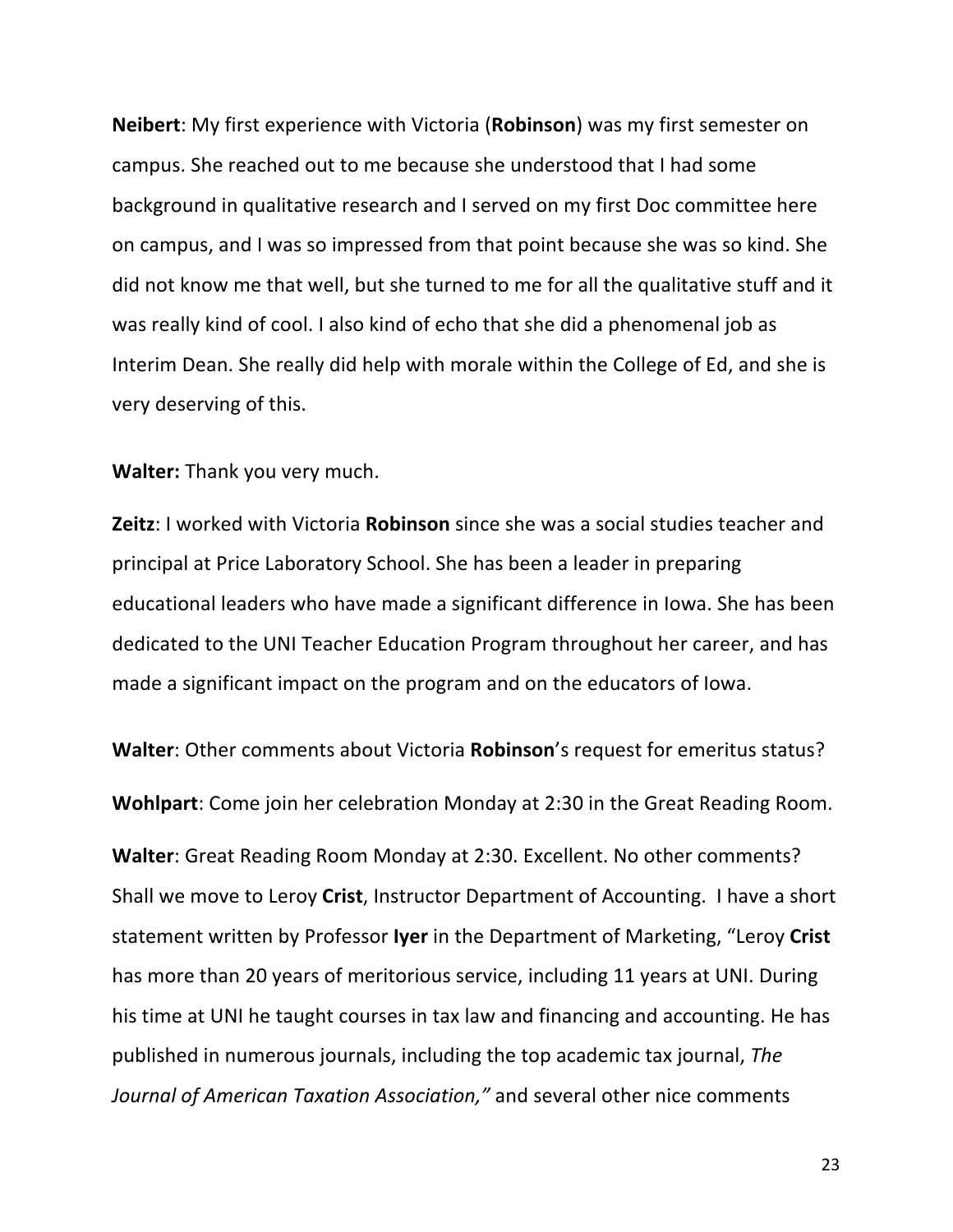here. "Each spring, accounting students participating in the Vita Program," (which we're pretty successful, I understand) "meet with 250 or more clients from the Cedar Falls-Waterloo and surrounding communities, and prepare and submit federal and state tax returns." Some concrete help there. That's really excellent. Does anyone want to say anything about Leroy Crist? I did not know this person personally, but does anyone have comments about this?

**Mattingly:** Only that I didn't work with him directly either, but he has been a constant presence around the college for some time and he will be missed.

**Walter:** Any other comments about Leroy Crist's request for emeritus? Now this next one I'll start off by reading this one. This is emeritus request for Robert **Washut**, School of Music. I'll just read what Chris Merz, one of my favorite sax players has to say about him, "It hardly seems necessary to write in support of Bob Washut's application for emeritus status. He is precisely the kind of person for whom this status was created. He has done more to enhance the reputation of our institution nationwide and even worldwide than any other single person I can think of. He is universally admired by all who come into contact with  $him$ students, faculty, and members of the wider community. He routinely engages students throughout the country through his work as a clinician and guest composer-conductor. He maintains a high profile as a composer and performer across many idioms. Known primarily as a jazz composer, he has of late completed commissions that fall more into the contemporary/classical idiom, further widening his field. Within the musical community, Bob's name is synonymous with UNI. On a personal note, Bob is entirely responsible for my being here. (This is Chris **Merz**.) He recruited me as a faculty member and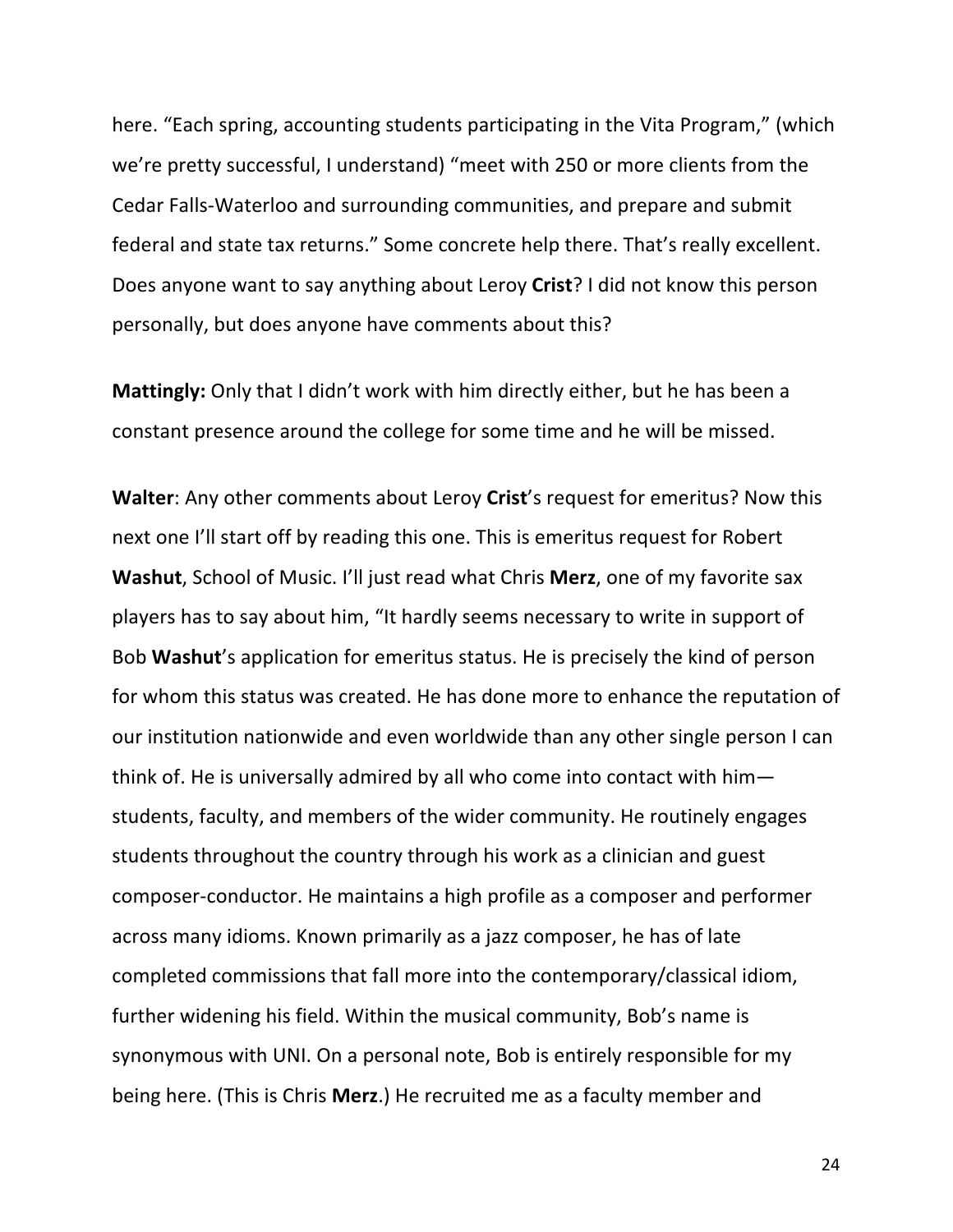supported me as a mentor since my arrival in 2000. I can never repay that debt, but I hope that this letter in support of his application for emeritus status will be a small balance on that side of the ledger. Bob is a remarkable educator, artist, person, and friend. I cannot support him enthusiastically enough." Wow. Comments about Bob Washut's request for emeritus status?

**Strauss**: I say we give it to him. [Laughter]

**Walter**: You know that he played as the lead keyboardist for Alto Maiz when they were still together. And he's led Jazz Band I forever, and now Chris (Merz) is doing that. So he's also a friend of mine, so I sort of favored that a little bit. Okay, so I think I will ask for motion now that that's on the docket to approve all of the emeritus requests that we just did: **Wurtz**, **Lees, Robinson**, **Crist**, and **Washut**, all together. Moved by Senator **Smith**, seconded by Senator **Varzavand**. All in favor of those just named, please indicate by saying 'aye,' opposed, 'nay.' Abstentions? The motions pass. Okay. Great.

**Walter:** Amongst the items that were moved up to the top of the docket, this is the last one that will actually jump to the top of the docket, is this consultation on the merger of departments of Ed Psych et cetera. I want to open this up for discussion, and I think Patrick (Pease) you probably have something to say about this.

**Pease:** I can introduce it. There are other people here to answer questions.

**Walter:** That would be great. Thank you very much.

**Pease:** This is something coming out of the College of Education. The reason it's coming out at this time of year is just the process that they engaged in, and the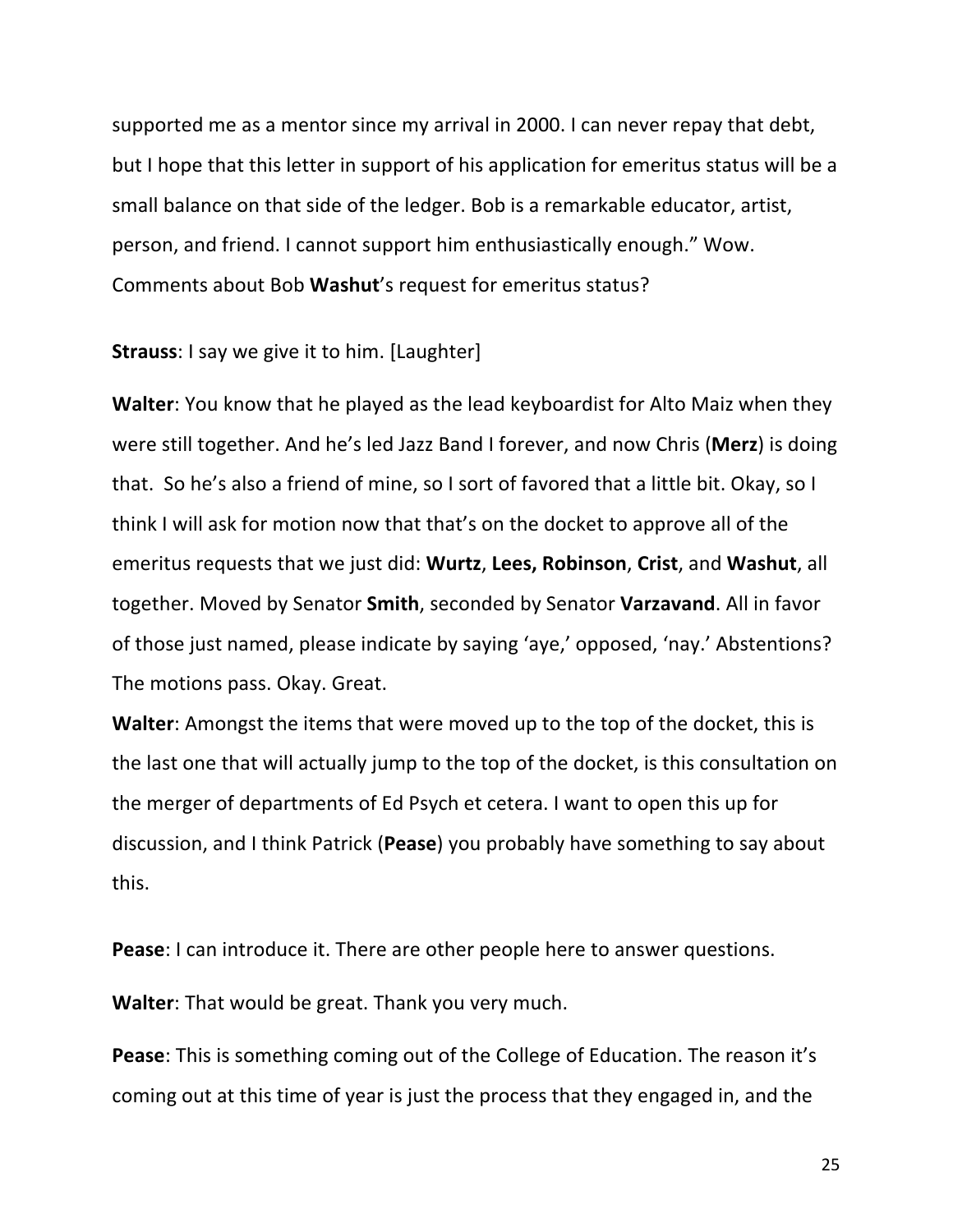amount of time it took to go through that process. The reason we're try to get it in this year was pointed out. We're trying to get it approved through the June meeting at the Board of Regents. Programs cannot make any sort of official changes until the Board of Regents has approved those, and so if this was approved in fall, this is pushes back the date that they can make some moves and make some progress in there, and so this is for the benefit of those programs to come back in the fall and actually make some kind of progress toward this plan.

#### **Walter:** Do you feel like this has received enough scrutiny?

**Pease**: Me? Sure. This is not my program, so I don't want to speak too much for folks back there, but this went through a process. It went through department processes. It's gone through a senate process (the college senate process) and now it's here. And so it's certainly gone through the various steps along the way, and so it's been vetted in that college and with those programs, and so it's just seeking confirmation here. Perhaps it's maybe better to turn over. Would you answer that question the same?

### **Walter:** Would our guests want to address that?

**Countryman:** The senate hasn't ever voted on it. They just...

### **Walter:** Which senate?

**Countryman**: facilitated—the College of Ed Senate, just facilitated a forum and there was a lot of discussion by faculty there, and then we did a vote for the College of Ed and it wasn't definitive. It was 37 plus 21 opposed so...

**Pease:** 47. It was 47 in favor.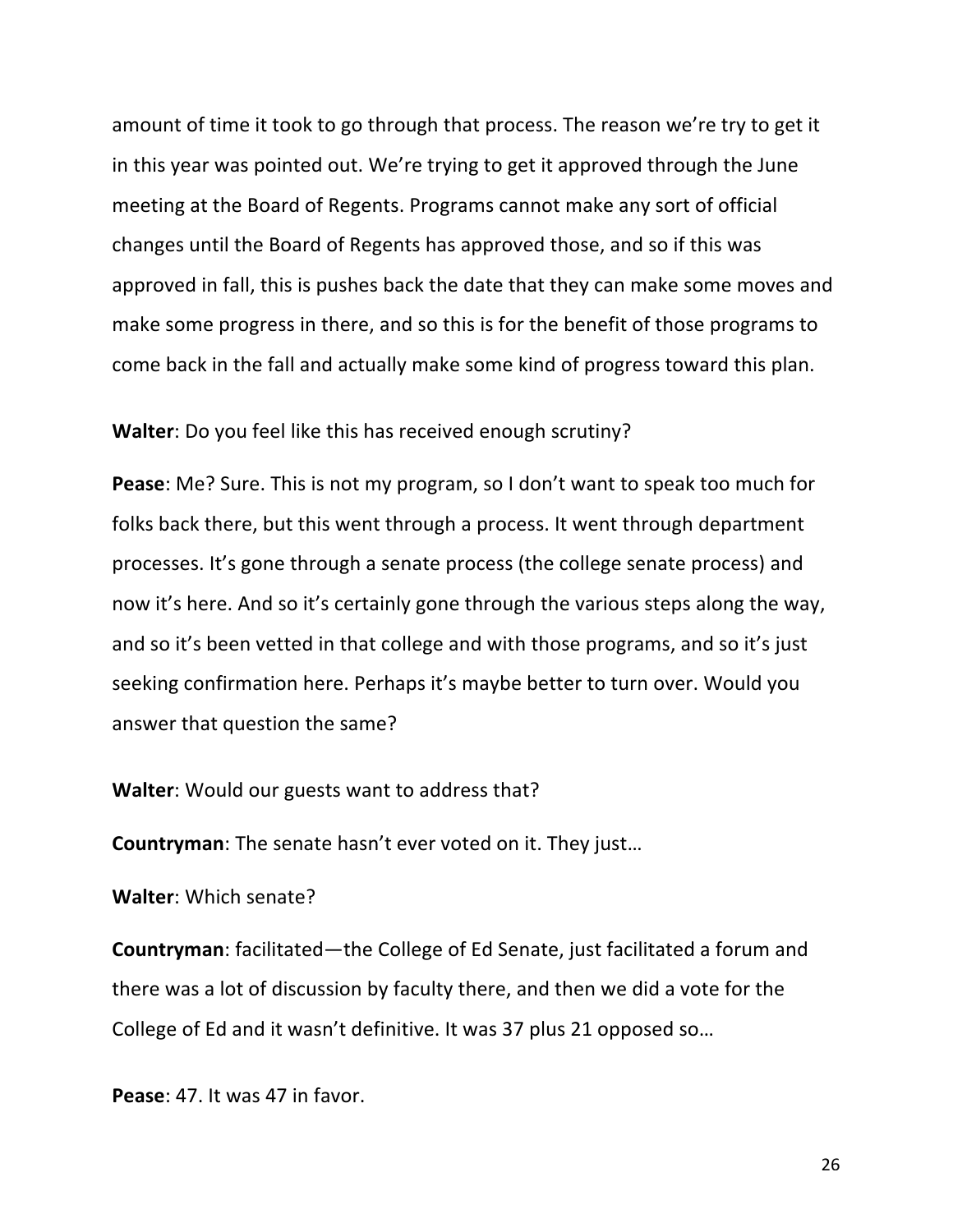### **Countryman**: 47? Okay.

**Etscheidt**: Just a little bit on the timeline. This would have started on August, 2017 and then the inter-departmental discussion from September through November, 2017. And then the three departments that were engaged in the conversation met December the  $8<sup>th</sup>$ . Again, the proposal went to the dean in December, 2017 and then in January is when we began to move this process forward. So that's just sort of a chronology of events.

**Walter:** Our guests, if you could just mention your last name briefly first to make Kathy's life a little bit simpler. Go ahead please.

**Etscheidt:** Susan Etscheidt, Department of Special Education.

**Walter: Thank you.** 

**Forsyth:** Benjamin **Forsyth** in Ed Psych and Foundations. So, this actually happened even earlier than August of 2017. In the spring of 2017 we were approached about the possibility of merging. At least Ed Psych and Foundations began at that point starting to talk with others to see what their thoughts were. Not only internal discussions, but across the other two departments—Special Education and Ed Leadership, and Post-secondary Education. There's been multiple levels of discussion, not just within departments, but across. There was one College of Ed Senate forum that happened. Small conferences between the three department heads, and then going back out to the three departments to discuss what those discussions were. Ultimately, it's just two of the three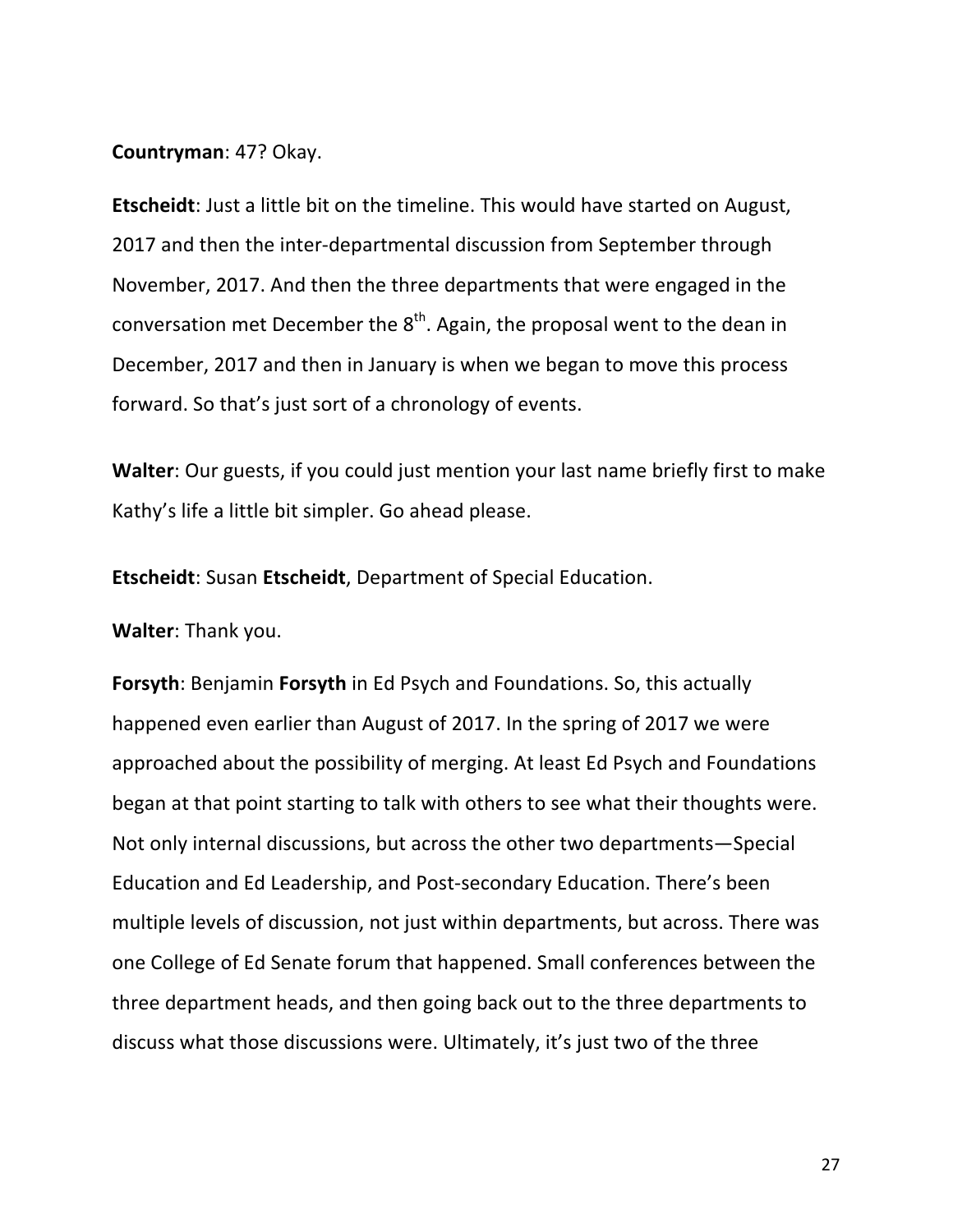departments coming together, but that was the charge that somehow three needed to become two.

**Walter:** That was the initial charge since June of 2017?

**Forsyth:** It would have been still during the spring 2017 semester when Dean **Gaetane** came to speak to us in a department meeting.

**Pease:** I'll point out why it may seem it's coming through quickly here: This is really about trying to close the end of the loop with the Board of Regents as a last part of the process, but the process itself has been going on for almost a year.

**Neibert**: I'd just add too that it's a similar process of course that we went through when the School [Price Lab] disbanded and the Provost brought forward to the Senate at that time also, so they've done a lot of work getting to this point, similar to what we did, and I think it's going to be better for the entire college.

**Etscheidt:** I would echo what Dr. **Skaar** said too, this isn't a curricular issue. I wanted to highlight that.

**Schraffenberger**: With 21 votes against, was there a sense that all of those 21 votes were voting 'nay' for the same reason? In other words, was there a bloc of people who were against this for some specific reason?

**Countryman:** There's no way to know that.

**Forsyth**: I can add to that. She's right. There's no way to really know how that bloc was, but if you look---the three departments: Special Ed, Foundations, ELPE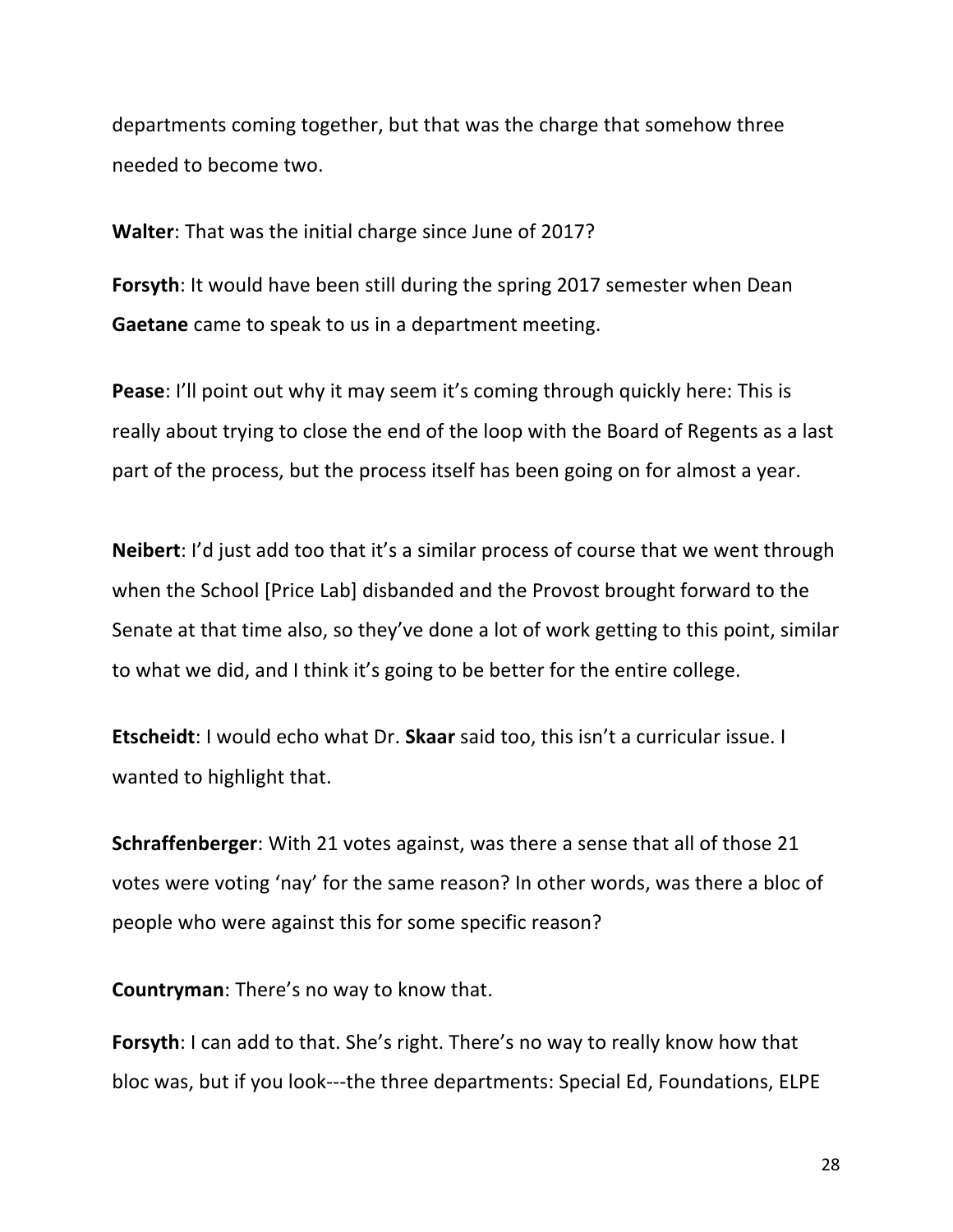(Educational Leadership Postsecondary Education), one of the three smallest departments was in the College of Ed. For those that were in attendance at that meeting where the vote was done, 21 is more than there were of those three departments, so there would have been votes elsewhere.

**Countryman: Across the College.** 

**Forsyth**: Across the College, but how much—there's no way to know that.

**Schraffenberger**: There was no discussion about people who were against it—you can't give us just a sense of the conversations that were going on at the meeting?

**Forsyth**: So at that meeting, there wasn't discussion. It was a vote taken. But prior to that, probably the most influential meeting was maybe two months before that where the three departments came together and talked for over two hours.

**Countryman:** Yes. At the forum.

**Forsyth:** Actually, after the forum.

**Countryman:** Oh, okay.

**Forsyth**: There was the forum meeting and then maybe a month after that, the three departments came and discussed, and at one point there were six proposals made. Through that two-hour meeting, we got it down to two of them. A vote was made, and a third one was added at the end, and then when those votes happened, that third added option was the one most voted upon. So, there was some concern about the fact that you had lots of time to discuss, but then the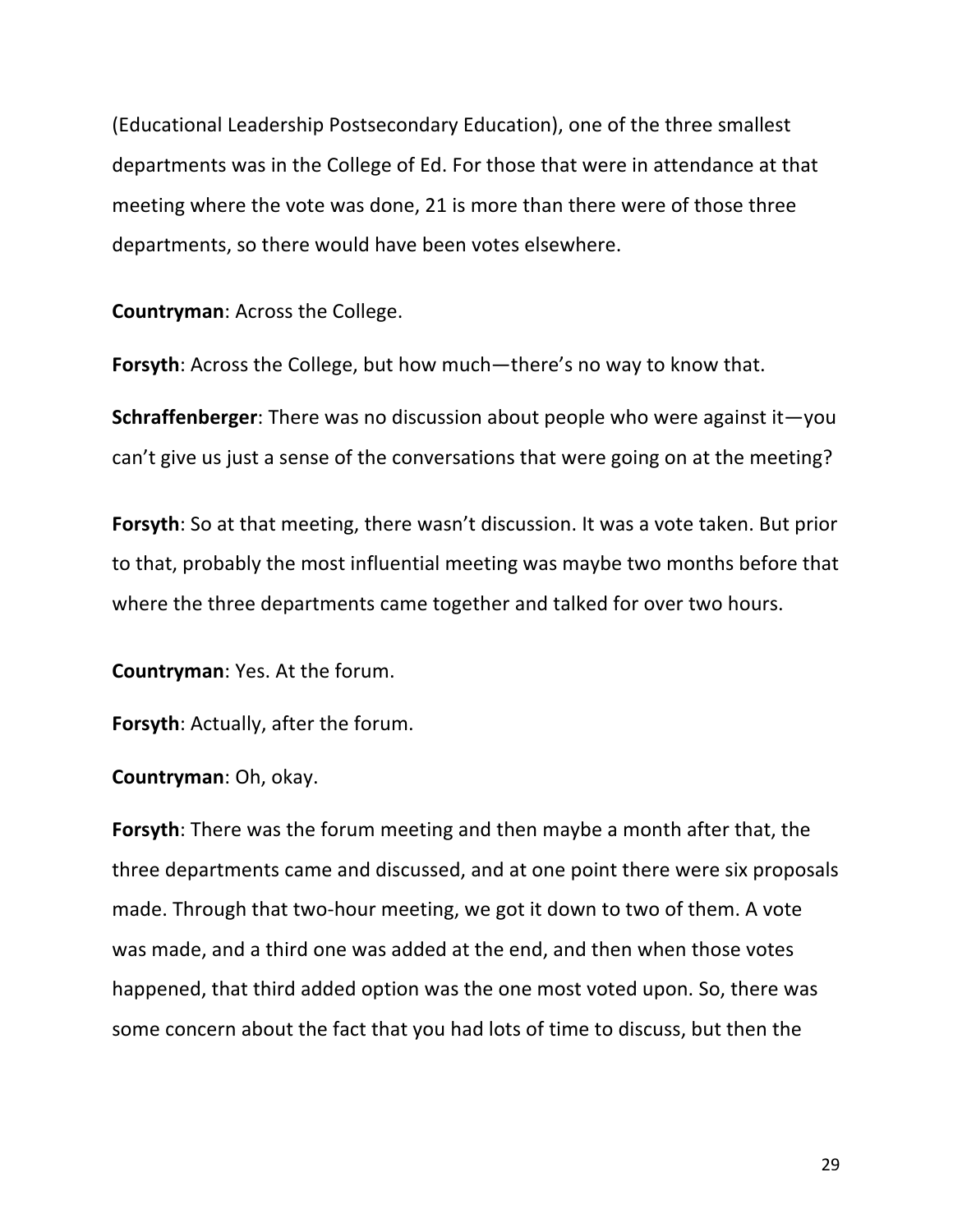third thing that was added showed up late. But ultimately, it was voted on, and there was a majority vote for it.

**Walter:** Clear enough. So again, we're not voting on this. This is a consultation, so does anyone have anything else to add to this? Questions about it?

**Strauss:** [to Senator **Neibert**] This is going to make the college better. What did you mean by that?

**Neibert**: I think that it—it's just my opinion of course. The same things as with discussions and such, one of the things it did for us in our area was that we had two seats at the table now, instead of just one. But also I think it helps to streamline the rest of the College of Ed to make us a little bit leaner and more responsive; responsible in regards to those areas. That's not just my opinion, but one shared among many faculty throughout the College of Education.

**Forsyth**: Total number of departments is now exactly the same as it was pre-KOS split and pre-ELPE-EF merge. It has fostered a lot of discussion about who we are, what's our identity? What are our strengths? Who do we align with? How can we make this work? And even at one point it was discussed about at the Provost's level, do we really want to have small departments? And again, these are—were the three smallest departments in the College of Ed.

**Petersen**: I just wanted to add, I think some of the concerns—getting at your question Jeremy (Schraffenberger) included process-related concerns. I think there was a desire from a group of people to consider a merger that might include more than the three that we were tasked to consider. So I think people were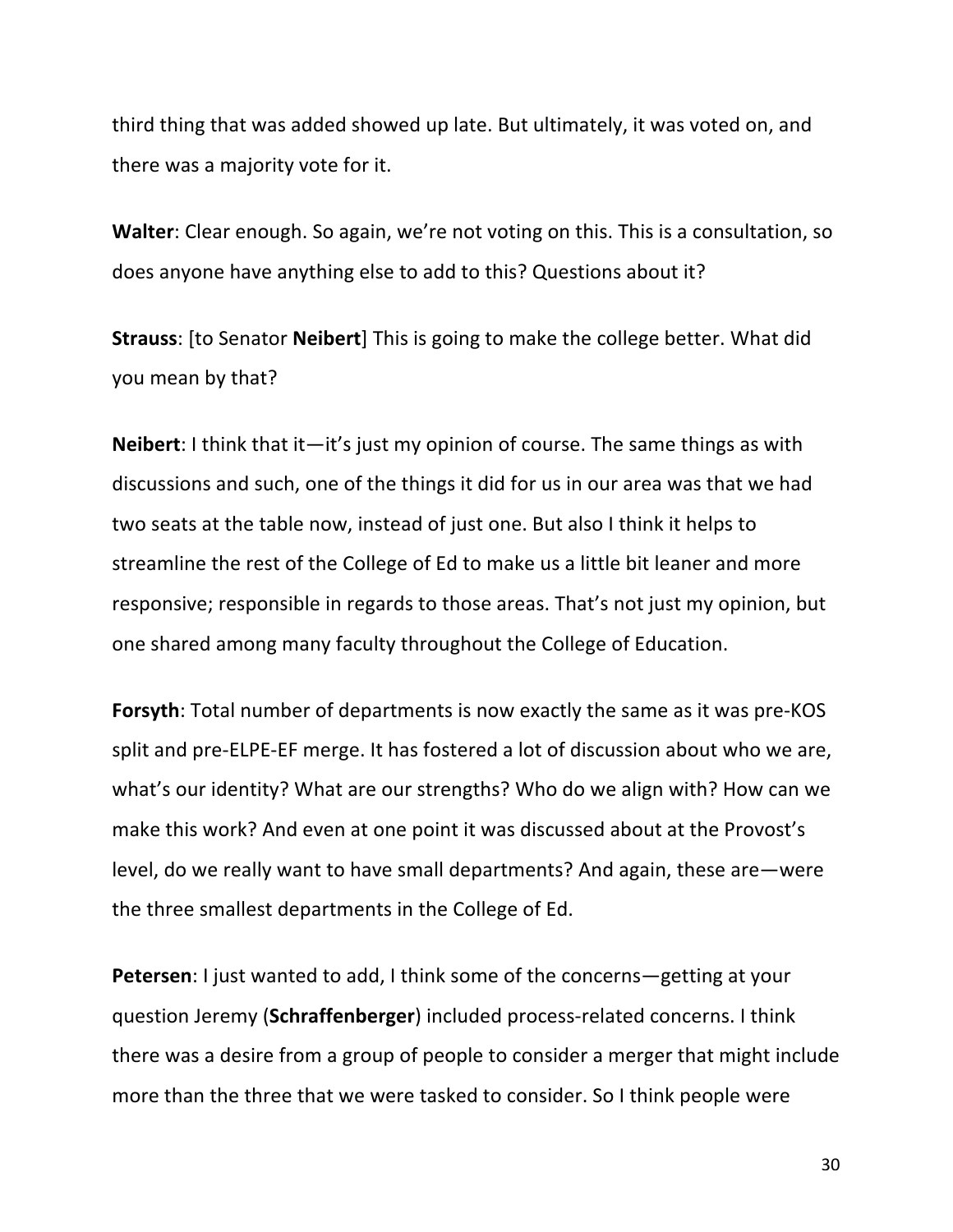hoping to have a little more information, and a bigger opportunity in terms of looking across all of the departments in the College to maybe reconfigure more than the three that we were tasked with.

**Schraffenberger**: It was like a limited menu, in other words? Or a sense of a limited menu?

### Petersen: Right.

**Countryman:** I think there's a difference between the process that KOS went through and this process. This process started at the top, and that process started at the bottom. Don't you think that's fair?

#### **Forsyth:** That is fair.

**Etscheidt:** And I do think as Amy (Petersen) suggested, it started out large and again with invitations to consider, a reorganization that might involve other departments, and this then throughout the discussions it was narrowed to...

**Forsyth**: The feedback, as we look to go beyond those three—the feedback that we would get would be—no, stay looking at just the three. But there was interest in looking beyond. And there still is. Yeah.

**Walter:** Further questions? Further points? So, this is a just a consultation. We don't vote. Patrick (Pease) have you heard enough of what you need to hear from us? 

Pease: Yes, I have.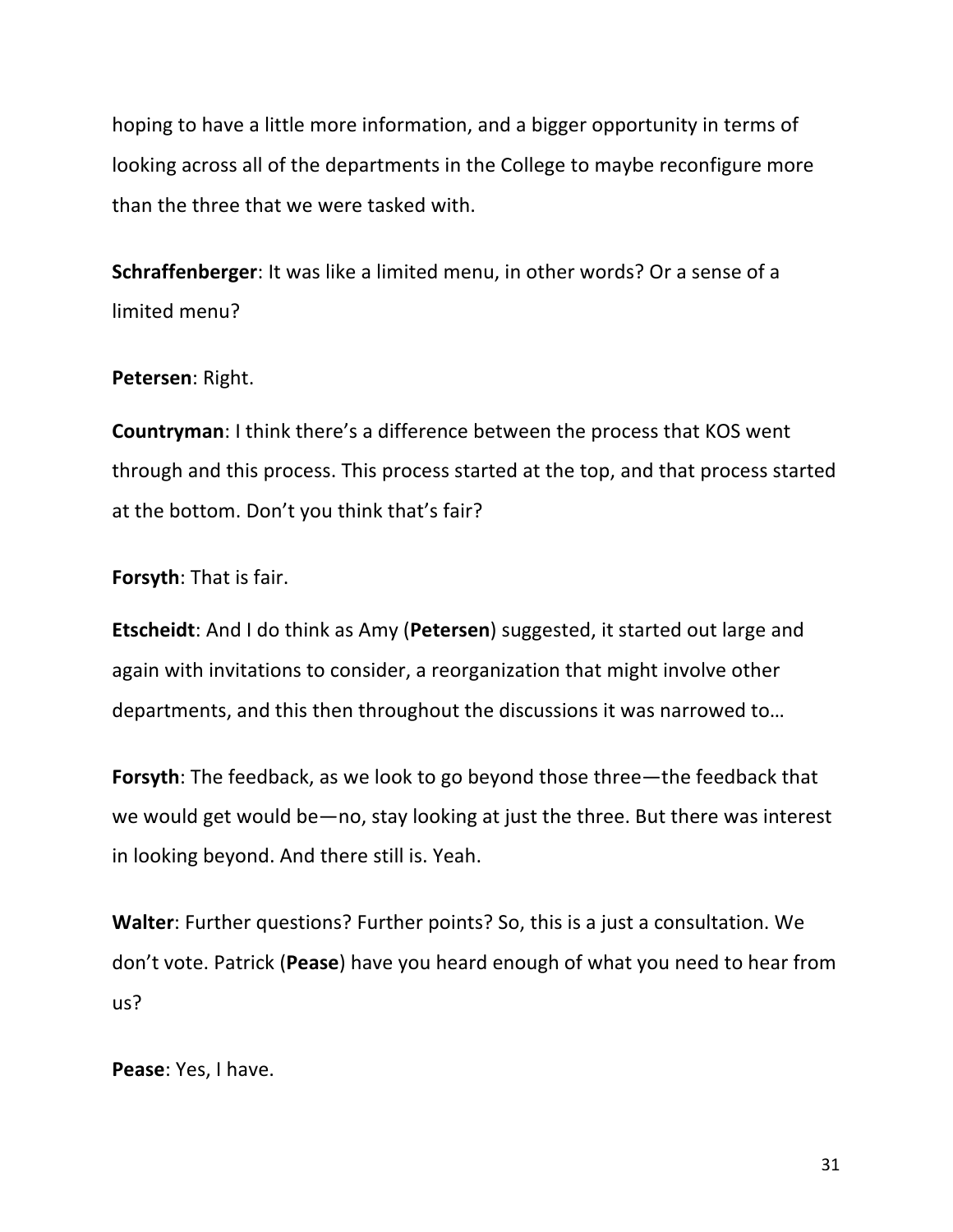**Walter**: Okay, so I will draw this consultation to a close and just mark it as done. Is everyone okay with that? Okay, good. So, next up Docket #1250, this is the Faculty Handbook Committee Consultation.

**Vallentine**: Thank you Michael (**Walter**). I can give you a brief update. There are some others here who will speak to you as well. So we're announcing updates and items for consultation with the Senate. All these items are on the Provost's website. I know you've been sent these documents, but if you want to look on the Provost's website under 'Current Initiatives' and 'The Faculty Handbook Committee,' you will see all of these documents. The Faculty Evaluation Committee consists of six members: half administration; half faculty. And the Faculty Handbook Committee, that's twelve people: six administrators, six faculty members. And if the members are here, could you raise your hand. If you look around the room you'll can see that see these folks will speak up, depending on what you're asking. So that's the Evaluation Committee and the Handbook Committee. I'll go through the various updates. First, is the Modified Duties. This is something new in the Handbook that will help out if you're on some type of illness or if you're on a pregnancy leave. There's many different reasons you would be gone, and let's say you were gone for twelve weeks during the semester and you would come back for the last four. Are you really going to take over your class during those last four weeks? Probably not, in the best interests of the students nor you as the professor, if someone else has been teaching for twelve weeks. So, it allows you to work with the department head and the dean to come up with some modified duties. That you would perhaps do a lot of department service that lasts four weeks, or some type of research project. But that would be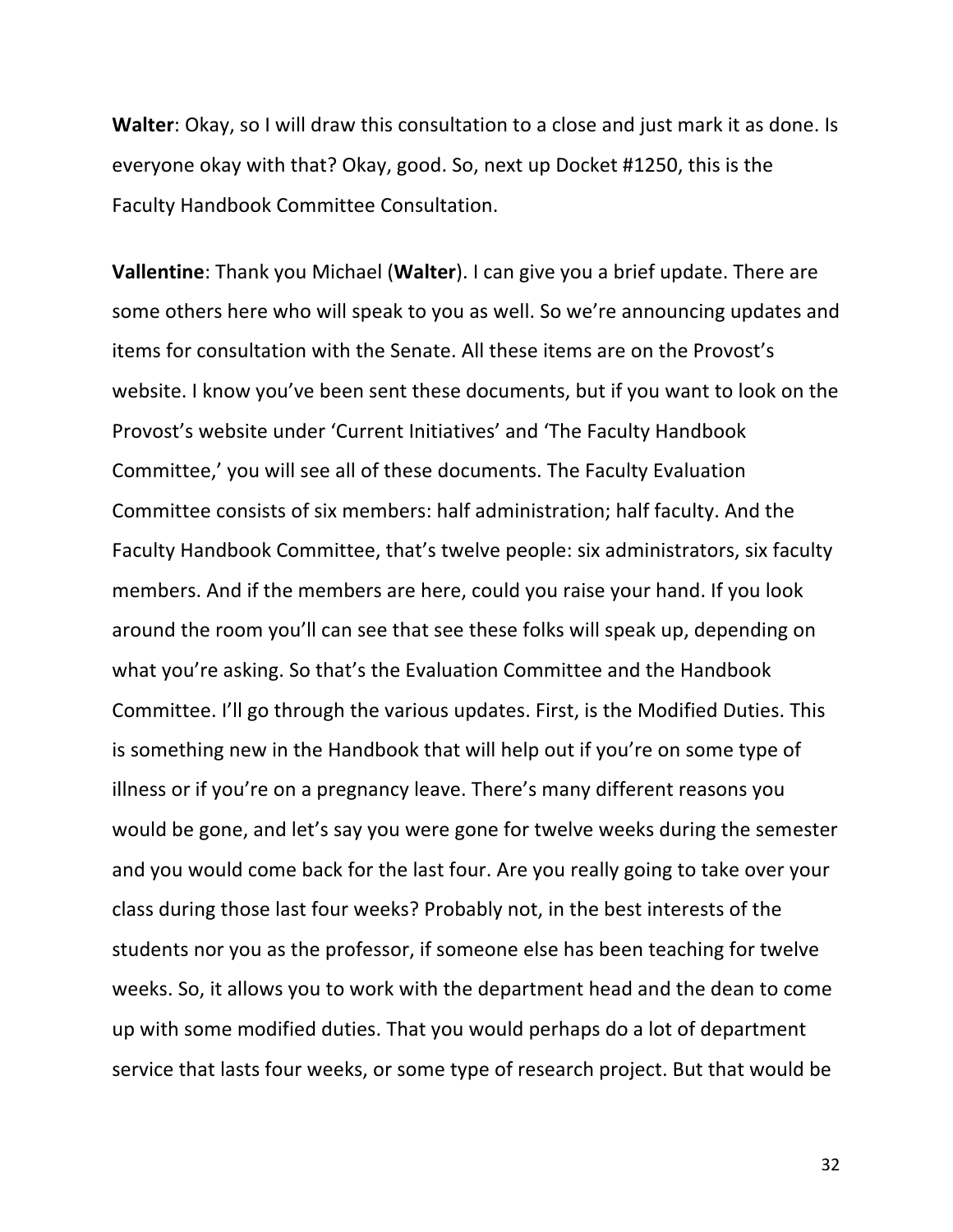worked out with the faculty member and the department head and dean. So, that's basically what's in the 'Modified Duties.'

**Vallentine**: Next, the 'Professional Development Assignments,' we just moved that section. It has not been changed. It was in the 'Leaves' section of the Handbook because it used to be called a Professional Development Leave, for those that were here during that time period, and the terminology has changed so it made sense to move that to Chapter 4 in 'Workload.' Summer Research Fellowships—that was moved to Chapter 4 as well, because that is not a leave. It has more to do with workload. 'Sick Leave'—there has been some clarification on the use of sick leave and 'Family Caregiving Leave.' Early in the year we had a lot of confusion on how that was being interpreted, and we worked with Becky (Hawbaker) and United Faculty to come to an understanding and we're basically putting that into language that's more understandable now. We did have a Leaves Committee. It was a very large working group that was charged by the Faculty Handbook to work on Sick Leave and that group did a great job. So, the Sick Leave Policy is going to be much larger, you'll see next year. But the University of lowa is also—whether they have wind—received wind that we were working on this, but they started a group on this and now, the Board Office would like to look at both policies. Obviously to see if there's alignment. Typically, with those types of policies, the Board Office wants to make sure that the institutions are being fair, and somewhat equal, even though there are some differences between lowa, Iowa State, and our own policies.

**Vallentine**: For adjuncts, we considered some of the proposals there and I did pass that one out because this is the one that just passed today, but felt it was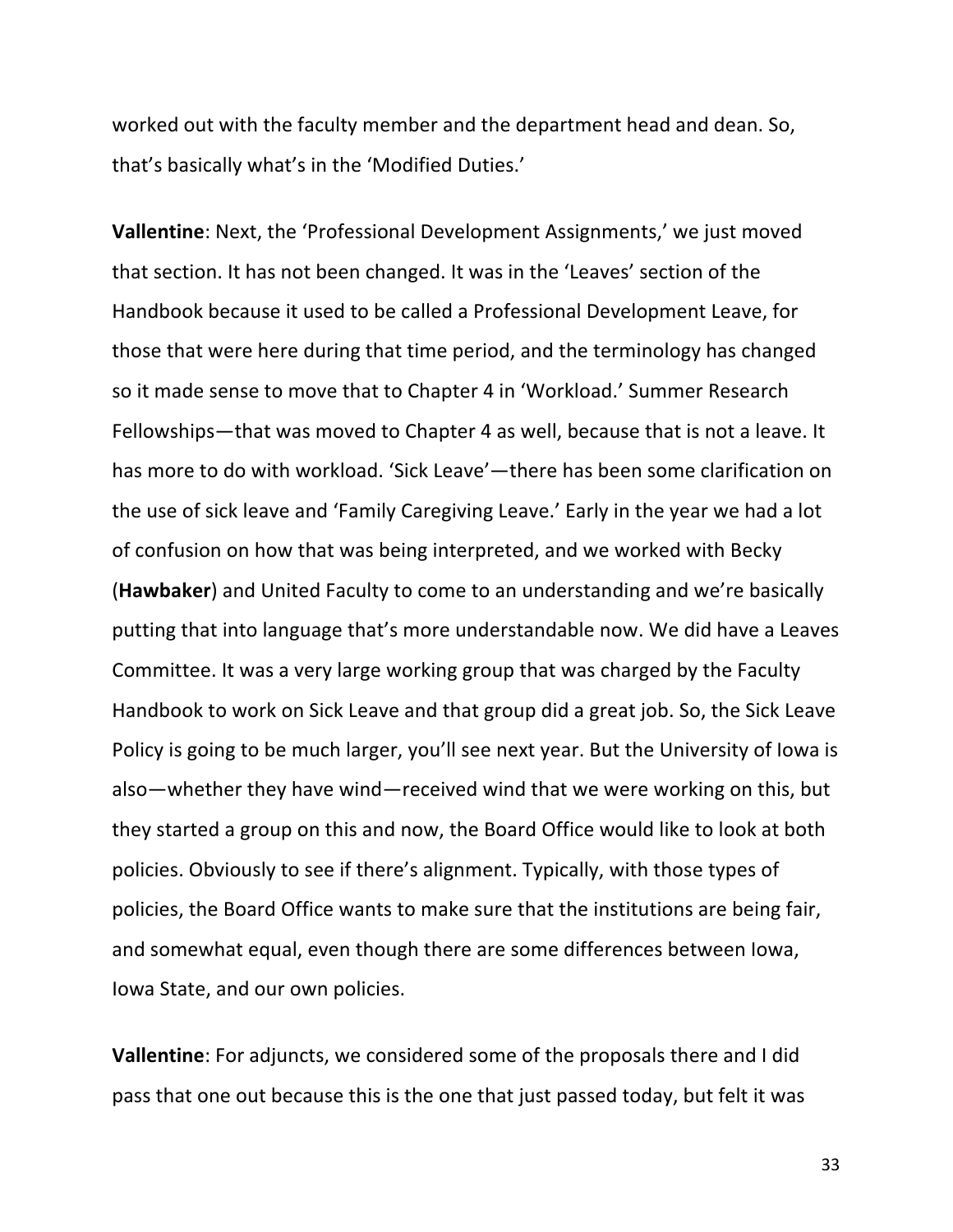best to get you that information so that it was in your hand, so that you can see that and we can certainly take any comments. In the next several weeks, if you have comments if you review that, you can certainly do that. Chapter 4 'Workload' has been updated a bit from the last Senate meeting, and that's also on the site as well. Then the Faculty Evaluation Committee—we have some representatives here, and they want to walk you through the Guiding Standards and I think Carissa (**Froyum**) is going to start with that, and then we have Paul **Shand** talking about Post-Tenure Review. So Carissa, could you update everybody on that please?

**Froyum**: I'd be happy to. You have a piece of Chapter 3 which is the evaluation chapter of the Handbook. So you know the Evaluation Committee has beenwe've basically tackled Chapter 4, and are in the middle of drafts of various pieces of Chapter 3 and have had several faculty forums where we dealt with different pieces of Chapter 3. One of the things that we've been tasked with is creating University-wide General Guiding Standards for Evaluation. And you have a second draft of that before you. To give you a sense of what that would mean for departments, these would be the expectations for faculty at various ranks, and depending on their portfolios as defined in the Workload chapter. You'll remember from the Workload chapter that there's an option to have an Extended Teaching Portfolio that Tenured Faculty could choose to apply for, which would be teaching four classes and doing less research. So you'll see that we have a table before you that has the columns that are arranged by those different faculty workloads portfolios. And you'll also notice in the middle column, that there is a Lecturers and a Senior Lecturers status. Those are Contingent Faculty—Term and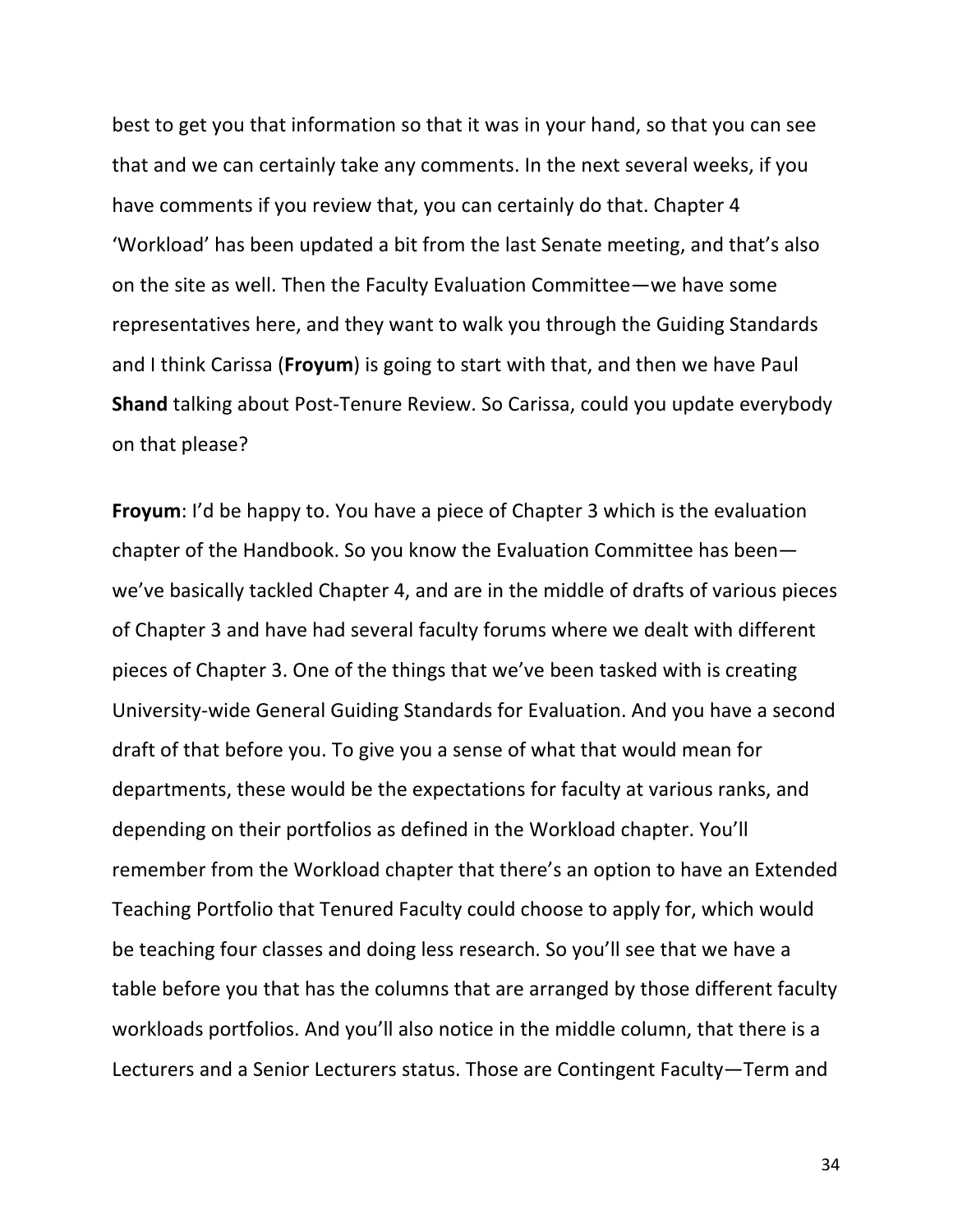Renewable Term, or Temporary Faculty who have been promoted. We're in the middle of trying to create a promotion ladder for our Contingent Faculty. So you'll notice a new status in here that doesn't yet exist, but it is included in our table. So, each of the sections of our workload teaching, scholarship, librarianship as well, and service have three different categories: Expectations for Meeting Expectations, those for Exceeding Expectations, and then those for Failing to Meet Expectations. What departments would be tasked with is making sure that their standards and specific criteria at all stages of evaluation align with these, and for departments that don't actually have those criteria written down actually having those criteria. So, we would appreciate your feedback on the content of the specific standards. As I've said, we've gone through two different iterations. We'll be working on this over the summer as well, so we would appreciate your feedback. You'll notice that we haven't yet tasked the librarians, but working with us to figure out theirs, so you have just big blanks. But this is something we'll be working on over the summer too, so please give us feedback. We would really appreciate that.

### **O'Kane:** Is this a yearly kind of thing?

**Froyum**: What we're looking at right now in terms of evaluation is that there would be an annual evaluation of faculty, just like we have now, but shifting so that we don't have dual evaluations in a single year of faculty. Right now if you're probationary faculty, you're evaluated in the fall and then again in the spring using the FAR [Faculty Annual Report], so we would have an annual evaluation. Your departments would need to come up with specific criteria that at least align with these. These are General Guiding Standards for Annual Review, as well as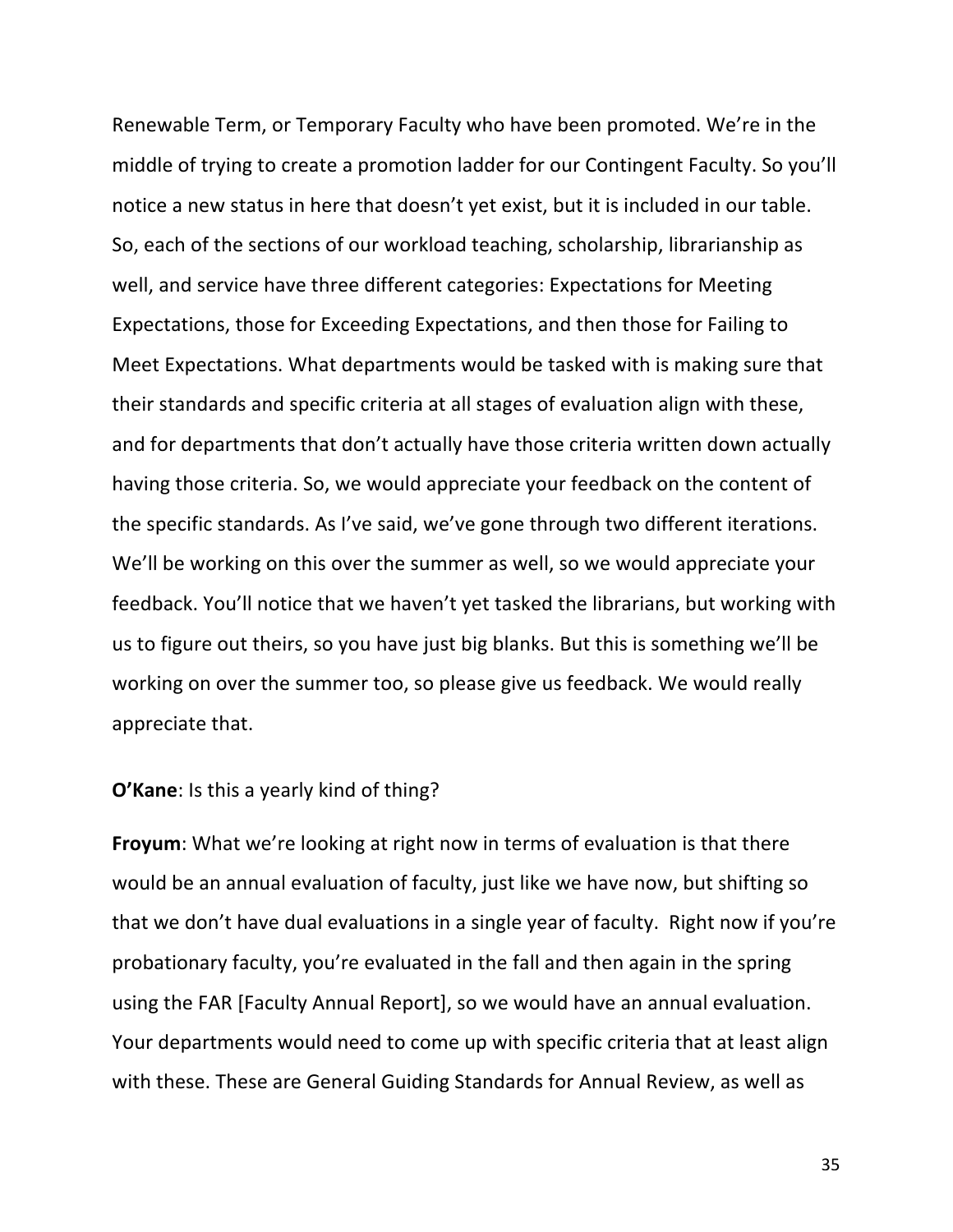promotion and tenure, and then Post-tenure would be—Paul (**Shand**) will talk about how we're thinking about in a minute.

**O'Kane**: Particularly for Post-tenure, it seems like a three-year sliding average would be better, because we all have spikes. You may publish three papers this year; next year you don't publish one at all.

**Froyum**: So the departments themselves would be figuring out how much of what for Post-tenure review. We certainly recognize that people's careers change over time, and that there should be flexibility around, especially in terms of people who've already been tenured—what their work lives look like, and their work products.

**Wohlpart**: So Steve (O'Kane) this document doesn't say, "Here's what a faculty member needs to do each year.

**O'Kane: Right.** 

**Wohlpart:** That will happen in the departments, based on this.

**O'Kane**: Okay.

**Wohlpart:** This will provide guidance for meeting expectations in teaching, exceeding expectations—but then the departments will be tasked with saying for scholarship—three-year average. Your choice.

**Froyum**: If I could just say a note about that. Right now, there are a few small pockets of places around the University that have any kind of standards written down around teaching or service. So the primary difference is that we're defining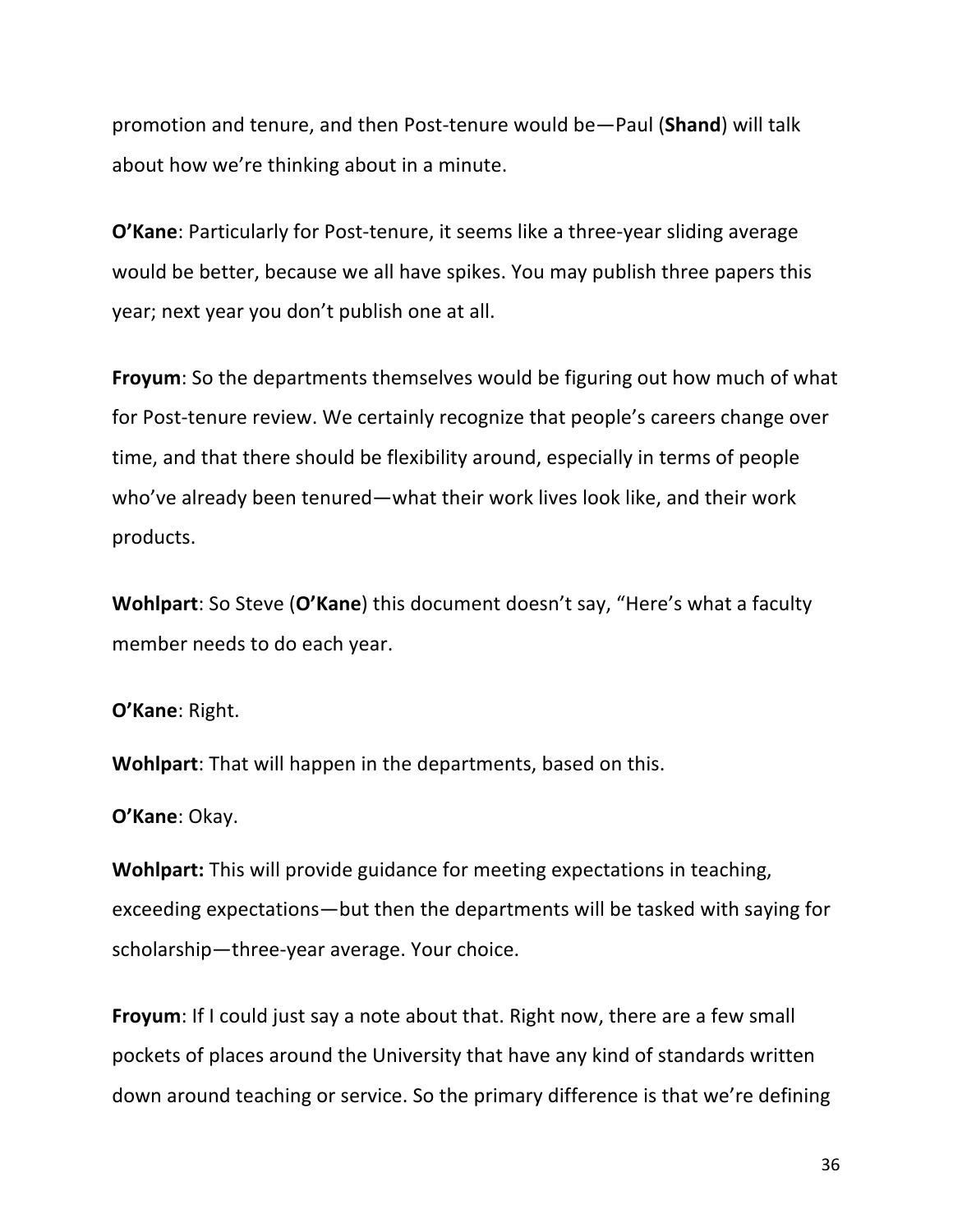teaching and service, and creating some standards around those aspects of our work lives that don't exist at the moment.

**McCandless:** I'm looking at Page 4 where it talks about creative and scholarship the activity, and I'm looking at 'Needs Improvement' under the Tenured Faculty, and it talks about no fewer than two peer-reviewed products. The problem is in some areas—I'm from the School of Music where peer review is thin. So, I'm wondering is there--could something be added here that would say I do 15 concerts in a year, but none of them were peer reviewed. I'm just concerned about that sort of thing. And the things that are peer reviewed, you talked about in the 'Exceeds Expectations,' publishing or performing in a very highly regarded venue. That is important. And conferences are one of our peer-reviewed sort of things, but any discussions addressing travel money for faculty members, because once you're tenured, the amount of money you get decreases quite a bit. I know that conferences, even if you're accepted, can be \$200-\$300 just to attend. We're not talking about flights. We're not talking about everything else, and so I wonder if we set up all these standards, are we supporting faculty financially so they can reach these goals?

**Froyum:** Thank you so much for that comment. You may remember from Chapter 4 that right—we've expanded the definition of discovery, integration, and application research. Elsewhere in this chapter we define peer review as well. So there's the traditional peer review, and we certainly recognize in discovery the performance or the creation of original works as a type of discovery-scholarship. But also have expanded our notion of what peer review is. We would really appreciate, if you feel like that's not expansive enough, to include the kind of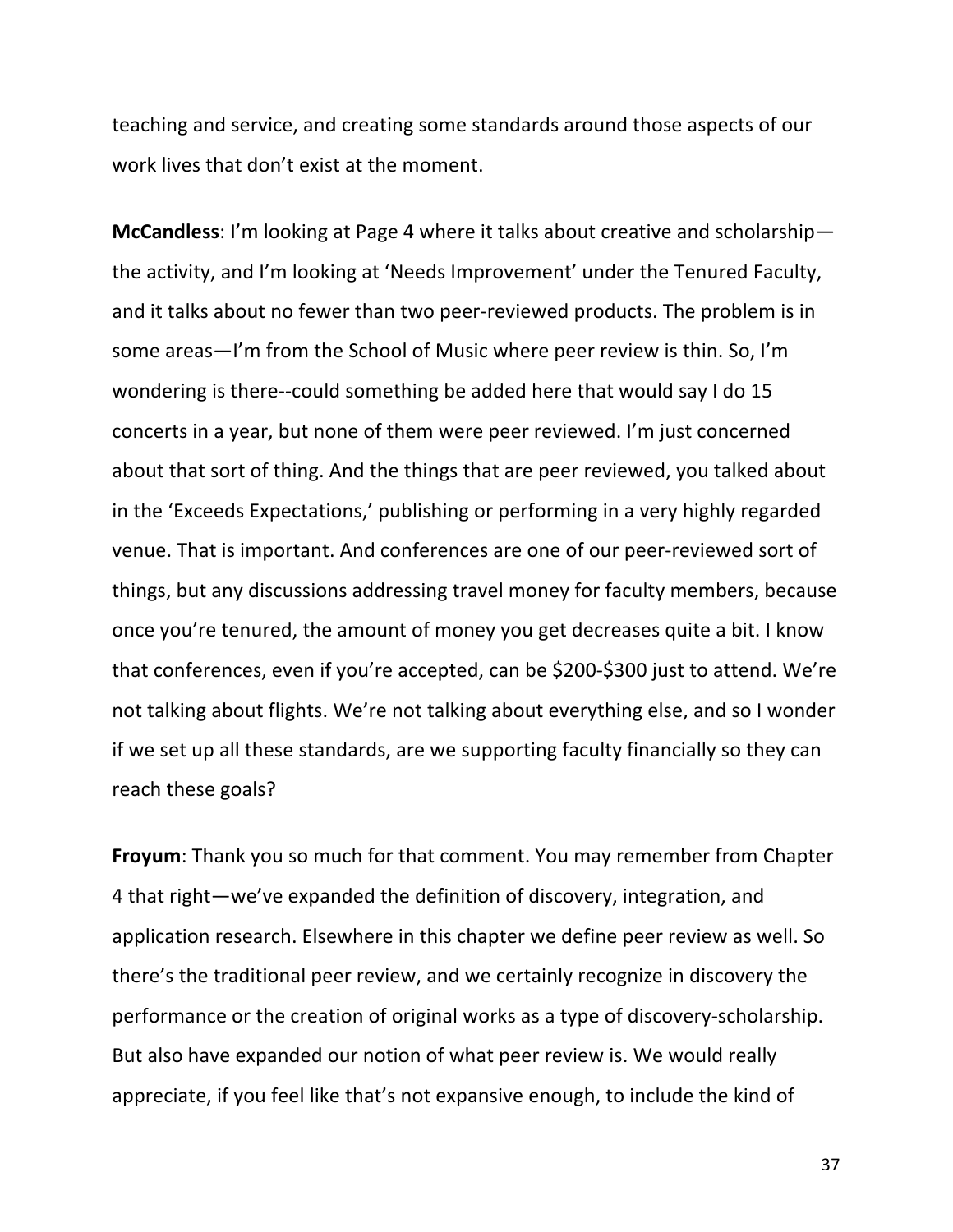work you're doing. From our perspective, it fits in to that. If it doesn't, we want to know. 

**McCandless:** I'll just need to review that part of the document.

**Froyum**: Thank you so much. You know we've got performers on our committee, so thank you. We will certainly look at that. I'm not sure if anyone else wants to talk about that.

**Vallentine**: Paul (Shand) has some remarks about post-tenure.

**Shand**: So last Monday, the Faculty Evaluation Committee held an open forum that dealt with post-tenure review and these University-wide standards that we've just been talking about. I'm pleased to report that all members of the Faculty Evaluation Committee still have all their limbs [Laughter] after that discussion. We did generate a lot of useful feedback, which of course the Committee will utilize to refine the document. Before I proceed into a discussion of the current proposal that we have, I will discuss some history which may be useful in terms of context for the Senate. The Committee did a lot of research on various types of post-tenure review processes. It turns out that the most common type of process involves post-tenure review taking place every five to seven years. It involves a faculty member preparing a large dossier and the faculty member undergoing a review by the department head, typically by an internal departmental committee, like a PAC, and then a college-wide committee or a university-wide post-tenure committee. That type of system seems to be a little bit burdensome when it comes to the amount of work that the faculty member has to put in, and also on PACs, right? Because there are several large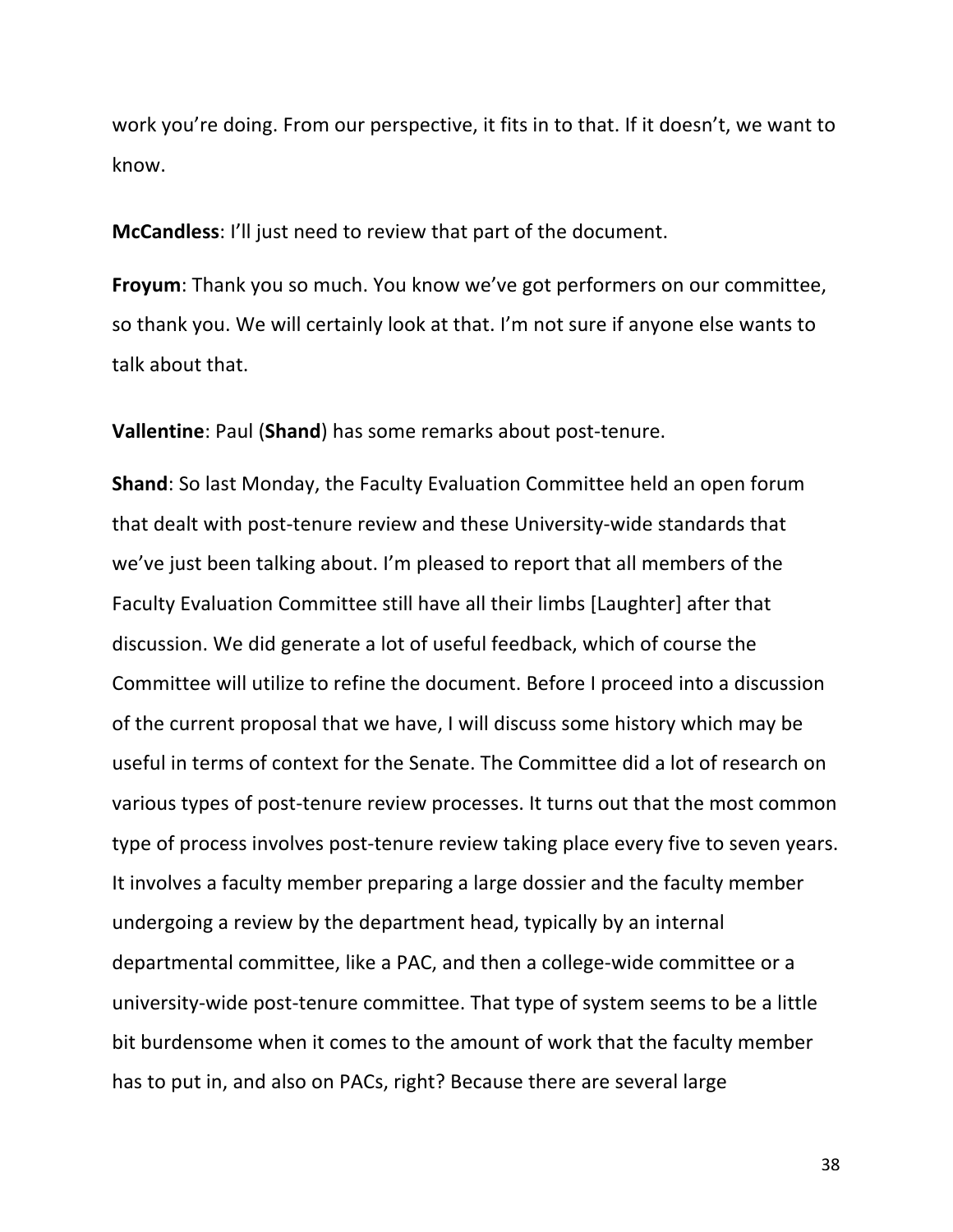departments on this campus, and the additional burden on PAC reviews of these dossiers I think would be quite high. So, that was actually the initial proposal that we put forward in the first faculty forum that dealt with these issues, and suffice it to say, it wasn't very hospitably received because of the reasons I've just cited. So the Committee went back and looked at other models, including models from our sister Regents institutions: University of lowa and lowa State, and we set about the process of crafting a different model. And so the model we have right now, that you have in front of you, is based upon the system of annual reviews as its core. Its foundation is the system of annual reviews. The post-tenure review would take place in the sixth year after the last post-tenure review, or tenure or promotion. If a faculty member has achieved 'Meeting Expectations' or 'Exceeding Expectations' in each of the three categories that were teaching, research, and service, in all years leading up the next post-tenure review, then the post-tenure review process is what we call a summary review. And that summary review would be given by the department head--will be prepared by the department head—and so in that review, which would be relatively brief, the department head would essentially summarize the annual reviews that came before that particular post-tenure review, and provide any advice that the department head deems fit: opportunities for professional development, that sort of thing. I would anticipate that this kind of review would be one-page or a couple of pages at most, and so the burden on the department head would not be very great. Now, at the other extreme, if a faculty member has failed to meet expectations in one or more of the three categories of work, in three annual reviews leading up to the next post-tenure review, then a post-tenure review would automatically be triggered in the next academic year if one has not already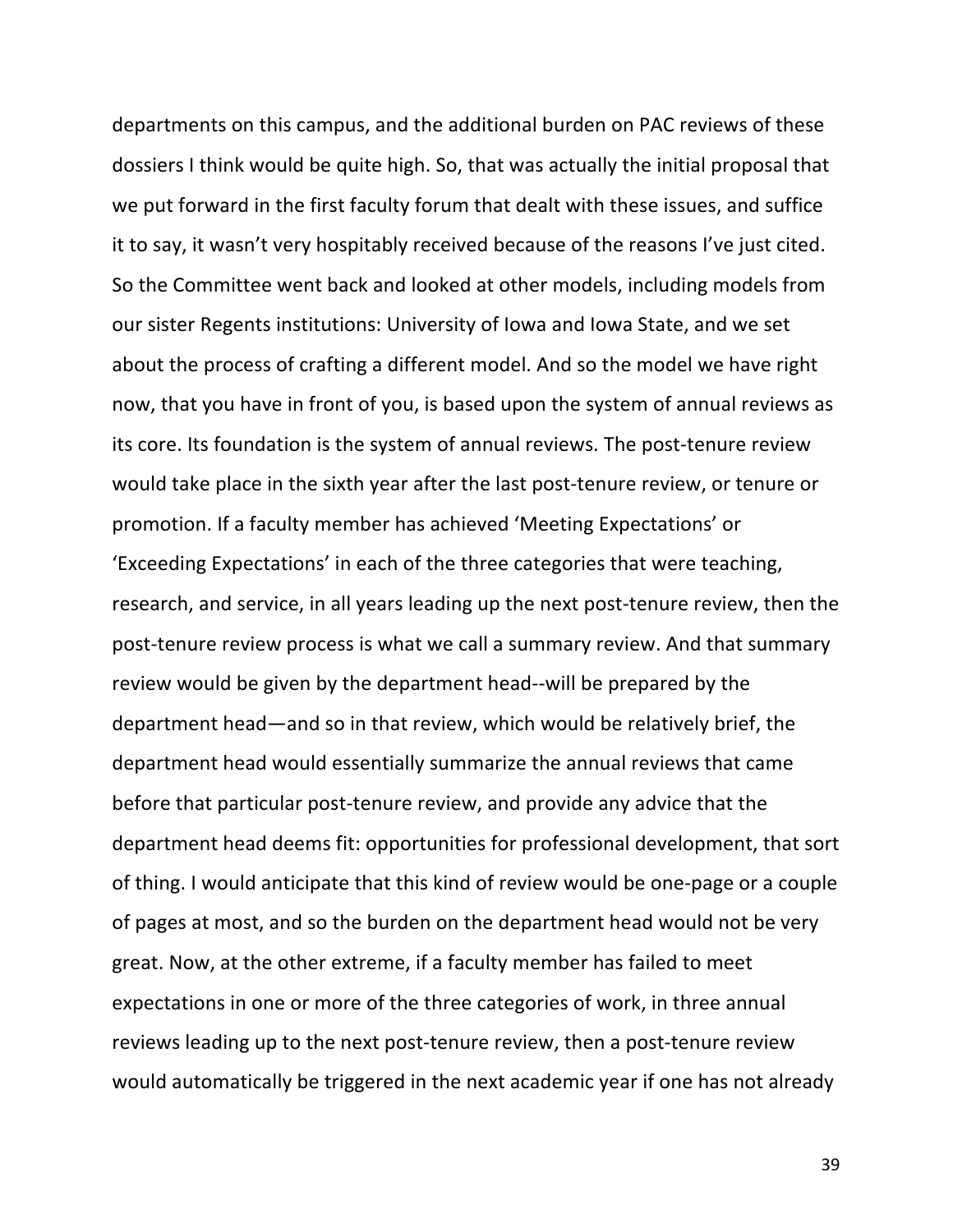been scheduled. So in that particular instance, the review process would be dual. The department head would conduct a separate review from the PAC. So both the PAC and the department head would conduct a review under those circumstances. The department head's review of course would be informed by the PAC's review, and if the department head gives a satisfactory review under those circumstances, then the post-tenure review essentially starts over-the cycle starts over. If the department head gives a negative review, for the comprehensive review, then a Performance Improvement Plan will have to be produced, and so that would involve the department head. It would involve the PAC. It would involve mentorship of that faculty member. It would involve the CET panel. So all of these elements of course are geared towards insuring that the faculty member's performance is lifted. The performance improvement plan would then be utilized to guide successive annual reviews that take place after that post-tenure review. Now of course, there could be cases in between those two extremes. So let's say that the results of the annual review were such that it wasn't all perfect, and you didn't have three cases in which you were not meeting expectations in each one of the categories. Then the PAC and the department head could decide on either a comprehensive review or a summary review, depending on the level of performance of the faculty member in those annual reviews. Typically, in post-tenure review processes, there is a reward system that is attached to it. In the many systems that we looked at in developing the first post-tenure review process that we advanced in the first faculty forum, typically that reward process was a salary increment that was open just to full professors. We are also designing some kind of reward system that will probably take the form of a superior performance-type award that will also be only open to full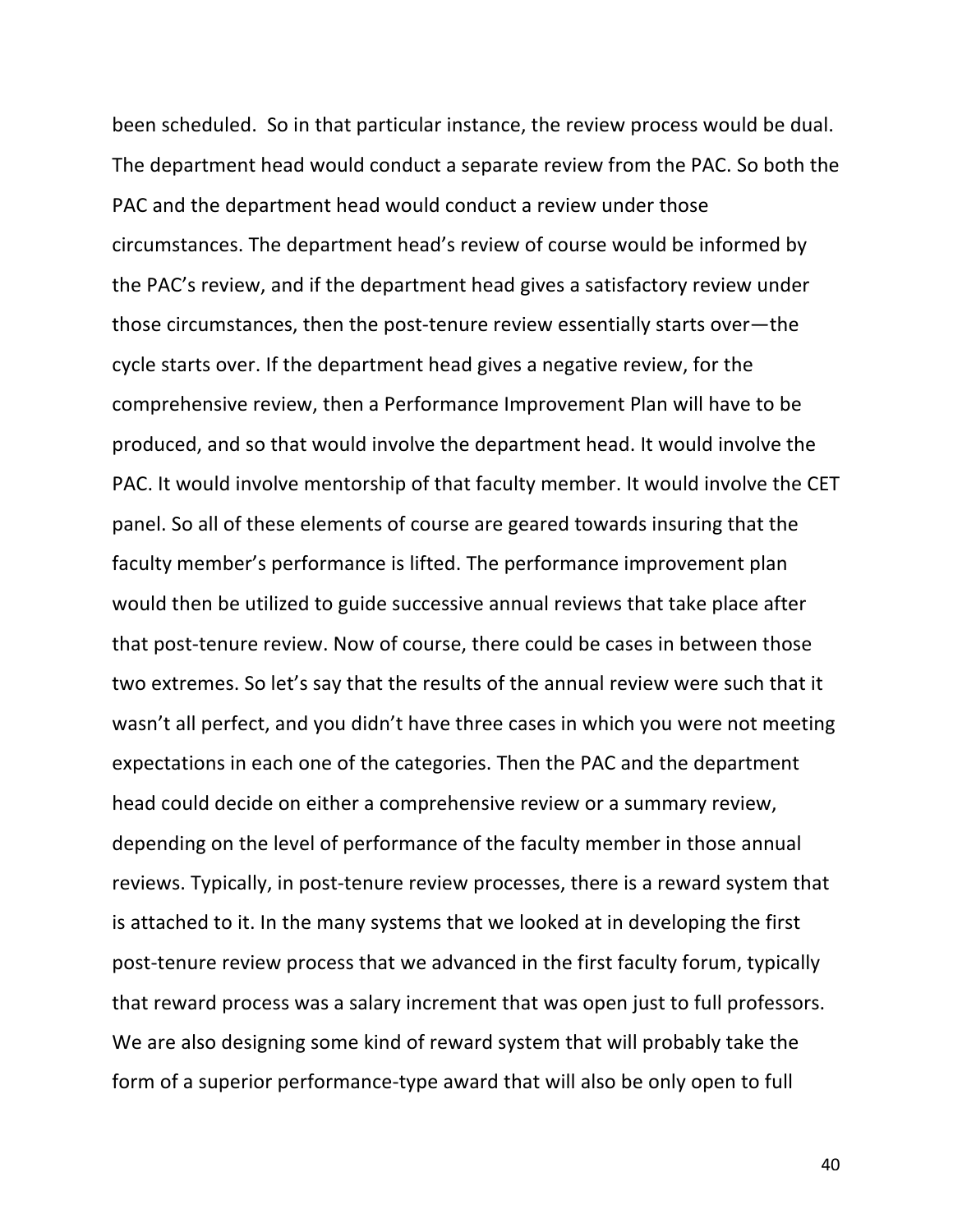professors, but that system is still under development. We're still working with the other members of the Committee and the Provost in order to come up with a system that is fair and comprehensive to everyone. So let me stop there, since we don't really have that much time, and invite comments from the Senate.

**Zeitz**: Can you explain why it's only for professors?

**Shand**: Because it would be too much money if we had everybody participating.

**Zeitz**: Wasn't it also a matter of if you went through and did everything you were supposed to do over the six years, you'd be going up for professorship, anyway?

**Shand**: Right and so of course if you go up for professorship, then you would gain an additional salary bump because of that. So because there is that avenue that is available to Associate Professors, we think it is more important for this opportunity to be provided to full professors.

**Zeitz: Thank you.** 

**Walter:** Other questions or comments?

**Petersen:** Angela had a comment about the previous proposal.

**Walter:** These seem like fairly important matters, and I'm pretty pleased that here we are in the Senate talking about this. It isn't Senate's traditional role. We are a curricular body, and now of course we've broadened our scope a little bit. I find that really refreshing.

**Shand:** This affects everyone.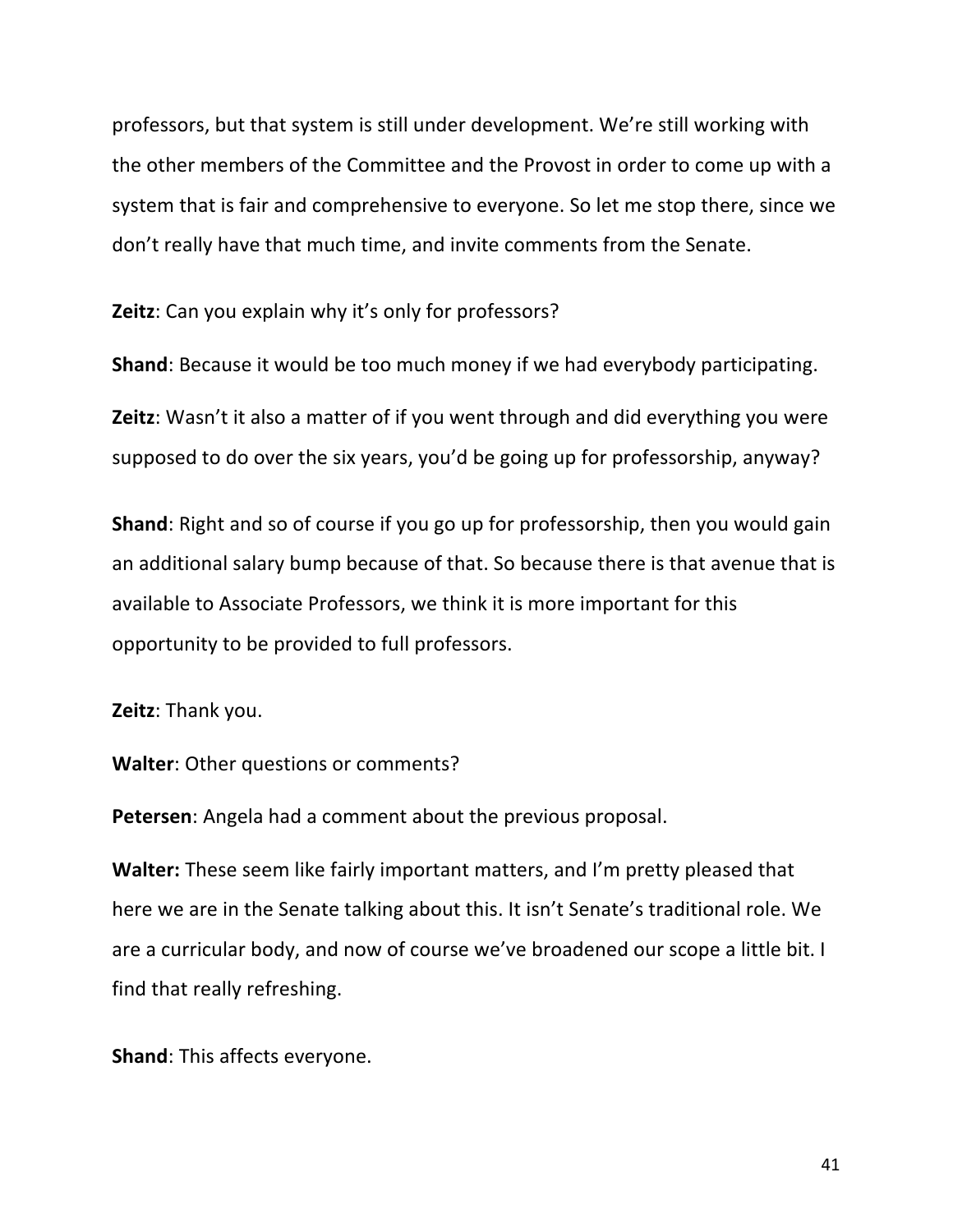**Walter:** Exactly. This is a really healthy thing for Senate to do. If you have opinions on this, we'll let them incubate for a minute. Angela, (**Pratesi**) I think you wanted to go back to one?

**Wohlpart**: Let me also suggest that you don't have to have comments today. They are going to work on this through the summer, so please, take this home and read it and send comments to the Committee.

**Walter:** So you want the standards? Okay, fire away.

**Pratesi:** I'd like to jump back to the standards because I didn't get my word in when I had the opportunity.

**Walter**: Sorry, I must have missed you.

**Pratesi**: I have a question—not the answer, just food for thought in the 'Service' section under 'Probationary Faculty' for 'Meets Expectations, there is a phrase that says 'service growth over the course of the probationary period.' For folks who are in departments that have naturally high service expectations from the get-go, does service really have to grow for those people, and what is the 'out' for those? Because being on two committees my first year here was the norm. That was like starting out slow. I have grown and have been on ten committees at the same time, but I don't think that should be the norm, and I think that we want to be really careful about saying that it has to grow specifically.

**Froyum**: Thank you. If you remember back to our workload document, we have a notation about protecting junior faculty from heavy service burdens, but recognizing there are pockets on campus where they are extremely high-so we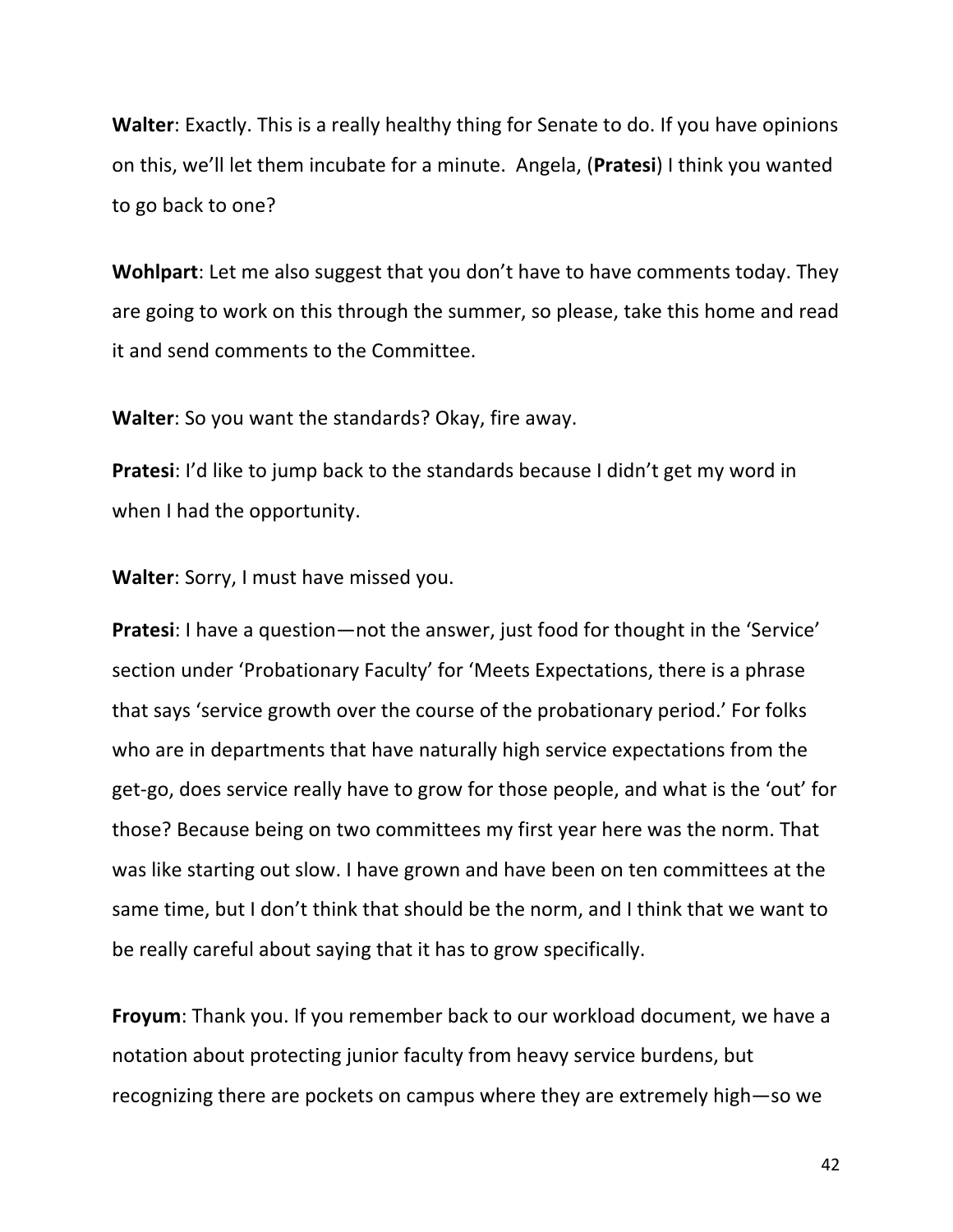will take that figure out how to reword it, so it doesn't penalize people who are in that particular situation.

**Pratesi:** Thank you. I have another one. I am still unclear whether the workload percentages are they weight, or time, or effort? And I think it could be any of those, and any of those would be fine, but it needs to be clear and consistent across the entire Handbook. Last one: To my knowledge every department has faculty who teach, but to my knowledge, no department has faculty wholibrarian—for lack of a better term. So if the purpose of this document is to be a set of guiding principles for things that could be universal to all faculty, I would find it odd that the librarian rubric would be in the University Faculty Handbook. I'm not saying it shouldn't be, but it's something to consider, because it is something that is very specific to one group of faculty that does not impact any other department. And, if other departments are developing their own specific criteria within their departments, I would think that we would want to extend that same privilege to all faculty in all departments.

**Petersen**: Angela (**Pratesi**) I'm just going to ask for a bit more clarification, because our Committee has struggled. So, are you suggesting that the library would prefer to operate within the teaching standards?

**Pratesi:** No. I'm saying that the librarianship rubric should exist in the Library Faculty Handbook as it has for decades.

**Walter:** Free standing and not considered with this?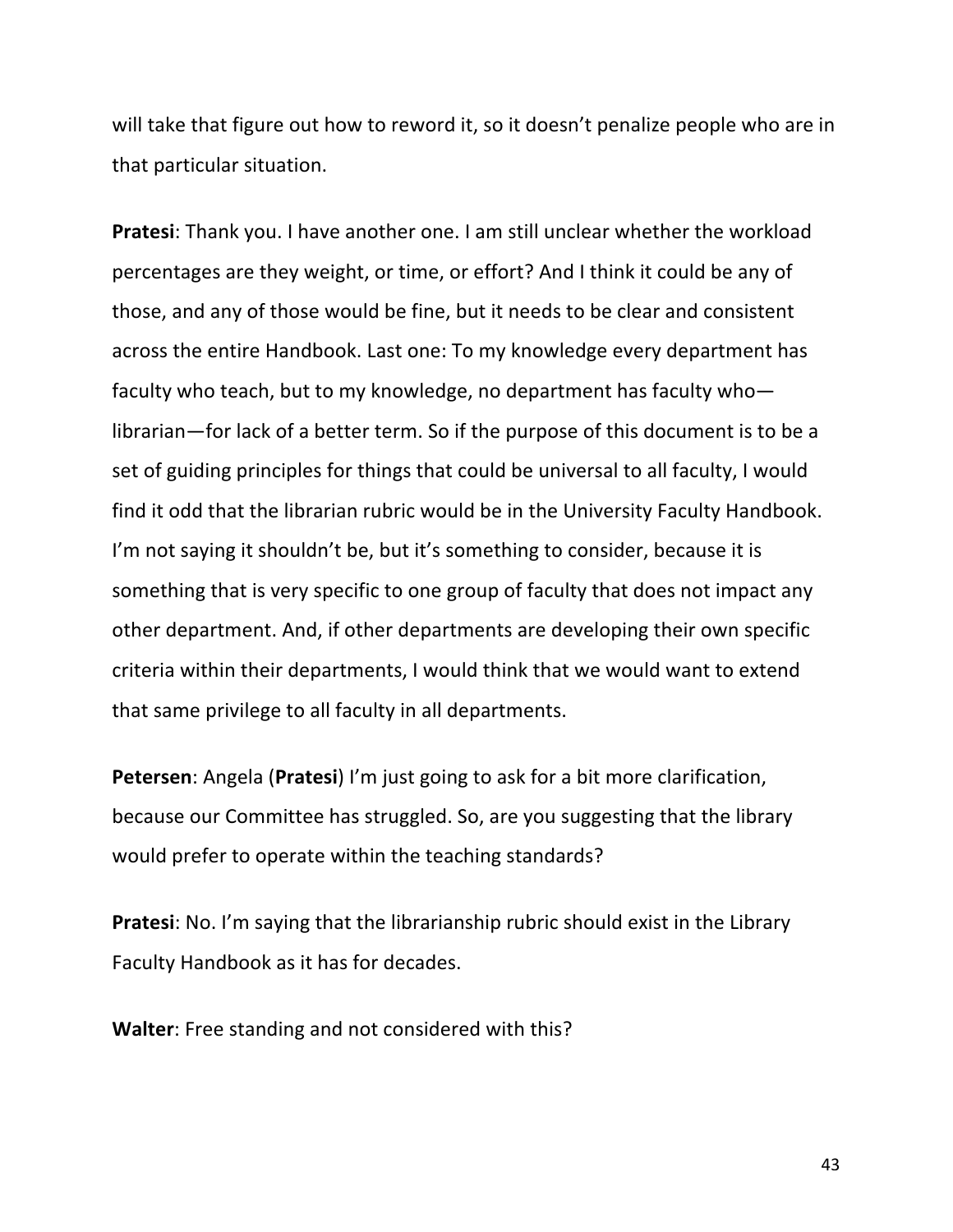**Pratesi:** Just as something to think about. I'm not saying that it should definitely be that way.

**Petersen:** But are you suggesting that this Handbook would not apply to the library whatsoever?

**Pratesi**: No. This piece. No, because research and service should absolutely be the same. But the rubric for how we are evaluating librarianship is specific to librarians, and the rubric by which we're evaluating teaching crosses departments.

**Petersen:** And so you wouldn't necessarily advocate for separate standards for librarianship in this Handbook, but a reference to the Library Handbook?

**Pratesi:** Yes.

Petersen: Okay.

**Shand:** What if it were in both places? I think we would have the librarians...

**Pratesi:** It could be.

**Shand**: We could have the librarians write their rubric, because we're not really qualified to write it. I think that's the...

**Pratesi**: Yes. Absolutely. I would agree with that.

**Vallentine**: That's why we left it blank; to allow you to do that.

**Pratesi:** I saw in this version for the first time that there was a librarianship rubric that was blank and as a librarian, I thought I would say something about that.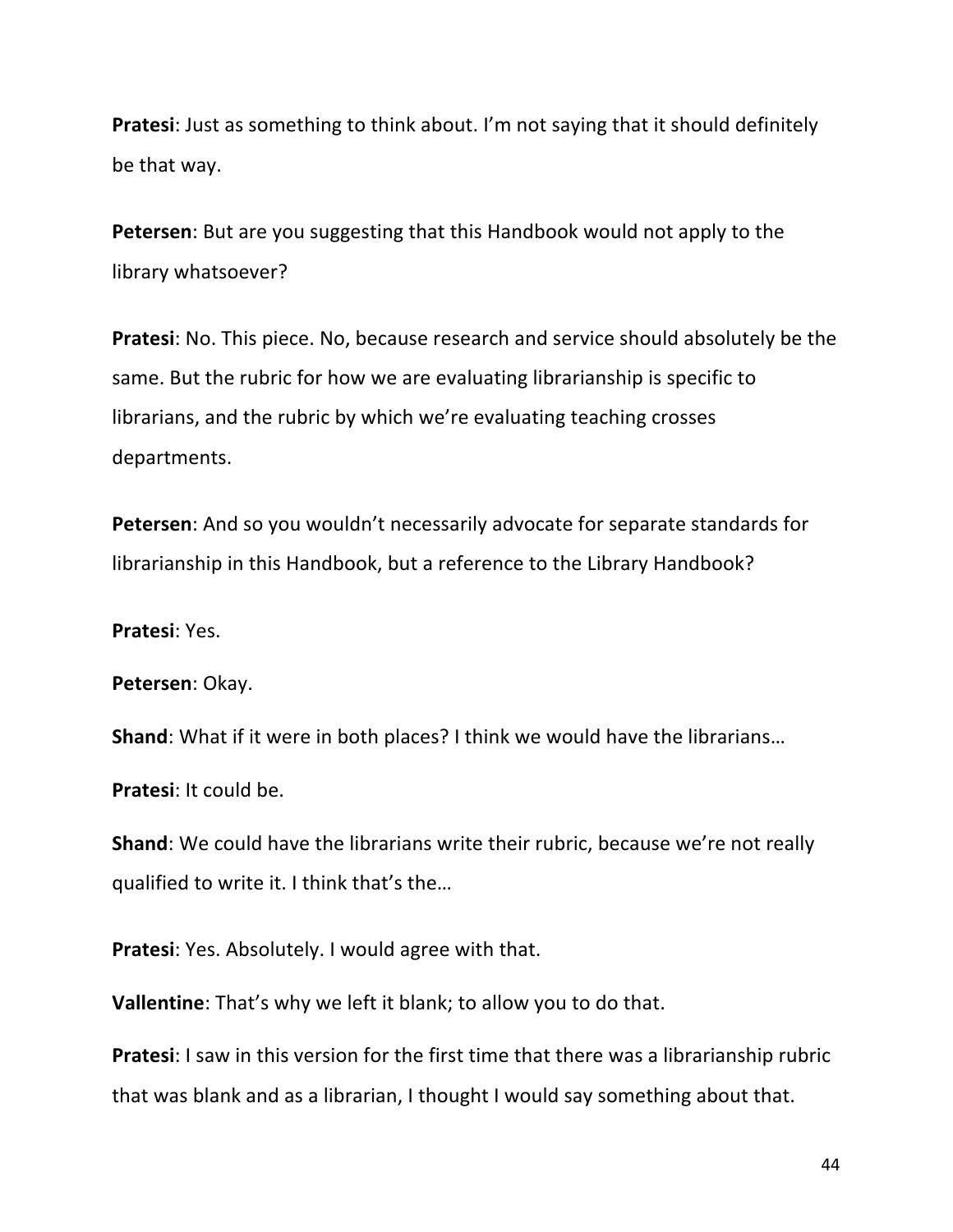**Froyum:** Great. We appreciate that. Just so everybody knows, we consulted with the librarians. We had a focus group with the faculty and two separate focus groups with administrators, so we're not ignoring the input of the librarians. We will certainly seek some more input from the library as a body.

**Walter:** And we appreciate those comments. We have very little time left, so I'd kind of like to move on to our next docketed item. Unless someone vociferously disagrees, I think our consultation on this matter is satisfactory. I would accept a nod of head.

**Schraffenberger**: I have something I want to say. Should we email Carissa (**Froyum**)? Should we email Paul (**Shand**)? 

**Walter:** Yeah. What's the feedback loop of it?

**Schraffenberger**: Could you give us some direction? I just didn't get a chance to get my hand raised.

**Walter:** To whom should the comments go?

**Froyum**: Please do. You can send an email to any of us. If you want to send something anonymously you can send it to Krista **Herrera** and she will take things up. You can meet with us individually. I'll be around. Whatever format works for you to give us feedback, we appreciate.

**Walter:** Okay. So let's move on to our next item, #1273: Reconsideration of Honor System for University of Northern Iowa.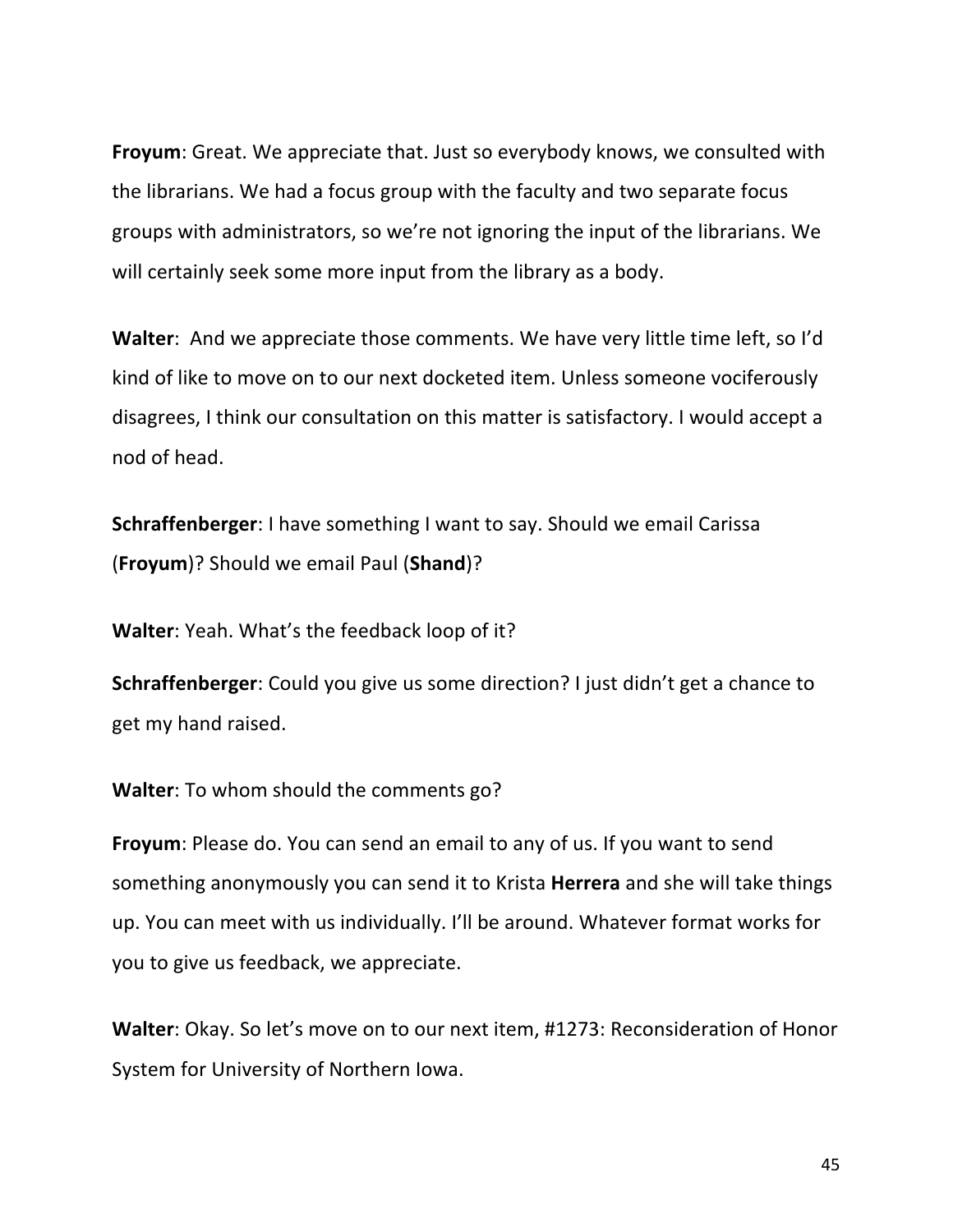**Strauss**: I have a comment while you're hunting around for it. Given the fact that this policy was approved in 2006 and then subsequently gatekeepers in upper administration at the time killed it, I'm reluctant to engage in this conversation five minutes till five on the last day of the Senate meeting. I think that this document deserves careful consideration, because it would have major impact on how we would function as a faculty, and how students would function within the concept of academic honesty, so I would recommend that we put this on the docket for the first meeting next year.

**Walter:** Effectively tabling it for now, basically. Okay.

**Strauss**: I hate to use the word 'table' because it has such a negative connotation. **Walter:** I don't think so at all.

**Strauss:** Everything we've tabled for Tim (Kidd) this year has gone into a graveyard. [Laughter] I would say...whatever you want to call it, but let's put it on the top of the docket for the first meeting next fall. Start out fresh.

**Walter:** Tim's (Kidd) tabled remarks are right here. They're not going anywhere. They're going to be Amy's (Petersen) problem. They haven't disappeared.

**Strauss:** Sorry if I insulted you Michael (Walter), but that's what it feels like from this end of the table.

**Walter:** Thank you, Senator **Strauss**. So, you're making a motion that we suspend this for now, and put this as a high-ranking item; top of the docket actually for the first meeting.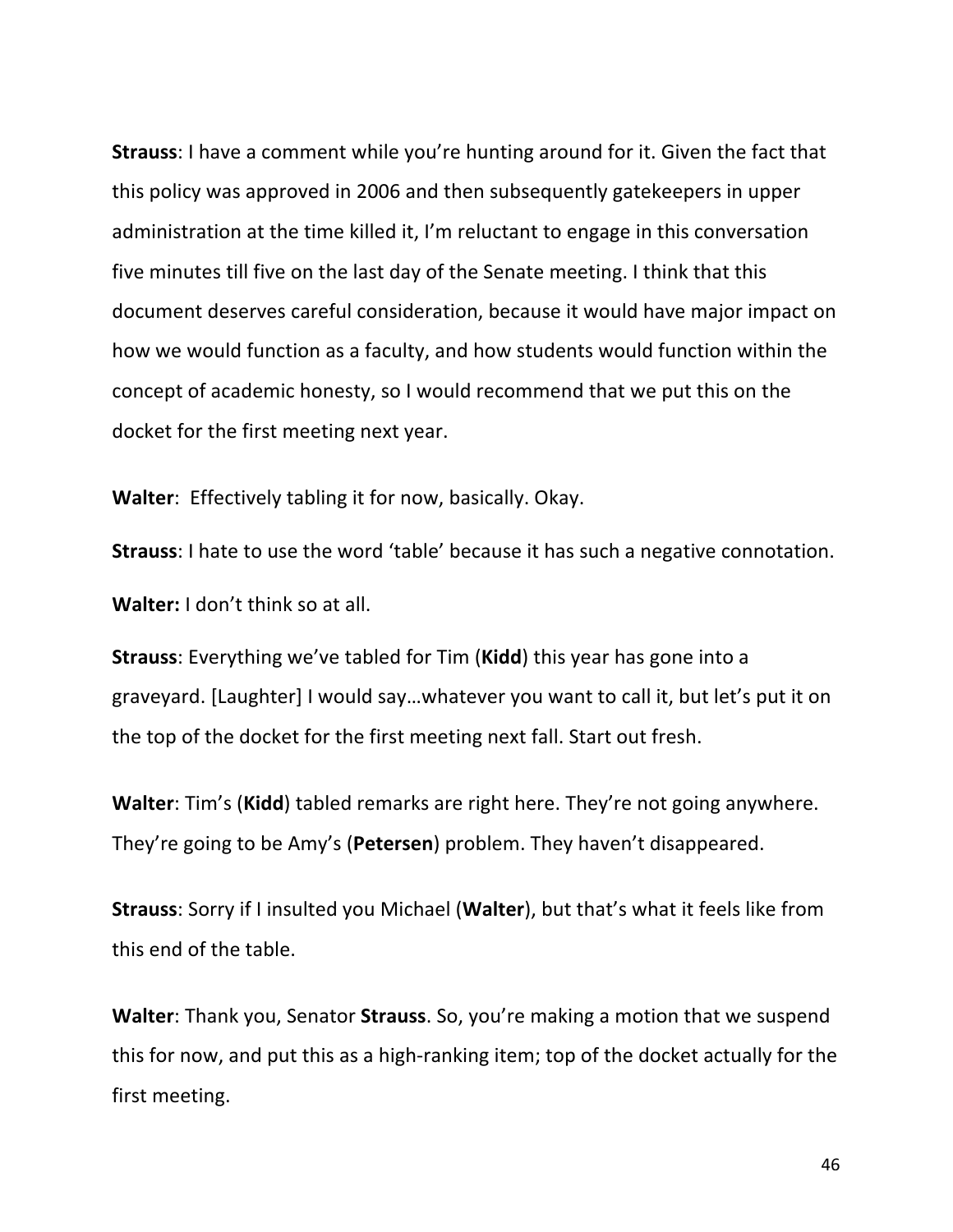**Strauss: Yes, sir.** 

**Walter:** Second by Senator O'Kane.

**Strauss:** Senator **O'Kane** knows the depth to which this policy goes because he's an architect of it.

**Walter**: So all in favor for docketing this as the top item, Reconsider the Honor System at the University of Northern Iowa, #1273—top of the docket for the first meeting in fall, please indicate by saying 'aye,' opposed, 'nay.' Abstentions? The motion passes.

**Strauss:** So Amy won't shoehorn something in on top of it at the last minute.

**Petersen:** I'm making my list.

**Walter:** But she will ask your kind permission before doing so. So the next item up is the Suggested Modifications to the Criteria for the Regents Award for Faculty Excellence, but we are about to run out of time. I get the sense that the rest of the items on the docket can be suspended.

**Walter:** I get the sense that the rest of the items on the docket can be suspended.

**Kidd**: There's no hurry at all. We could consider the emeritus issue.

**Wohlpart**: the emeritus should be faster, but these two are more meaty conversations.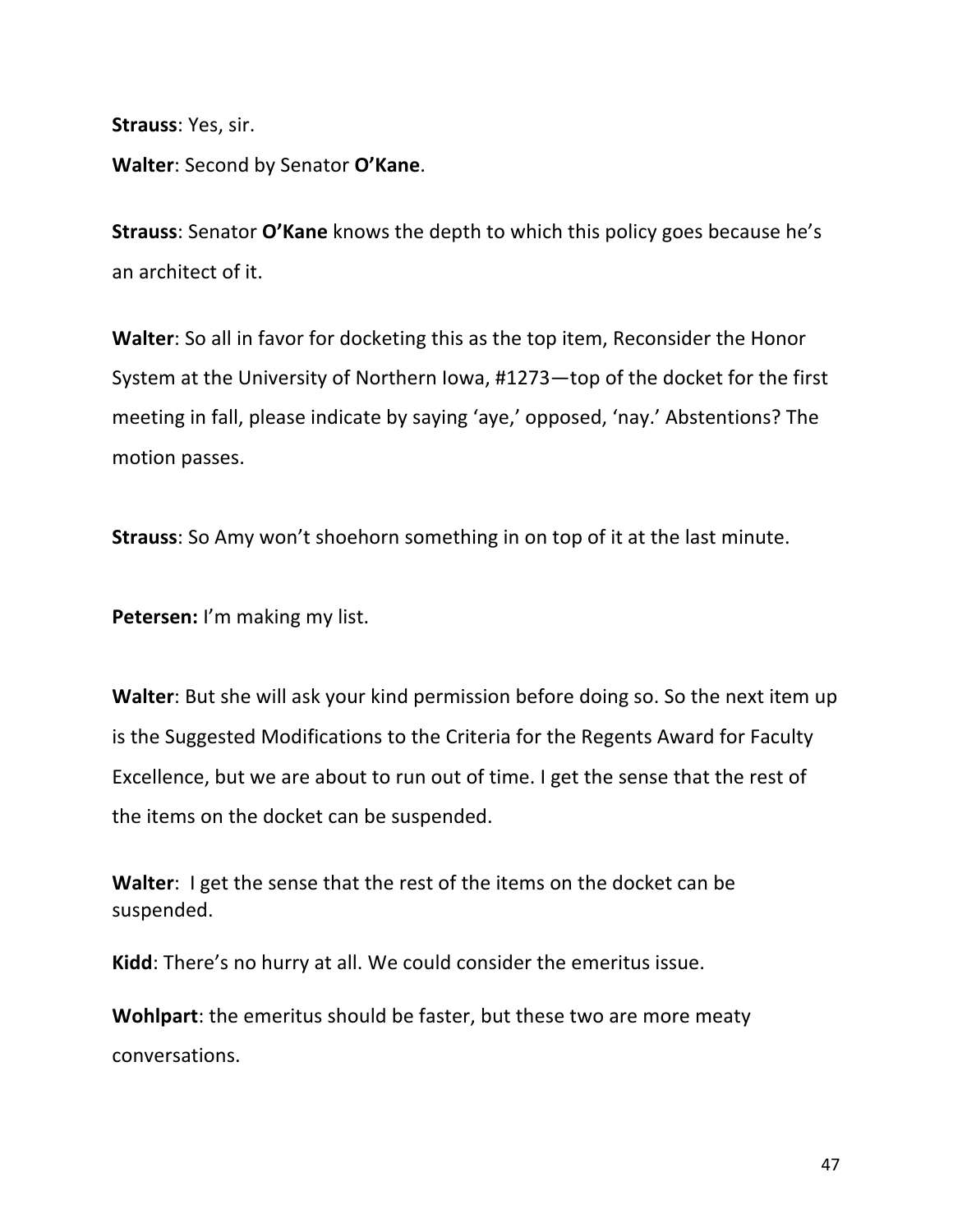**Walter:** The modification...

**Wohlpart:** The modification is pretty straightforward; The Modification of Policy 4.2 on the Emeritus Status.

**Strauss:** Is there an urgent need? Do we have something in play?

**Kidd**: Yes. I don't know if it's urgent, but yes we have something in play. It should have been taken care of a long time ago to be honest.

**Wohlpart:** You don't know when you will have to use this modification.

**Strauss:** But we might. I got the impression from reading it that there's somebody out there embarrassing the Institution.

### **Wohlpart:** No.

**Strauss**: No? Okay.

**Petersen**: We need a motion to extend the meeting and or to...

**Walter:** Essentially we will run out of time. I will have to entertain a motionmuch to my regret, to extend the meeting for 15 minutes. Moved by Senator **Stafford**. Do I have a second?

**Strauss:** I'll reluctantly second.

**Walter:** Reluctantly seconded by Senator **Strauss**. All in favor of extending the meeting till quarter after five, please indicate by saying 'aye.' Opposed, same...

**Wohlpart:** Somebody vote 'no.' [Laughter]

**Walter:** You have no vote here.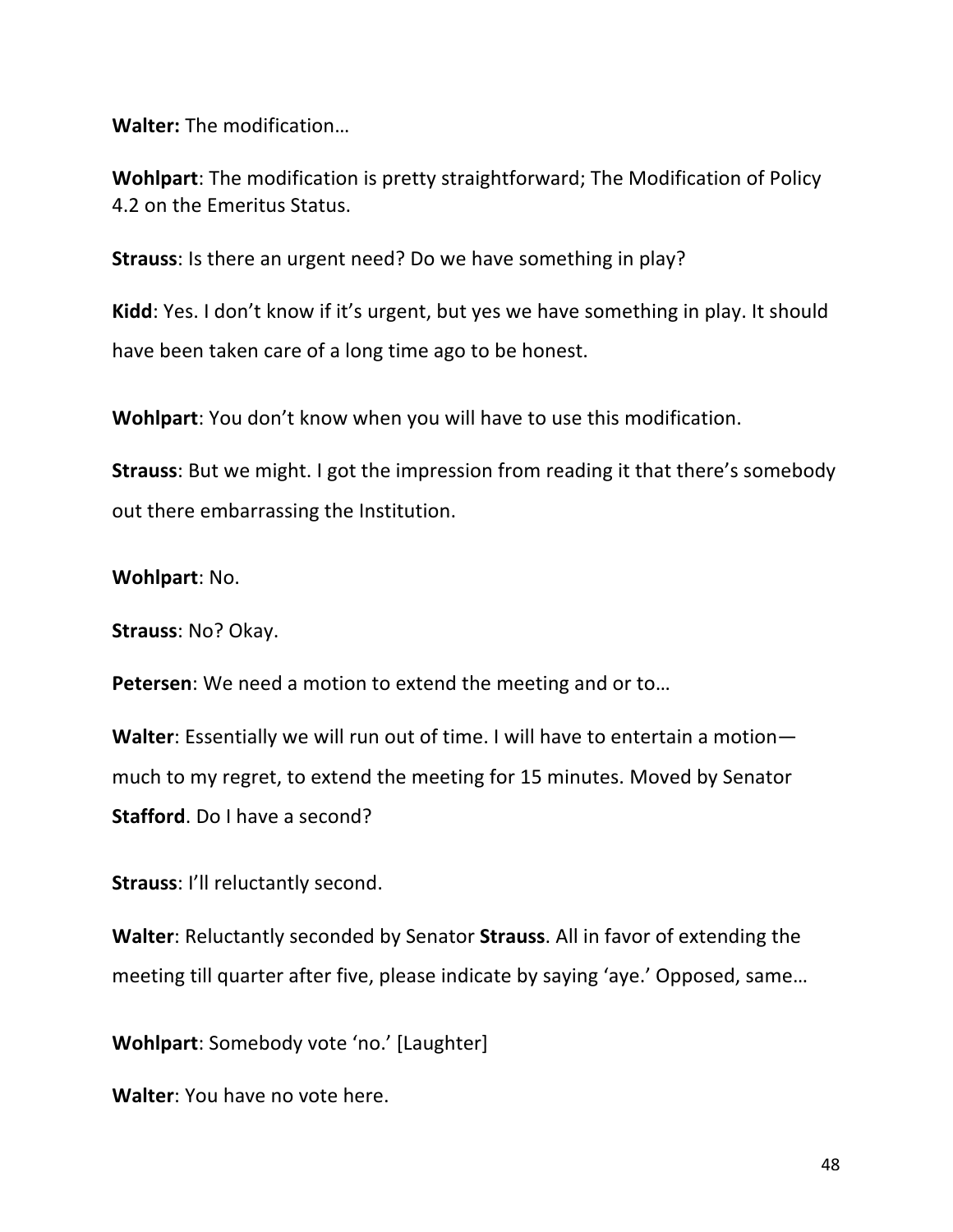**Wohlpart:** I'm just saying.

**Walter:** Who is this guy? Okay. Opposed, 'nay.' None. The motion passes. I didn't ask for abstentions. Sue me.

**Skaar:** Do we need to vote on putting that other policy on whatever we were going to look at before? Tabling that until our first meeting?

**Walter:** We did. We moved it to the top of the docket.

**Skaar:** No, the second one. The Criteria for the Regents Award.

**Walter:** I'm sorry. Right. Suggested Modifications to the Criteria for Regents Award. So this is a non-hurry up item I take it. So I would entertain a motion to move that to the second top rank of the first meeting in fall. Moved by Senator **Skaar**, seconded by Senator **Mattingly**. All in favor, please indicate by saying, 'aye,' opposed, 'nay.' [One nay] Abstentions? [Laughter] Motion passes despite Senator Zeitz's resistance. Now we are on Modifications to Policy 4.21. This is item 1275 on the docket. Who has something to say about this?

**Kidd**: I guess I do. Basically, it deals with if there would be an issue that the University or the Faculty would wish to revoke the emeritus status if somebody did something awful. Many universities have this in their emeritus policy. Typically, it's done at the whim of the president. So, if you go to the very bottom, this is the policy as is. Nothing has been changed. Keep on going down to the bottom part of the policy in red. So basically, this would establish a method by which emeritus could be revoked. I ran this by the President and Provost for non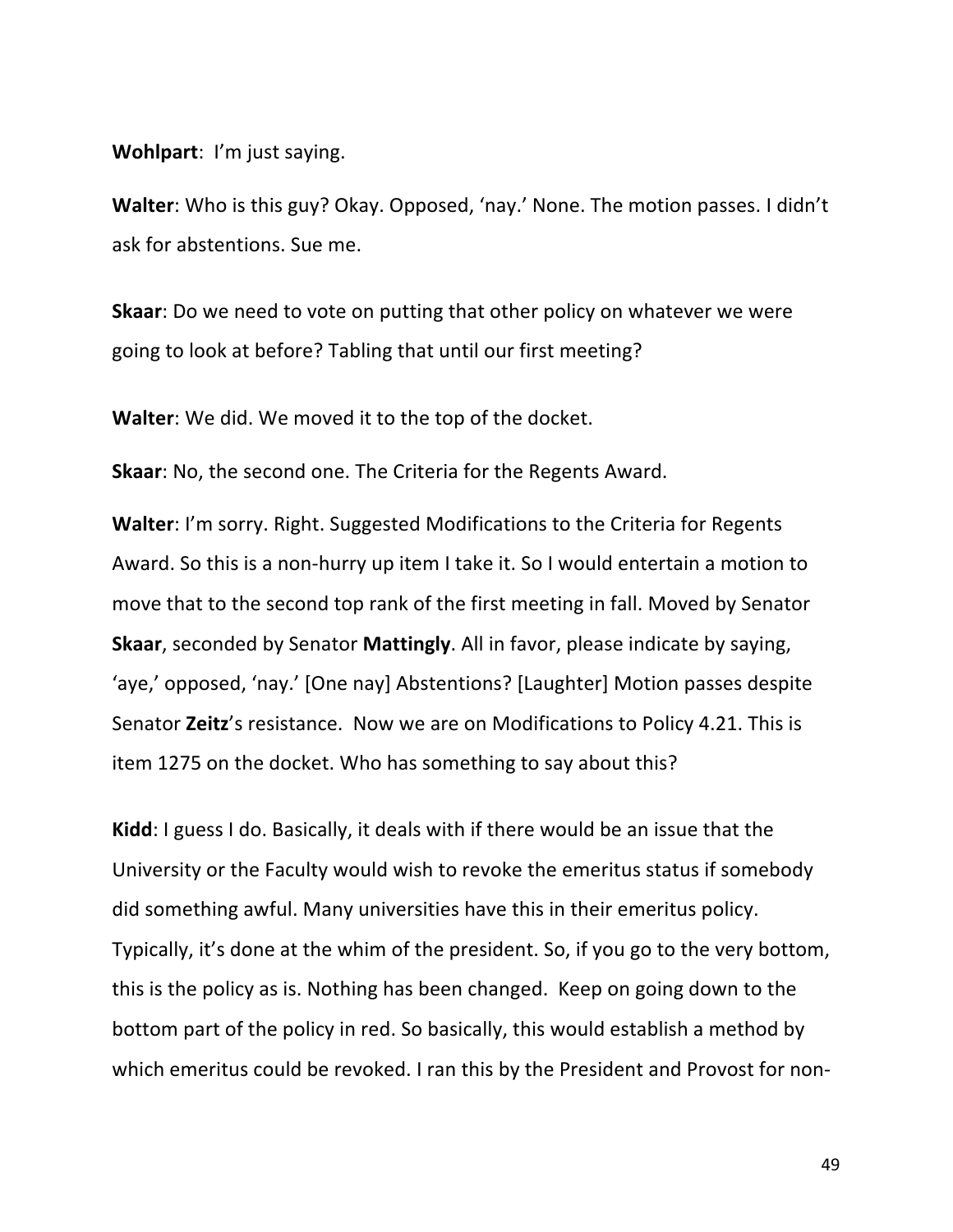faculty, and they said it sounded good. For non-faculty, basically the president would choose to revoke the status. For faculty, it would be if there is egregious conduct, et cetera. Also that actions or conduct protecting academic freedom should not be used. So this should not be an opinion piece. It should be something of substance, which has been done. And if so, the Faculty Senate has the authority to vote to revoke the status by a two-thirds vote. Questions have come up: What is the appeals process for this? The appeals process would be that for any Faculty Senate resolution which is an appeal to the faculty as a whole. Any questions?

**Walter: Comments?** 

**Strauss:** What are examples of cause?

**Kidd**: Gross behavior.

**Walter:** Illegal behavior, I suppose?

**Kidd**: It depends.

**Strauss:** That's kind of vague. Supporting Donald **Trump**—is that the kind of behavior?

**Kidd**: If the Faculty Senate thought that was the case, if the Faculty Senate were to take an open vote on that, go for it. I don't think that would go down very well.

**Wohlpart:** Mitchell (Strauss) some of the very serious sexual harassment that has been out there—many people have had their honorary status revoked from many institutions.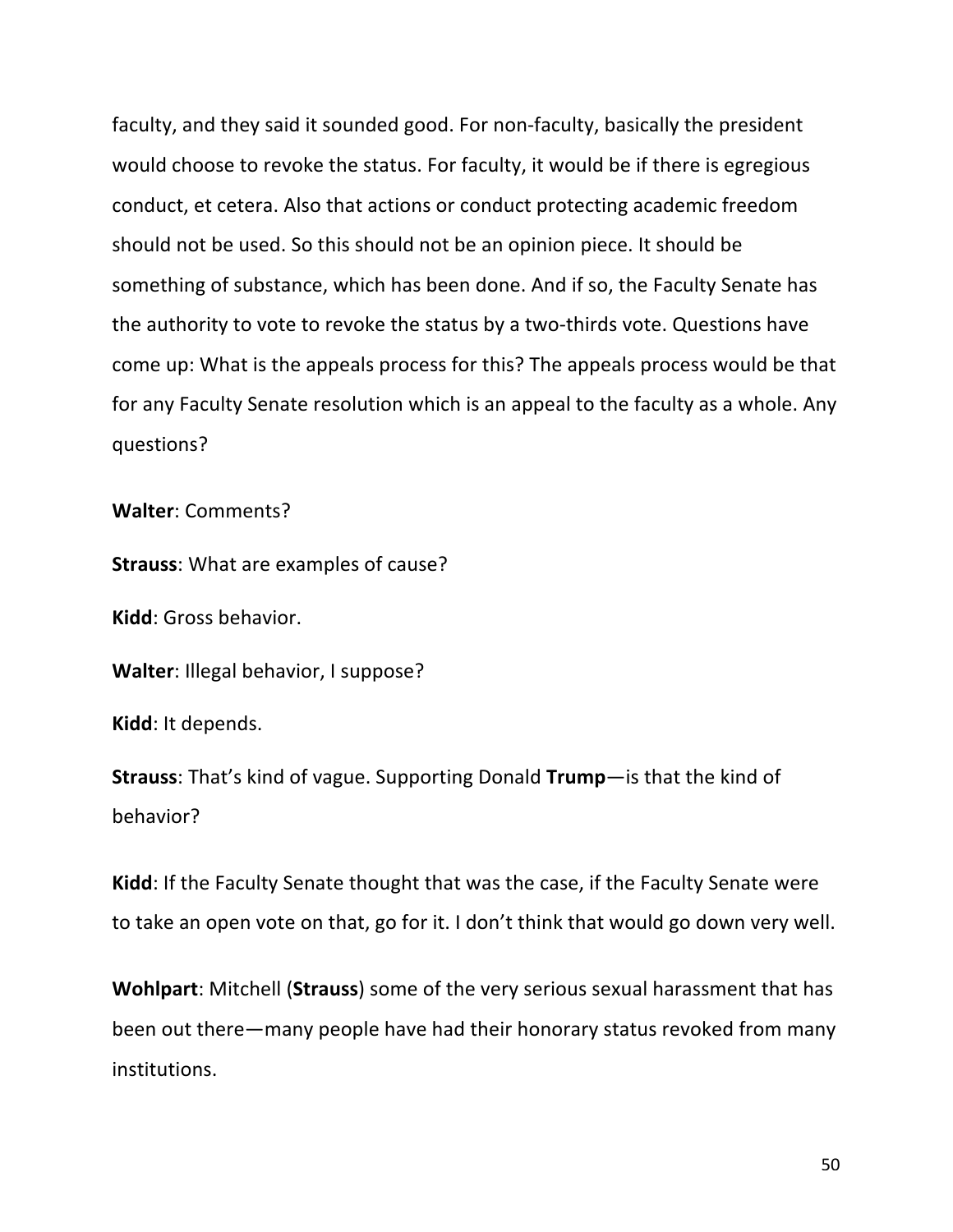**Strauss: That makes sense.** 

**Kidd**: That's what I mean by 'gross behavior.' I don't mean like, "I got a speeding ticket," or "I smoked pot." You've done something awful.

**Skaar:** I would assume that would come up in the discussion with the Faculty Senate. If two-thirds of the people feel that it is egregious enough to cause a revocation of emeritus status, then that's two-thirds of the people agreeing. So it wouldn't be likely to be a speeding ticket or something like that.

**Kidd**: Two-thirds is a reasonable vote. The Faculty Senate will not be using this for political agenda. It's a public matter, too. It's not something that's done in secret.

**Strauss:** I think the example of a history of hidden sexual misconduct is a good one that protects the Institution. That makes sense to me.

**Zeitz**: One of the issues is that this says, "violates the intent and spirit of the faculty emeritus." There's nothing in the text above that actually says what the intent and spirit are.

**Kidd**: Well, that was...I wrote this with Gretchen (**Gould**) and we might have just lifted lines from other university's policies because...

**Zeitz**: I understand, but what I'm saying is if you're going to put something like that in there, there's really nothing in that policy paragraph that says this is what is the intent and spirit of the emeritus. It simply talks process.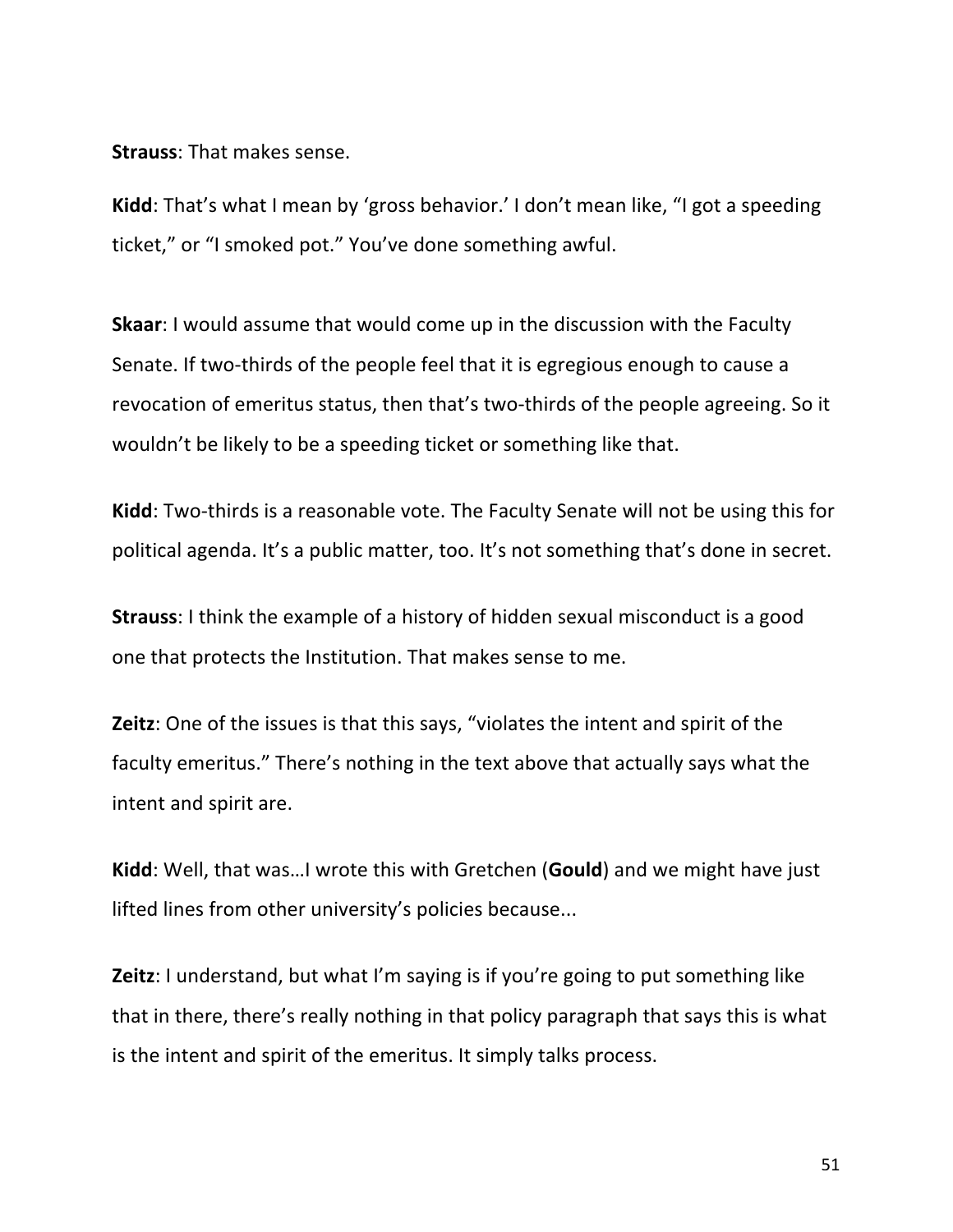**Kidd**: Absolutely. My intent was to define the violation—not what the intent and spirit are, but the violation will be "engaging in egregious conduct that will diminish the reputation of the University of Northern Iowa," so that would be how you violate the spirit. If you don't want to have that in, that's fine. I thought it read okay as it was.

**Zeitz**: I'm just saying a sentence or two up there would probably be better to identify what the intent and spirt are.

**Kidd**: I have no idea what the intent and spirit are.

**Walter**: To recognize meritorious service: It says it right in the application. So that's the minimal. Of course, you have your Bob **Washut**'s, but anyway.

**Zeitz**: But if you're talking about recognizing meritorious service, if somebody goes out and does something terrible, are they—did they no longer do the meritorious service? I think there also has to be something that has to do with value and things like the values of UNI. I'm not exactly sure how you'd put it, but do you see what I'm saying? If you're going to have somebody that commits an egregious activity, it needs to be violating something that the emeritus is all about.

**Walter:** We might be more specific about what that means.

**Choi**: I just want to follow up. I support this idea, and also I want to say that I support this modification, because actually at the last Faculty Senate meeting I abstained when we voted for some emeritus request because there was no supporting narrative documents, because I was worried about—if I don't know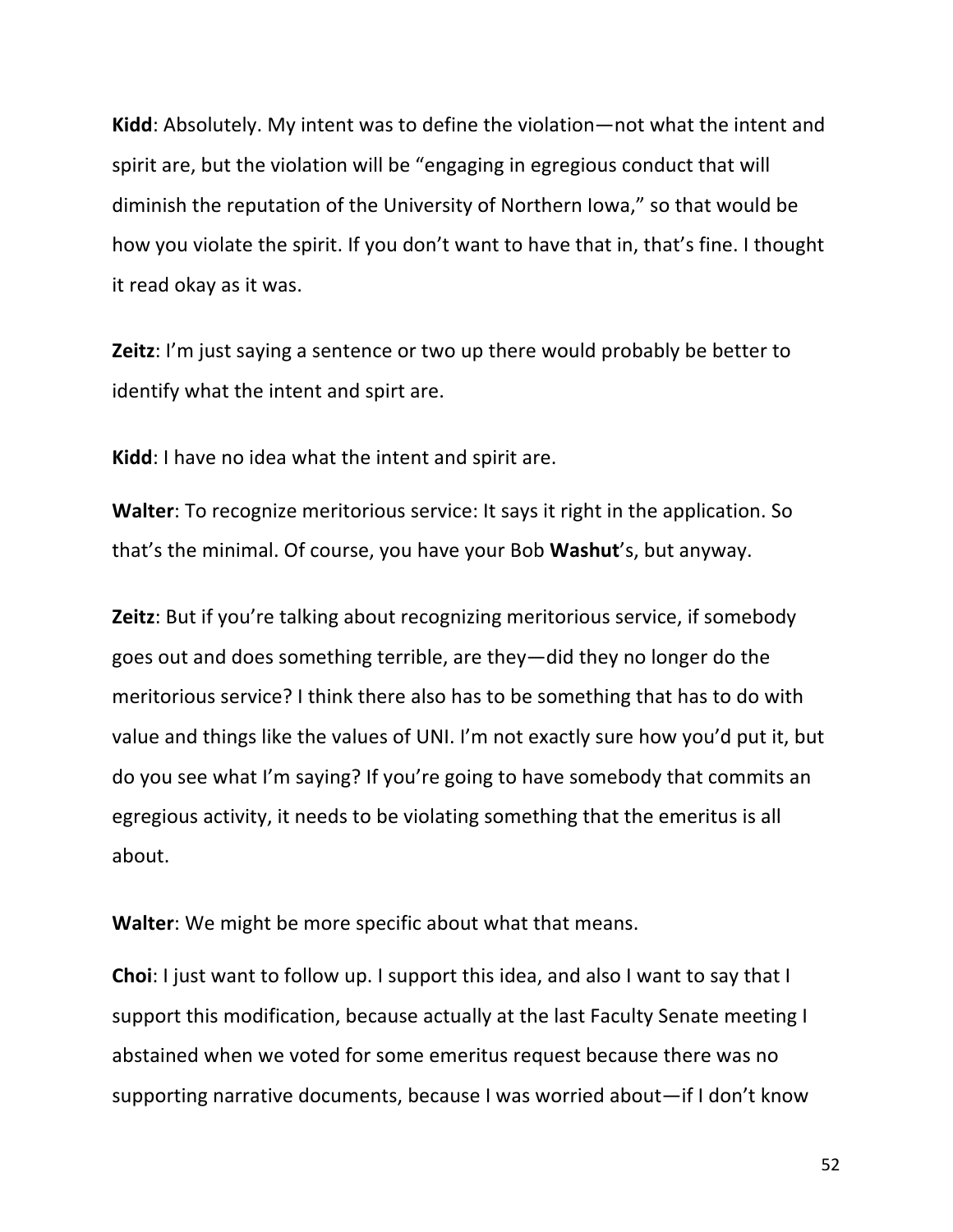about those members and what if they make...those kind of things. So that's why I'm glad that we had this proposal and modification because if we approve this modification, then I would also suggest to add on other modifications; adding something in this section but somewhere.

**Strauss:** Is there some form of due process that I'm missing here? Is there a hearing? Is there some committee that will deliberate first before it's brought to the Senate? How would this happen?

**Mattingly**: By petition.

**Kidd**: It would be by petition to the Faculty Senate. That is it.

**Strauss:** By petition. What does that mean?

**Kidd**: That means the fact that by normal processes of the Faculty Senate, that the Faculty Senate could choose to hear or not hear this request.

**Strauss:** So someone could bring this to the Senate?

**Kidd**: They would have to bring this to Senate?

**Strauss:** So, somebody could make an accusation. Bring it in. Then the due process—is this board considers the evidence?

**Kidd**: Yes. And the Faculty Senate could do as they wish. They could make an ad hoc committee to investigate. They could...

**Strauss:** Does the accused have an opportunity...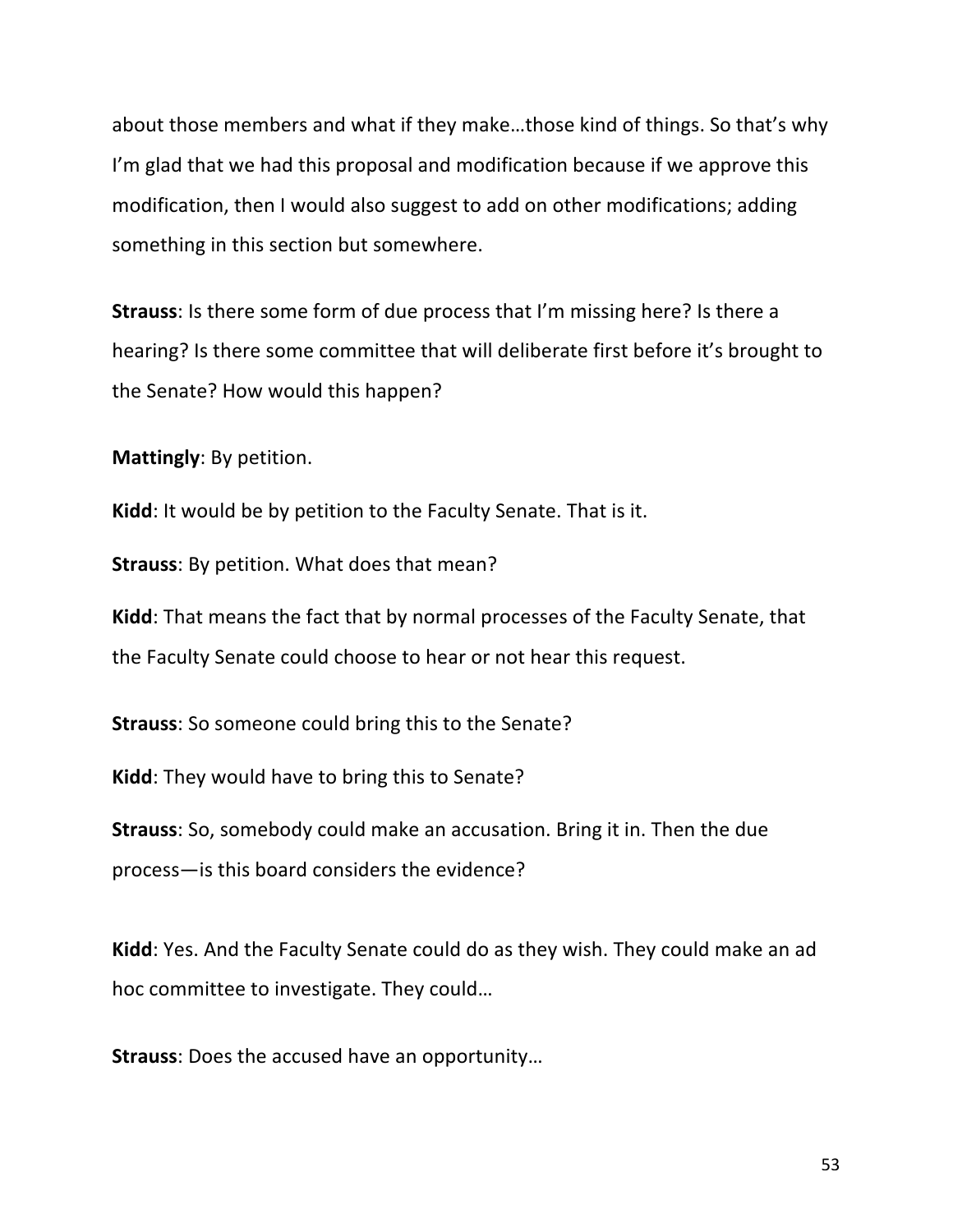**Kidd:** The Senate could choose to let the accused... The Faculty Senate would make the guidelines.

**Strauss**: I'm sorry, I don't understand.

**Walter**: We really don't have anything set up to act as a court in here. We have various mechanisms set up so that we can vote on curricular items, principally, and consult on other items, and sometimes vote on those as well. But you're right, we have no such mechanism and you're right.

**Strauss:** This is a very big thing to remove emeritus status. We've reviewed all these people today, and the years of service that they've accumulated and granted, and then...I just think you want to enter this with caution. If somebody does petition something, how do you adjudicate it so that it's fair? I think that there's more work that needs to be done on this and to have some type of maybe a subcommittee to...I don't know. There needs to be due process for something like this.

**Walter**: Is that what you're suggesting—that we form a subcommittee to meet next semester and reword this a bit?

**Strauss:** God knows that I don't recommend more committees, but...[Laughter] but I don't feel comfortable approving this unless...

**Walter**: I'd say tabled, except that it has this really negative connotation...

**Strauss:** Somebody's going to come marching in here one day and we're going to be like, "Okay, now what do we do?"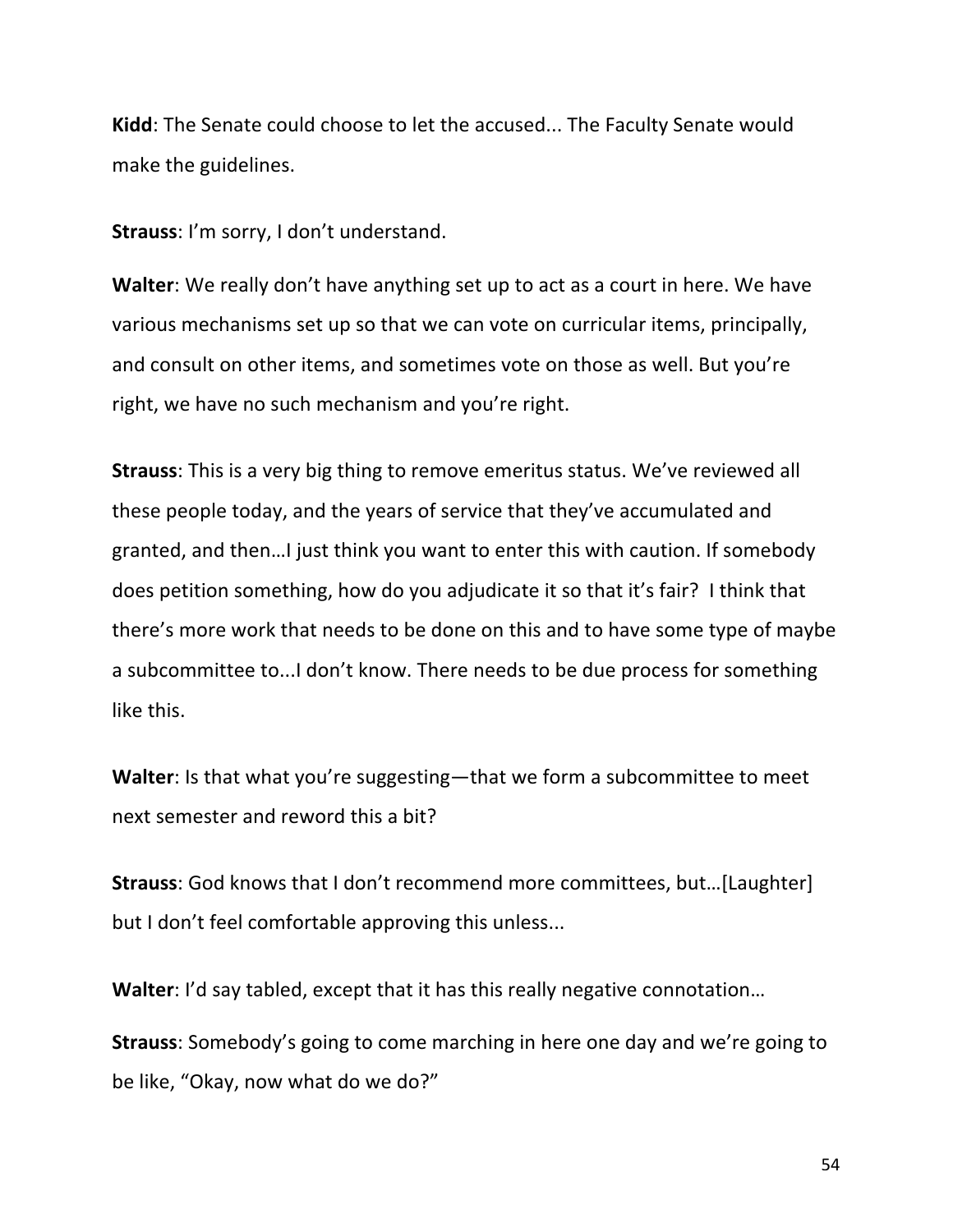**Kidd**: I'll give you my thought process for that. I did not have, and I do not have a really good understanding of how to set up a court system for this, right? I do know what's done at other universities. At other universities it just says the president can revoke emeritus status. And so my concern was that if there was an issue that arose, then that's how the University would have to go, and so I thought having something in place where faculty had some role would be an improvement over what is done at most other institutions. That's it. I'm not trying to say this is the greatest option ever.

**Walter:** I agree. Just handing it to the President is probably a little bit...

**Kidd**: So that's just what is done in most places. The president just decides yea or nay.

**Strauss**: I don't want to obfuscate with procedure. Don't get me wrong, but I think you put this body at some risk I think to have to consider that without a proper way of presenting the information. When you consider sexual misconduct right now I think that there are probably very true accusations coming out but then when you read the news they say, "Oh no, I had nothing. That's wrong." So you have people who are denying it.

**Kidd**: Absolutely.

**Strauss:** You have people who are denying it.

**Kidd**: Sure.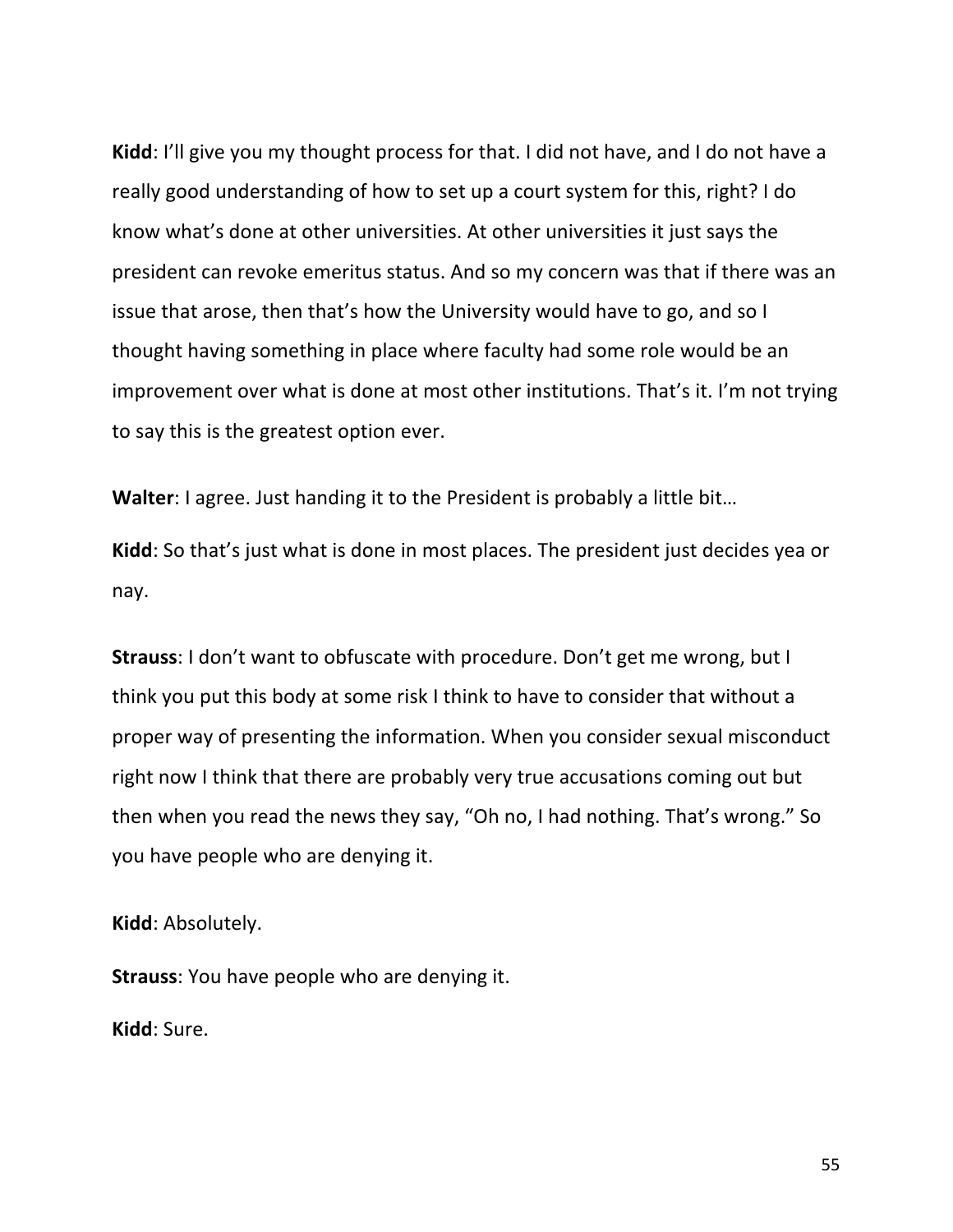**Strauss:** So suppose you do have an emeritus that's accused by five students of doing something for years, and that emeritus says "No, that's nonsense. There's nothing going on here." We have to deal with that. How do we do that?

**Kidd**: I don't know.

**Walter:** I don't either. Much as I hate to do it, I would suggest that we table this until we form a committee—I can't believe I said that. We don't have any choice. What happened to the presumption of innocence? That's happening a lot right now. It's not terribly popular to bring up, but it's still there and it's still being beat up right now.

**Schraffenberger**: I should think though, that a body like this is meant to deliberate on difficult decisions. I mean, in that case, it would be up to us to decide whether there was enough evidence to decide 'yea' or 'nay.' And I think this actually protects the University. It gives us an option that if we granted Ted **Bundy** emeritus status, that we could remove our name from his name and not be attached to something that we don't want to be attached to. That's not to say every case would be a two-thirds vote. I actually don't know if we need a committee to discuss this. I feel like this is just another way to protect the University and that we must as Tim (**Kidd**) said, trust the wisdom of a body like this that can deliberate and not make rash decisions, and not just trust gossip or hearsay.

**Walter**: We also have a mechanism not to discuss it at all. It doesn't always move from calendar to docket. You know, you can vote against talking about it—and discussing or voting about it.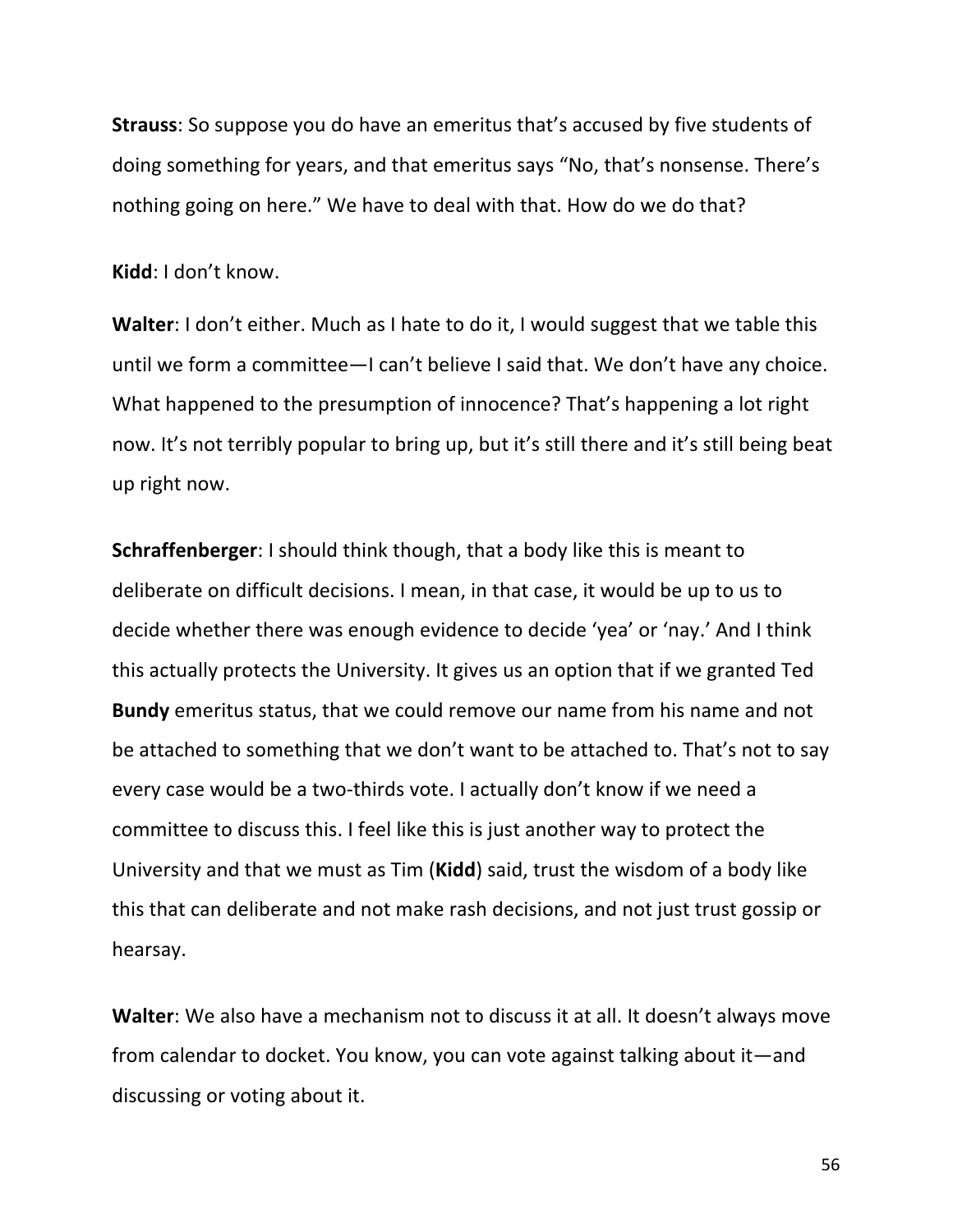**Schraffenberger**: I see no downside so long as we believe that in the future smart people will be in this room.

**Skaar**: Is there a way to—because you said just a little bit ago, and I don't know all the procedures and bylaws that are written, but is there a way to have this the way it is, and then add to our procedures how we deal with this if it arises. So, some things were suggested like we might have a committee to look at the evidence. We might have you know, the accused come in. We might have the people who accuse that person come in. So, we don't have those procedures written down, but is there a way to add those procedures to what we already have as procedures, or like have some outline of that while keeping the policy the same?

**Walter:** Keeping this as it's written?

**Skaar:** This as it's written, but helping our—giving guidance to our body in order to deal with that policy.

**Walter:** I don't know how we'd vote on that today without adding something to it.

**Skaar:** I don't know, but we could.

**Walter**: I agree with you.

**Skaar:** That might be a way to keep the policy, but help our body to deal with the policy in the future.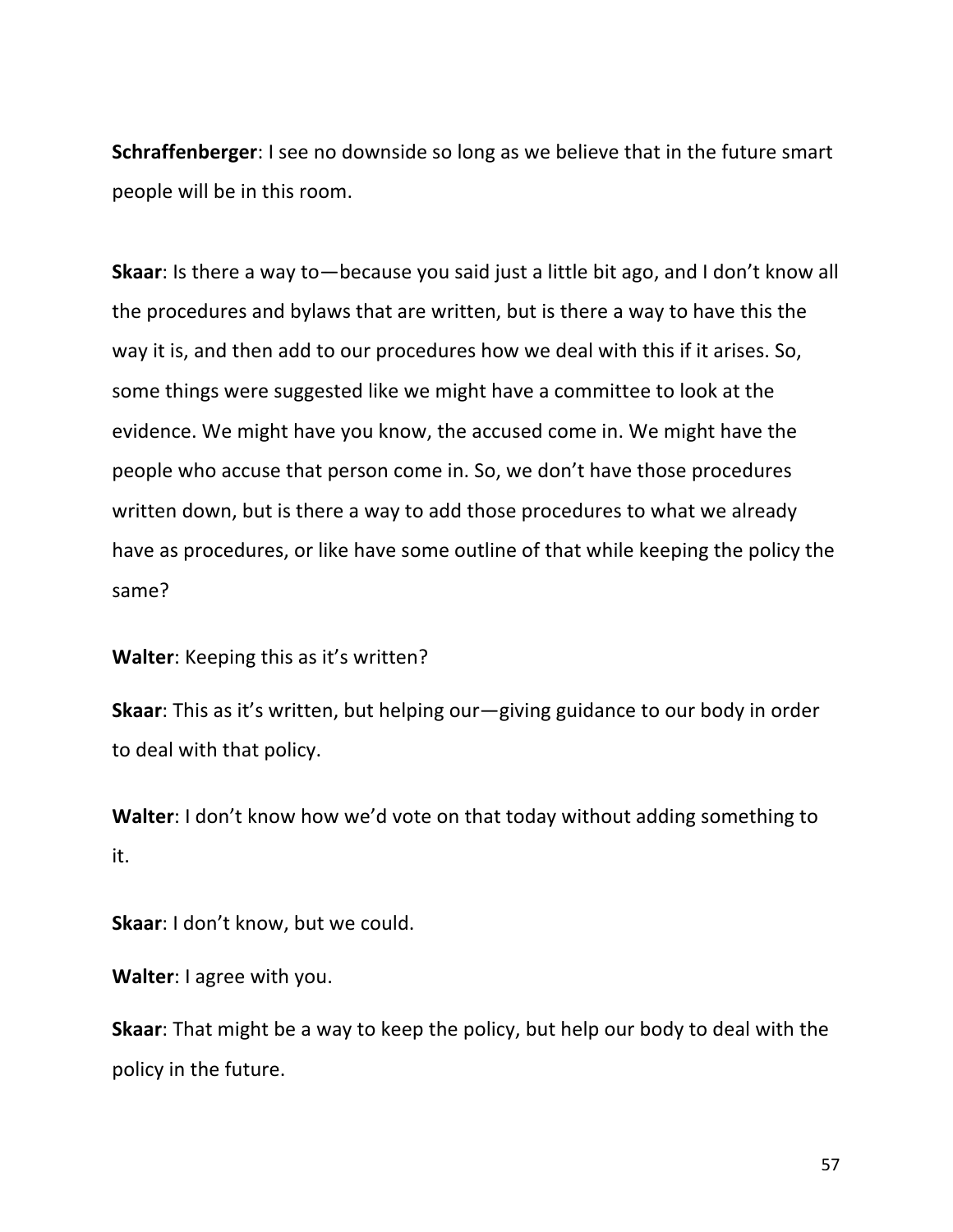**Walter:** Which we probably will have to do.

**Wohlpart:** You've got one minute and this is a policy that will go through other iterations. It has to go through a variety of other...I would encourage you all to not at the end of the semester, in the last minute vote on something. I would table it.

**Walter:** Yeah, definitely. Table? Isn't that the 'kiss of death'?

**Varzavand**: The Senate is already inundated by approving the emeritus status and then revoking the emeritus status? That's what the Senate's going to be doing?

**Wohlpart: Hopefully not.** 

**Varzavand**: Because it looks like we are consistently dealing with in this body. [Laughter] 

**Walter:** I wouldn't call it 'inundated.' I don't mind giving people recognition, and it's not that burdensome. You're right, they do take up a little bit of time. I recognize that. But outside that, we do nothing when somebody retires. Well, except for things that have been departmentally arranged for recognition et cetera. I see your point. It does take a lot of time.

**Varzavand:** I'm surprised there is no gold watch.

**Walter:** Well, there's no gold. [Laughter]

**Schraffenberger**: I move we table this discussion until the fall semester when we can have a longer and more substantive discussion.